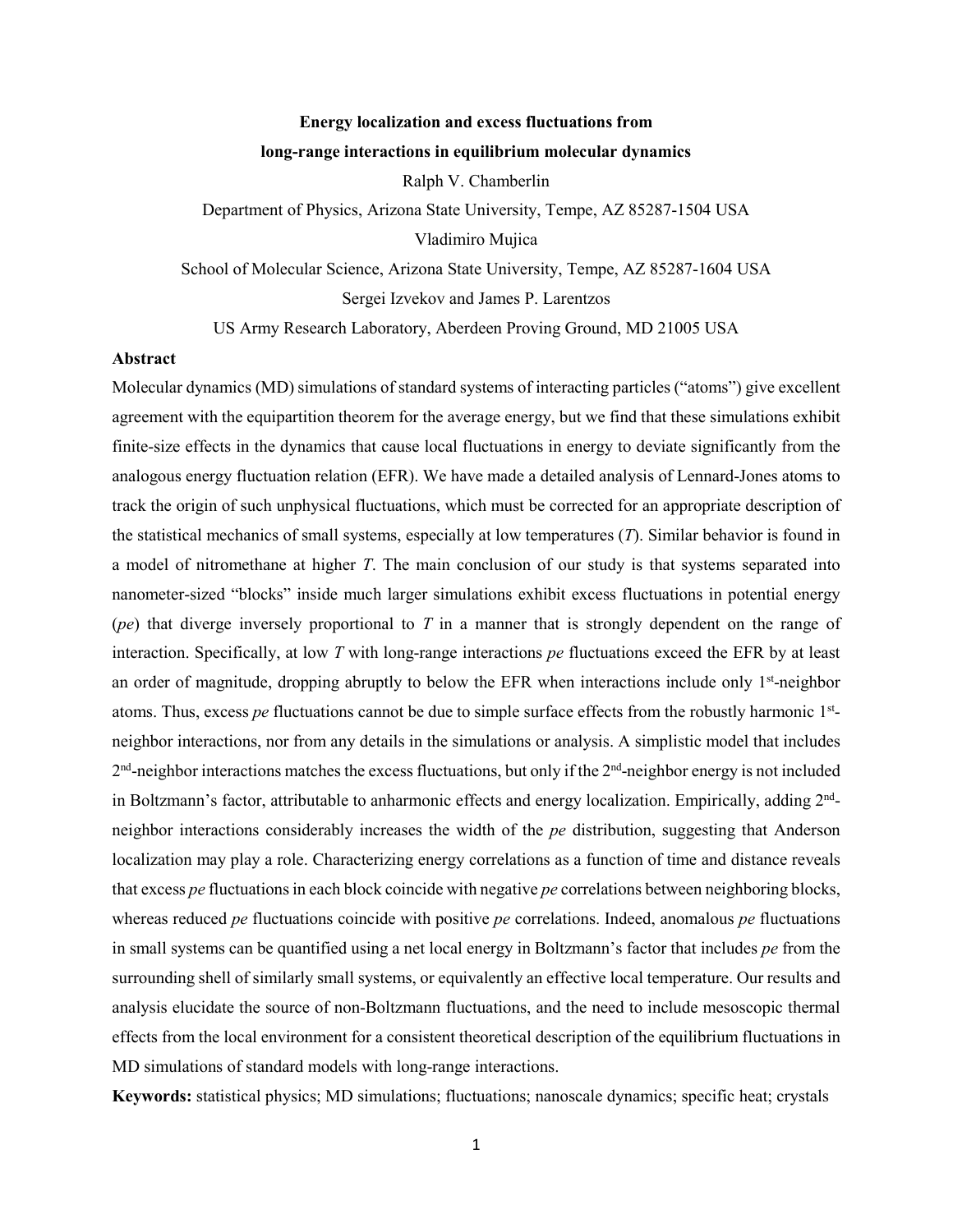#### **I. Introduction**

Molecular dynamics (MD) simulations provide a powerful tool for studying the behavior of atoms and molecules in many models of practical importance, but they also provide idealized systems for fundamental investigations connecting classical and statistical mechanics  $[1-5]$  $[1-5]$  $[1-5]$  $[1-5]$ . In fact, the first MD simulations using a digital computer tested whether point-like particles obeying classical mechanics would reach thermal equilibrium if connected by anharmonic springs. To the surprise of Enrico Fermi and his team, these simulations showed recurrent energy cycling with no indication of the stable equipartition of energy expected for classical systems in the canonical ensemble. Now it is known that chaotic motion of interacting particles ("atoms") yields thermal-equilibrium average behavior as an emergent phenomenon of large systems, but questions remain regarding the local dynamics [[6-](#page-24-3) [10\]](#page-24-4). Here we use MD simulations of diverse models to test for canonical-ensemble behavior in the average local energies, and their fluctuations. The average energies show excellent agreement with the expected equipartition theorem, but their fluctuations often deviate from the usual energy fluctuation relation (EFR), sometimes by more than an order of magnitude. Key insight comes from energy correlations as a function of time and distance showing that deviations from this EFR can be attributed to energy that is transiently localized during equilibrium fluctuations, thereby altering the net energy that reaches distant parts of the simulation volume serving as the heat reservoir needed for the emergence of a well-defined Boltzmann's factor. Another result is a connection between energy fluctuations and atom density due to the attractive interaction between  $2<sup>nd</sup>$ neighbor atoms. This interpretation is confirmed by reducing the interaction range until there are only repulsive forces between 1st-neighbor atoms, which is the only way we have found to obtain dynamics that fully agrees with the EFR.

<span id="page-1-4"></span><span id="page-1-3"></span><span id="page-1-2"></span><span id="page-1-1"></span><span id="page-1-0"></span>Because conservation of total energy is intrinsic to MD simulations based solely on Newton's laws, fluctuations in the entire simulation volume come only from transfer between kinetic energy (*KE*) and potential energy (*PE*). (Lower-case acronyms will be reserved for local energies inside the simulation where we use energy per particle.) Theoretical expressions have been derived for the expected canonical-ensemble specific heat from *KE* fluctuations in microcanonical simulations [[11](#page-24-5)[-](#page-24-6)[13\]](#page-24-7). However, using these expressions for MD simulations at low temperatures(*T*) yield specific heats that are much less than expected from the EFR, as reported previously [[14](#page-24-8)], which can be attributed to excess *KE* fluctuations from the excess *pe* fluctuations that we study here. Anomalously large fluctuations in energy, which increase linearly proportional to the number of particles in the system (*n*), are expected in the theory of small-system thermodynamics ("nanothermodynamics") [[15](#page-24-9)[,16\]](#page-24-10) for the fully-open nanocanonical ensemble due to the unrestricted size of the system  $[17]$  $[17]$  $[17]$ . Here we avoid this source of excess fluctuations by studying systems with fixed volume and constrained *n*.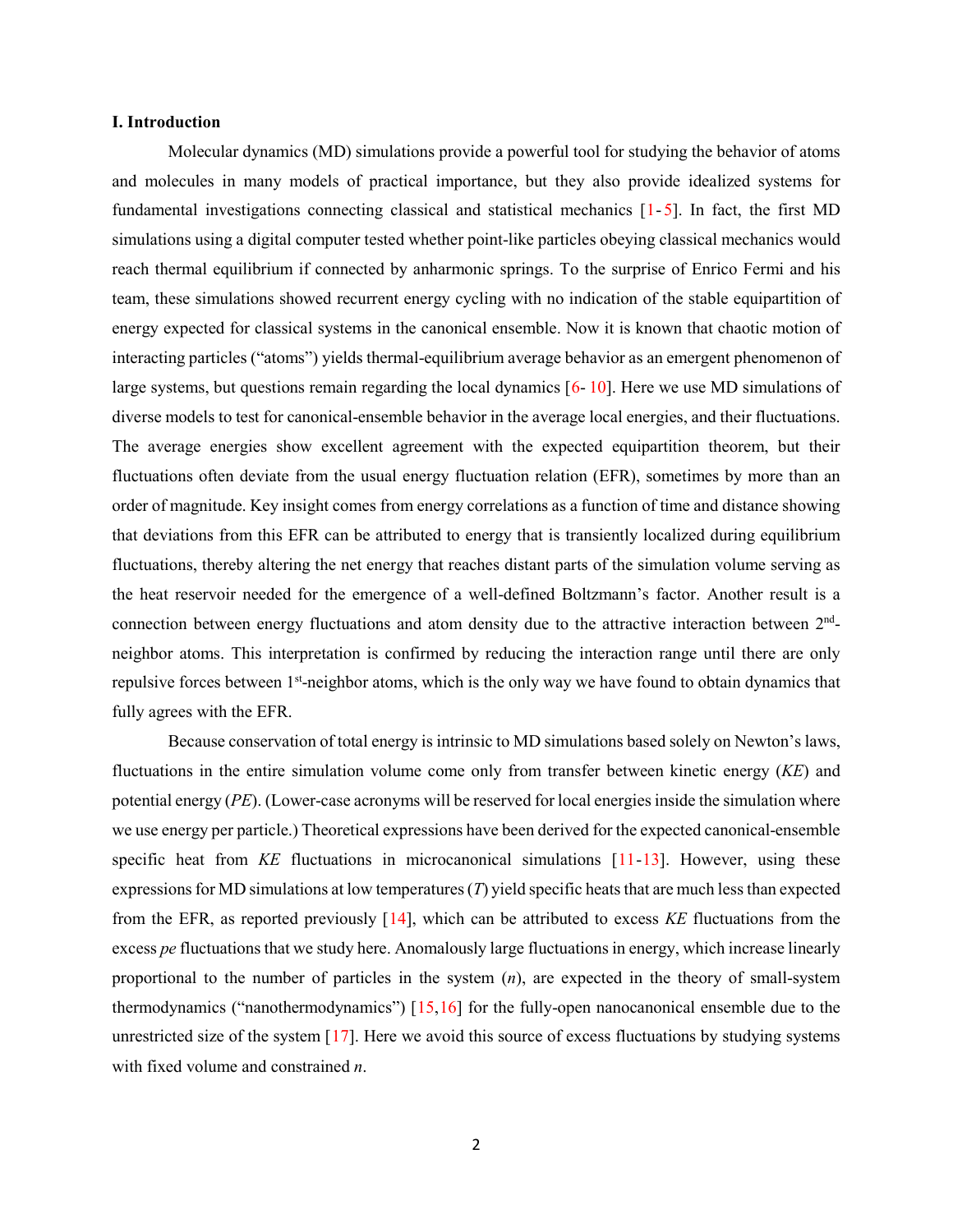<span id="page-2-3"></span><span id="page-2-2"></span>To focus on local energy fluctuations we subdivide large simulations into smaller volumes called "blocks." Similar subdivisions have long been used for theoretical investigations of fluctuations [[18\]](#page-24-12), and for deriving the canonical and grand-canonical ensembles [[19](#page-24-13),[20\]](#page-24-14). Early applications to MD simulations of the Lennard-Jones (L-J) model revealed anomalous size-dependent fluctuations in energy and atom density [[21,](#page-24-15)[22\]](#page-24-16), but their main focus was to extrapolate to bulk behavior, whereas here we are interested in local effects. Studies of the L-J model using the generalized Langevin equation for a central system and its local bath agree with Maxwell-Boltzmann behavior and expected fluctuations in *ke* [[23](#page-24-17)], but fluctuations in *pe* were not reported. Investigations of small systems at low *T* have found anomalous fluctuations in both *ke* and *pe* [[24](#page-25-0)[-](#page-25-1)[26](#page-25-2)], with various explanations proposed including broken ergodicity, a need to rescale *T*, and transient normal-modes that become quantum-like at low *T*. Here we avoid these issues by studying thermal-equilibrium fluctuations about the ground-state energy of small systems (*n*=1 to 6912 atoms) inside much larger simulations that are in the thermodynamic limit, as shown by negligible dependence on the total size of the simulation (*N*=55,296-442,368 atoms). A reduction in *pe* fluctuations above the critical point for  $n<1000$  has been found in Monte Carlo (MC) simulations of the Ising model for binary "spins" on a lattice [[27\]](#page-25-3). Similar behavior has been attributed to a local thermal bath using nanothermodynamics [[28](#page-25-4)], with reduced fluctuations because the spins are on a fixed lattice. Adding a nonlinear correction to Boltzmann's factor increases the fluctuations, making them consistent with entropy that is extensive and additive. Furthermore, this correction significantly improves agreement between MC simulations of standard models and the measured response of many materials, including critical fluids and ferromagnets [[29](#page-25-5),[30\]](#page-25-6). Moreover, a related correction provides a common foundation for 1/*f* noise found at low frequencies in most substances [[31-](#page-25-7)[33\]](#page-25-8).

<span id="page-2-8"></span><span id="page-2-5"></span><span id="page-2-4"></span><span id="page-2-1"></span><span id="page-2-0"></span>Over the past few decades, several fluctuation theorems have been derived for non-equilibrium dynamics [[34](#page-25-9)- [40\]](#page-25-10). Although these theorems should also apply to equilibrium fluctuations, they usually rely on Boltzmann's factor at some point in the derivation, which requires weak but immediate thermal contact to an effectively infinite heat reservoir [[41-](#page-25-11)[44\]](#page-25-12), unlike the behavior found here for the local dynamics of MD simulations. All models we study show significant localization of energy in space, and in time, especially at low *T* where neighboring atoms move about effectively harmonic *pe* minima. Thus, further study will be needed to decide if there is any connection to the localized modes in highly-anharmonic lattices [[45](#page-25-13)[-](#page-25-14)[47\]](#page-25-15). Similarly, because we find that vibrational modes in crystals are maximally localized at lowest *T*, where disorder should be minimized, further study will also be needed to clarify any connection to Anderson localization that generally involves highly-disordered materials [[48](#page-26-0),[49](#page-26-1)].

<span id="page-2-10"></span><span id="page-2-9"></span><span id="page-2-7"></span><span id="page-2-6"></span>Excess energy fluctuations in MD simulations of model crystals may seem similar to measurements of high-purity single crystals at *T*<1 K, where heat capacities can exceed Debye's theory by an order of magnitude or more [[50,](#page-26-2)[51](#page-26-3)], but various details indicate that there is no clear connection. One detail is that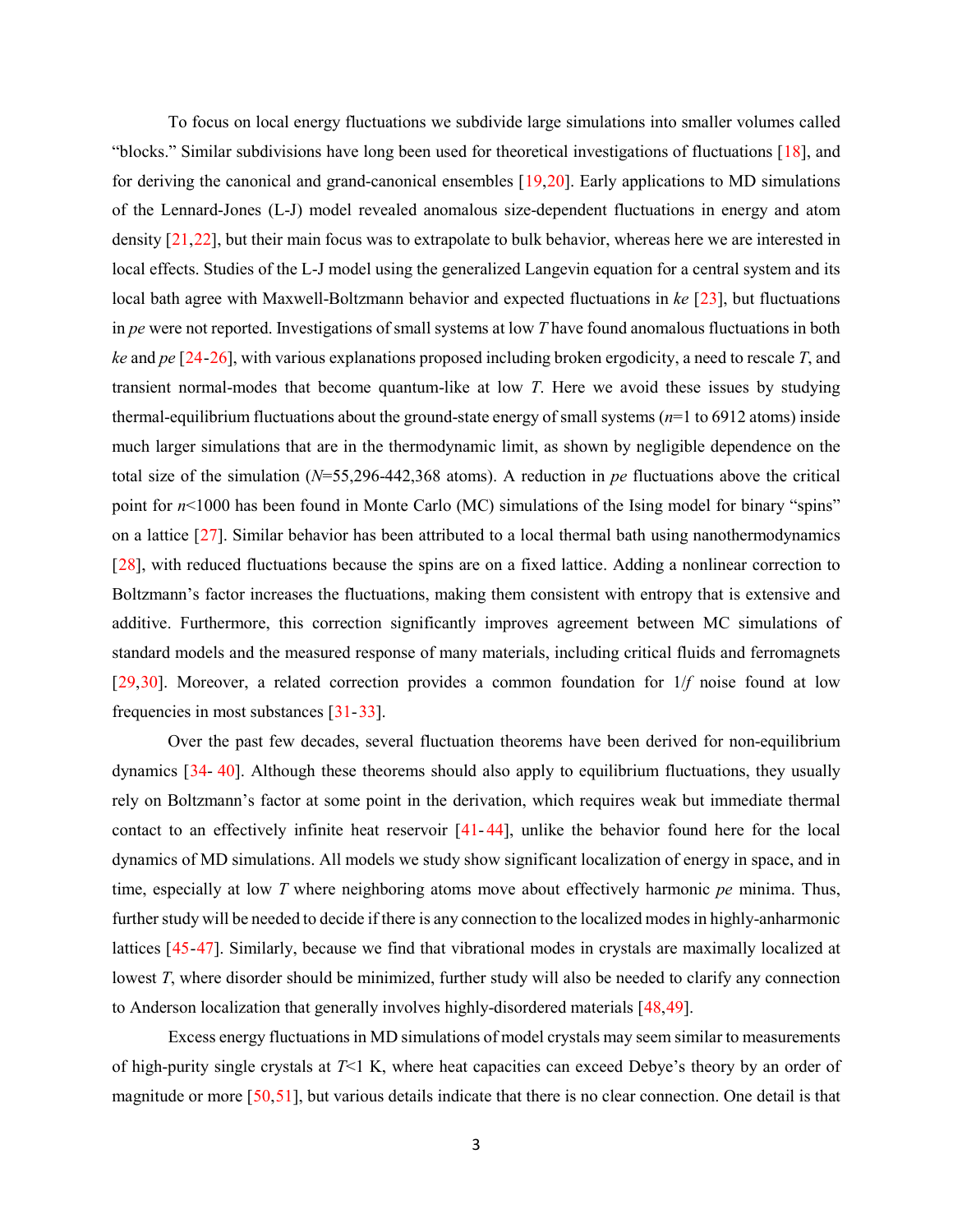<span id="page-3-3"></span><span id="page-3-2"></span><span id="page-3-0"></span>measured heat capacities increase when impurities are added, so that residual deviations from Debye's theory could come from unavoidable imperfections in even the best crystals available in the laboratory, while simulations can be done on ideal crystals. More importantly, the experiments measure heat capacity, not energy fluctuations; whereas MD simulations exhibit fundamental deviations primarily from the EFR. Measurements of time-dependent specific heat [[52](#page-26-4)-[54\]](#page-26-5) and nonresonant spectral hole burning [[55-](#page-26-6)[59](#page-26-7)] have shown that energy is persistently localized on time-scales of the primary response (e.g. 100 μs to 100 s) in most types of materials, including liquids, glasses, polymers, and crystals. Other techniques [\[60](#page-26-8) [-](#page-26-9)[65\]](#page-26-10) have established that this energy localization occurs in correlated "regions," as defined by having dynamics that is uncorrelated with neighboring regions, which often have length scales of nanometers (e.g. 10 molecules to 390 monomer units [[66](#page-26-11)]) but need not be cuboid in shape. Although superficially similar to the energy localization we find in MD simulations, various features indicate that there is no clear connection. One feature is that energy localization in measurements persists for times that are several orders of magnitude longer than in the MD simulations, but this may be due to practical limits on the speed of the measurements and the simplicity of the simulated systems. Another feature is that energy localization is most conspicuous in disordered systems; but as in the measurements of low-*T* heat capacity, increasing disorder may merely increase the magnitude of the effect, with significant energy localization occurring in even the best available crystals. More importantly, various experimental techniques have shown that the localization is associated with abrupt decorrelation across sharp boundaries between neighboring regions in the measurements [[67](#page-26-12)-[69](#page-27-0)], unlike the strong correlations between neighboring blocks in MD simulations. In fact, we suggest that models with interactions that facilitate this decorrelation can improve the agreement between MD simulations, theory, and measured thermal and dynamic properties of real materials, as has been done for MC simulations [\[28](#page-2-0)[-33\]](#page-2-1).

<span id="page-3-1"></span>The main conclusion of our study is that excess *pe* fluctuations occur for all types of small systems inside large simulations, but only if there are long-range interactions. The small systems include individual atoms, and fixed-volume blocks containing 8-6912 atoms, which fluctuate about equilibrium inside much larger simulations that are in the thermodynamic limit, using either pure Newtonian dynamics or a Nosé-Hoover thermostat. Excess *pe* fluctuations are correlated with atom density, and depend strongly on the interaction cutoff radius. Specifically, *pe* fluctuations in small systems with long-range interactions exceed the EFR by at least an order of magnitude at low *T*, dropping abruptly to below the EFR when interactions include only 1st-neighbor atoms. Thus, excess *pe* fluctuations cannot come from simple surface effects involving robustly harmonic 1st-neighbor interactions, nor from any details in the simulations or analysis. Instead, the mechanism involves the intrinsically anharmonic interactions between  $2<sup>nd</sup>$ -neighbor atoms, attributable to the local energy reduction when these atoms fluctuate towards the *pe* minimum at the 1stneighbor distance. Additional evidence comes from high-frequency normal modes that are found to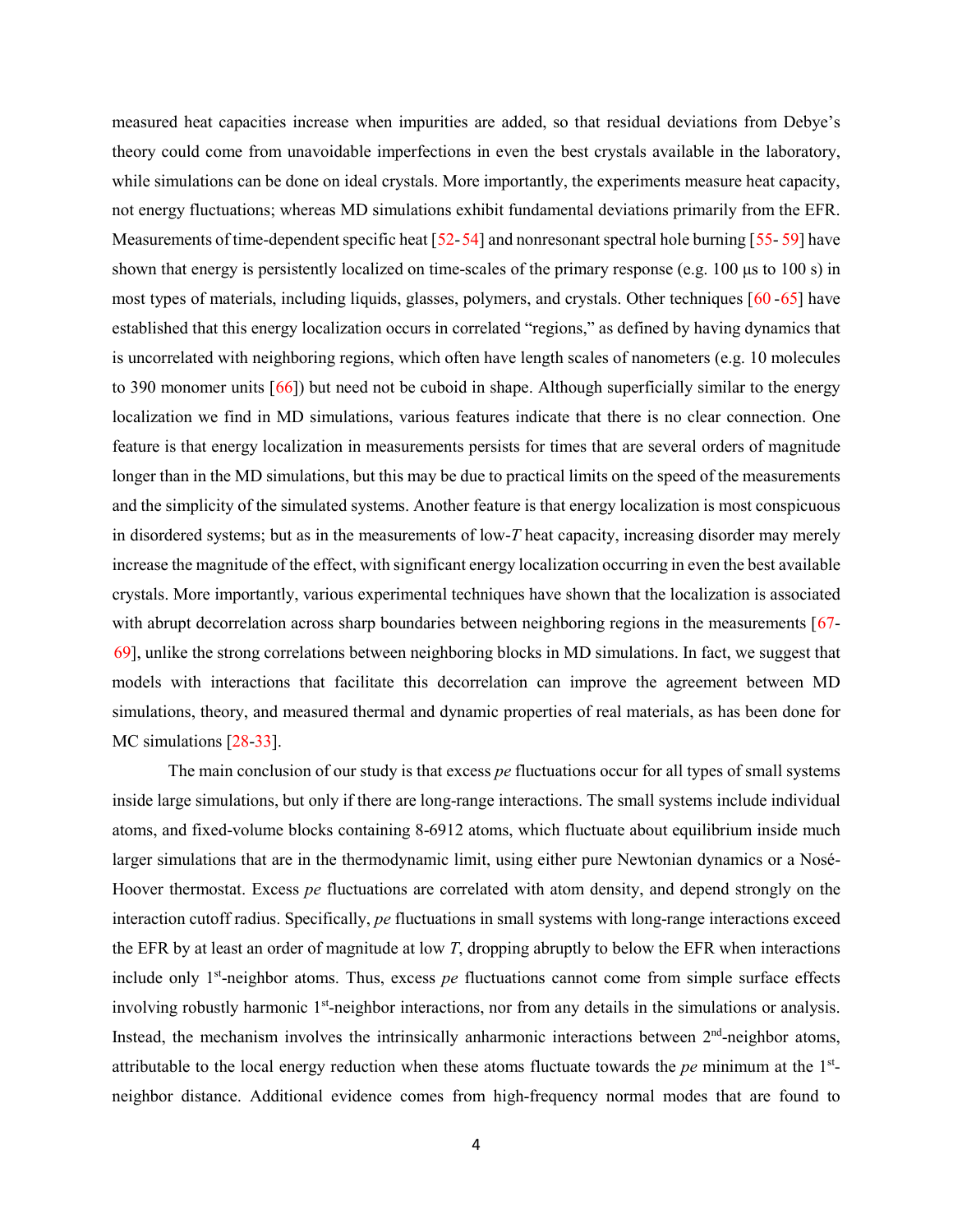dominate the excess *pe* fluctuations, and connect quantitatively to specific zone-boundary vibrations that couple primarily to 2nd-neighbor interactions.

#### **II. Background**

Standard statistical mechanics is based on Boltzmann's factor,  $e^{-E/kT}$ , where *k* is Boltzmann's constant. Boltzmann's factor yields the normalized probability that a given system has energy  $E$ ,  $p_E$  =  $e^{-E/kT}/Z$ , where *Z* is the partition function,  $Z = \int e^{-E'/kT} g_E dE'$ . Here, the density of states often increases as a power-law,  $g_F \propto E^{\gamma}$ , with the exponent *γ*=*nD*/2–1 for an ideal gas of *n* atoms moving in *D* dimensions [\[19\]](#page-2-2). The average energy becomes

$$
\langle E \rangle = \int E' e^{-E'/kT} g_{E'} dE'/Z.
$$
 Eq. (1)

According to Feynman [[70\]](#page-27-1): "This fundamental law is the summit of statistical mechanics..." However, Feynman then lists some of the assumptions needed for Eq. (1). "If a system is very weakly coupled to a heat bath at a given 'temperature,' if the coupling is indefinite or not known precisely, if the coupling has been on for a long time, and if all the 'fast' things have happened and all the 'slow' things not, the system is said to be in thermal equilibrium." Thus, three assumptions that may apply to long-time average properties in MD simulations, but not to short-time dynamics, are that the transfer of energy from a local fluctuation to the large heat reservoir is too slow to govern the fast dynamics, so that the dynamics is dominated by a small local bath that interacts strongly with the system, and is altered by the fluctuations so as not to have a unique 'temperature.'

Fluctuation relations connect the internal fluctuations of a thermal quantity to its change with respect to an external parameter [[71](#page-27-2),[72](#page-27-3)]. Early examples include Einstein's explanation for Brownian motion, which facilitated the first quantitative evidence for atoms [[73](#page-27-4)], and Nyquist's explanation for electron fluctuations that yield Johnson noise [[74](#page-27-5)]. The EFR can be derived from Eq. (1) by taking the

derivative: 
$$
\frac{d\langle E \rangle}{d(kT)} = \frac{\int (Et)^2 e^{-EI/kT} g_{Et} dEt}{Z(kT)^2} - \left[ \frac{\int Ete^{-EI/kT} g_{Et} dEt}{ZkT} \right]^2 = \frac{\langle E^2 \rangle - \langle E \rangle^2}{(kT)^2}, \text{ yielding:}
$$

$$
\frac{d\langle E \rangle}{d(kT)} = \frac{\langle \Delta E \rangle^2 \rangle}{(kT)^2}.
$$
 Eq. (2)

Because Eq. (2) is obtained from Eq. (1) using only the product rule of calculus, this EFR is an identity that should apply to any system that exhibits canonical-ensemble dynamics.

Another simplifying feature of the canonical ensemble is that contributions from the kinetic and potential energies are independent. Because the energies add linearly, the left side of Eq, (1) becomes:  $\langle KE+PE \rangle = \langle KE \rangle + \langle PE \rangle$ . Again taking the derivative of these averages, assuming only the product rule of calculus, Eq. (2) also applies separately to kinetic and potential energies. More generally, from the right side of Eq. (2),  $\langle (\Delta KE + \Delta PE)^2 \rangle = \langle (\Delta KE)^2 \rangle + 2 \langle (\Delta KE \Delta PE) \rangle + \langle (\Delta PE)^2 \rangle$ , so that the EFR applies separately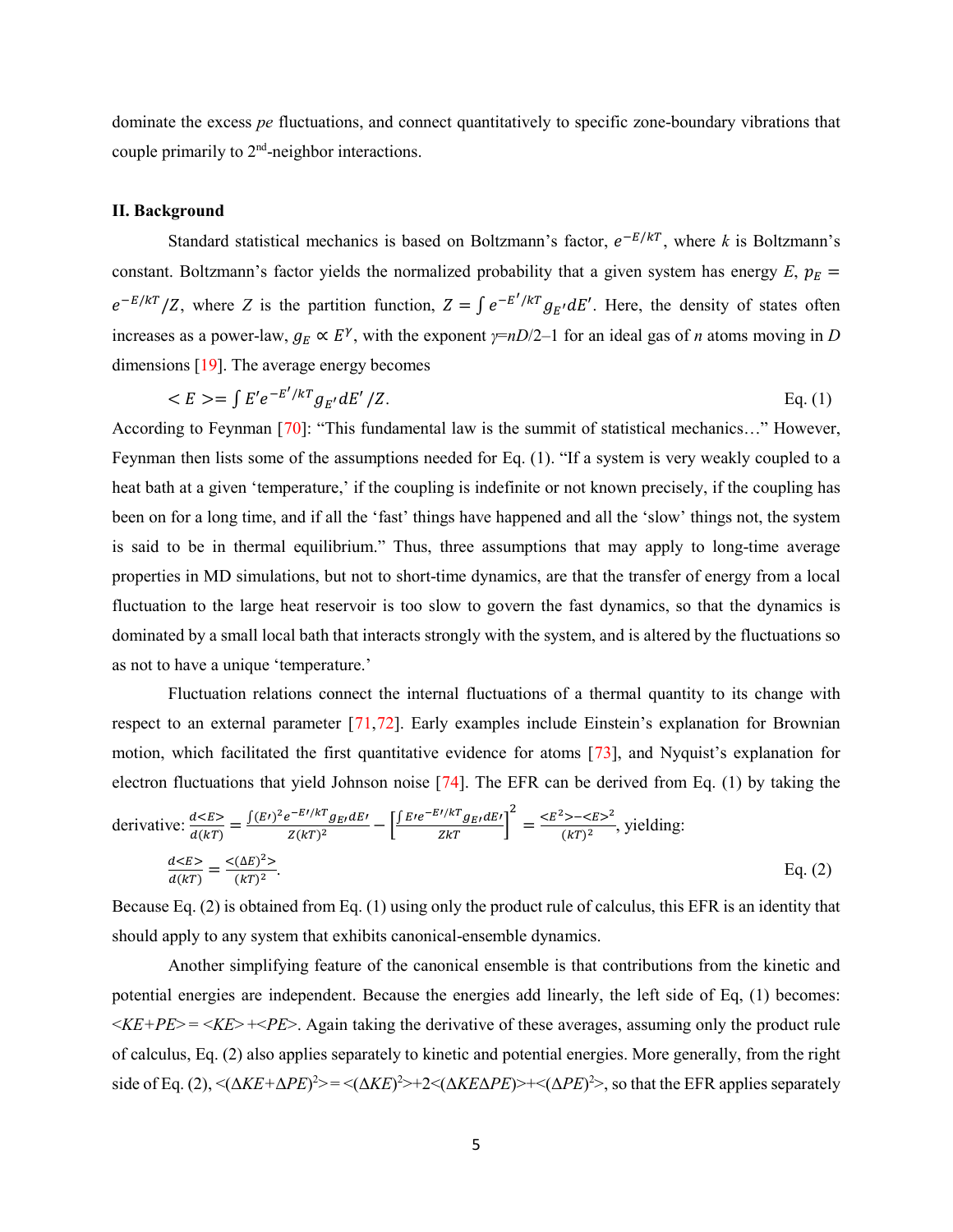to *KE* and *PE* whenever they fluctuate independently, intrinsic to canonical-ensemble behavior. In fact we will show that in small blocks at low  $T$ ,  $\langle (\Delta KE \Delta PE) \rangle \approx 0$  only if there are long-range interactions, yet this is also where the simulations show largest deviations from the EFR.

The equipartition theorem predicts that average energies have a contribution equal to  $\frac{1}{2}kT$  for each classical degree of freedom. The theorem applies to any variable (*s*) that occurs quadratically in the energy,  $E = E_s + E_{(s)}$ , where  $E_s = \frac{1}{2} K s^2$  and  $E_{(s)}$  is the energy from all variables other than *s*. Here *K* is a constant, e.g. the mass of the atom if *s* is a velocity, or a spring constant if *s* is a displacement from equilibrium. This theorem can be obtained from Eq. (1) by integrating over all energies using the usual density of states, yielding  $\langle E_s \rangle = \frac{\int_0^{\infty} (E_s t)^{\gamma+1} e^{-E_s t / kT} dE_s t}{\int_0^{\infty} (E_s t)^{\gamma} e^{-E_s t / kT} dE_s t}$ =*kT*(*γ*+1)=½*nDkT*. Thus at low *T*, where neighboring atoms move

in  $D=3$  dimensions about a potential-energy minimum that is quadratic, Eq. (2) can be written as:

$$
\frac{d < KE}{d(kT)} + \frac{d < PE}{d(kT)} = n\frac{3}{2} + n\frac{3}{2} = \frac{((\Delta KE)^2) - ((\Delta PE)^2) - (kT)^2}{(kT)^2}.
$$
 Eq. (3)

Theoretically, Eq. (3) is comprised of standard results found in most textbooks on statistical mechanics; empirically, it is the law of Dulong and Petit for measured heat capacities of solids at room temperature. Similar expressions have been derived for energy fluctuations of small systems in the canonical ensemble [[75](#page-27-6)], using nanothermodynamics [\[17\]](#page-1-0), and an expanded version of thermodynamics [[76\]](#page-27-7). We find that the left-side of Eq. (3) is obeyed by MD simulations, but the right side is not.

#### **III. Simulations**

<span id="page-5-1"></span><span id="page-5-0"></span>All models were simulated using the Large-scale Atomic/Molecular Massively Parallel Simulator (LAMMPS) [[77\]](#page-27-8), with default settings for double precision math and Verlet integration. Here we focus on the standard 12-6 L-J model, with a potential energy that depends on the reduced (dimensionless) distance (*r*) between interacting atoms,  $PE = 4\varepsilon \left| \left( \frac{1}{r} \right) \right|$  $\frac{1}{r}$ 12  $-\left(\frac{1}{r}\right)$  $\frac{1}{r}$  $\int$ , out to a cutoff radius  $r < r_c$ . For argon the energy scale is set by *ε*/*k*=119.8 K while *r*=1 (where *PE*=0) corresponds to 0.3405 nm [[78\]](#page-27-9). A shifted force added to this model ("smooth/linear" option) ensures that both the potential and its derivative go to zero at  $r=r_c$ . The equilibrium distance between 1<sup>st</sup>- and 2<sup>nd</sup>-neighbor atoms is  $r_0 \approx 2^{1/6} \approx 1.1225$  and  $r_2 \approx 2^{4/6} \approx 1.5874$ , respectively. In LAMMPS, potential energy per atom is found by splitting the energy equally between the interacting pair,  $pe = PE/2$ . This is the simplest way to partition energy between interacting atoms. Furthermore, it yields behavior consistent with energy fluctuations from individual atoms, and from blocks of varying size. The equilibrium structure of the solid phase is a face-centered-cubic (fcc) lattice. Here we focus on two simulation sizes, a cubic volume with sides of length  $L=24$  yielding  $24<sup>3</sup>=13,824$  unit cells containing  $N=55,296$  atoms, and  $L=48$  yielding  $48^{3}=110,592$  unit cells containing  $N=442,368$  atoms. Periodic boundary conditions were used for the outside surfaces in all directions. Many simulations utilized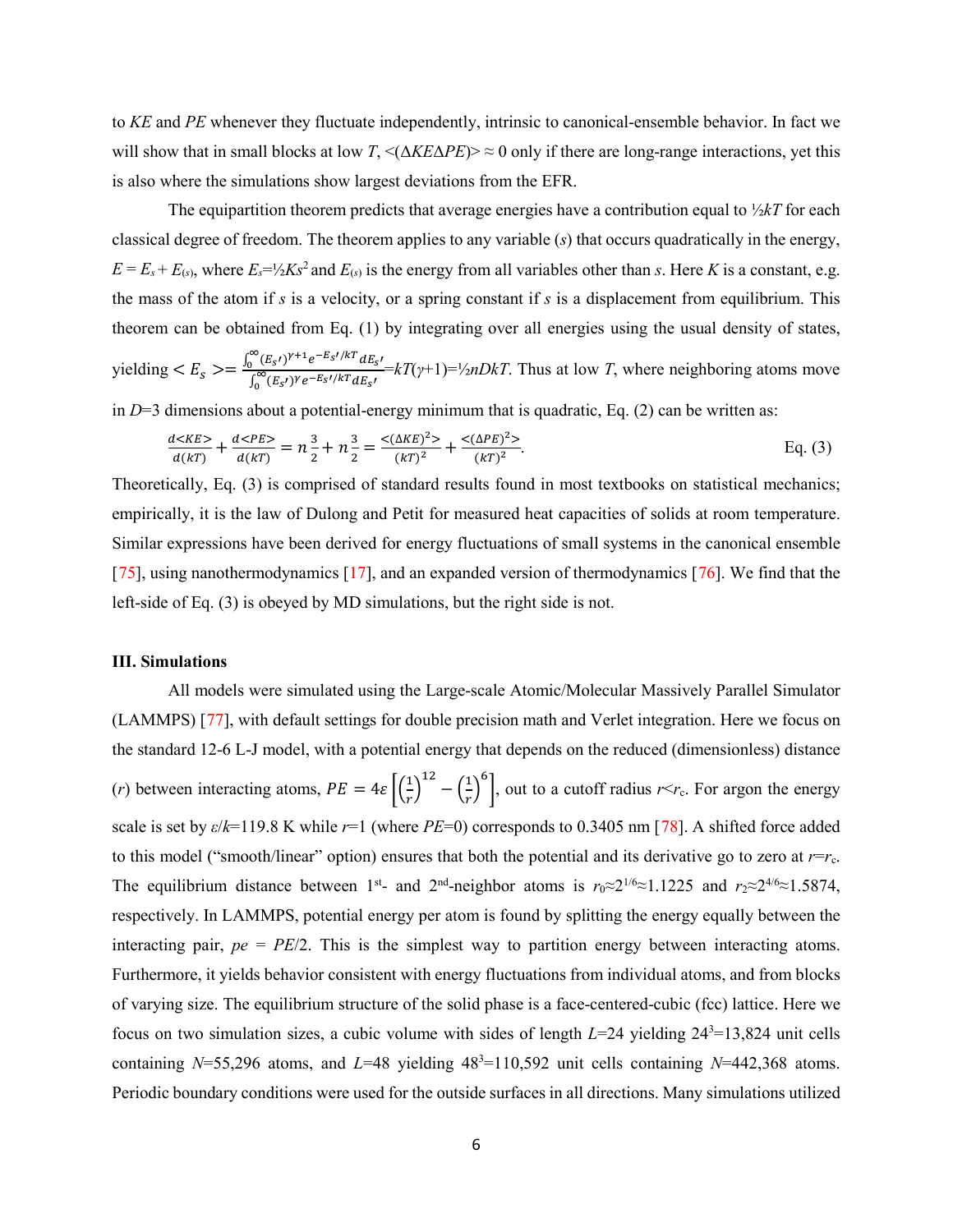a relatively long cutoff  $r_c=6.0$ , but crucial information comes from studying how *pe* fluctuations decrease with decreasing cutoff, at least until there are interactions between only 1<sup>st</sup>-neighbor atoms,  $r_c < r_2 \approx 1.6$ . In contrast, because the potential is shifted to equal zero at the cutoff, the average energy per atom at  $kT/\epsilon$ =0.001 increases from  $\epsilon$  $pe$  $\ge$ / $\epsilon$  = -8.461 for  $r_c$ =6.0 to -1.535 for  $r_c$ =1.5. Nevertheless, at such low *T* the potential well is still much deeper than the fluctuations, so that even for a single unit cell, *pe* varies by less than 0.4 % of its magnitude until  $r_c$ <1.4.

We investigate local thermal fluctuations by subdividing the entire simulation volume into smaller cube-shaped "blocks" (chunk/atom compute in LAMMPS), as sketched in Fig. 1. Specific blocks described here have sides of length  $l=1, 2, 3, 4, 6, 8$ , and 12 unit cells, yielding the number of atoms in equilibrium for the fcc lattice of  $\langle n \rangle = 4$ , 32, 108, 256, 864, 2048, and 6912, respectively. (For simulations, angled brackets denote ensemble averages over all equivalent blocks and time averages over the entire production run.) Block positions were usually chosen with walls aligned between crystalline planes, so that most blocks strictly obey the canonical ensemble requirement of fixed *n*. In other simulations the block walls were aligned with the static crystalline planes, facilitating the study of fluctuations in *n* from even the tiniest motion of the atoms. In this case, canonical ensemble behavior is extracted by averaging energies from the subset of blocks that have essentially the correct number of atoms, e.g. *n*=<*n*>±0.5, yielding fluctuations in *pe* and *ke* that are consistent with fixed *n*. When blocks are aligned with the crystalline planes, just filling the entire simulation volume, the number of each type ranges between 13,824 blocks for *ℓ=*1 in the *L*=24 lattice (or  $\ell = 2$  in the *L*=48 lattice) to 27 blocks for  $\ell = 8$  in the *L*=24 lattice (or 64 blocks for  $\ell = 12$  when *L*=48 lattice). Relatively smooth time-dependent behavior is obtained by averaging over intervals of 10 to 100 time-steps. Several quantities for each block are averaged and recorded after each time interval, including the number of atoms *n*, potential energy per atom *pe*, and local temperature from the kinetic energy per atom  $kT=2ke/3$ . The blocks are purely mathematical, having no influence on the dynamics, so that atoms and energy can transfer freely between blocks, unaffected by block definition. Due to sample symmetry and periodic boundary conditions, each block represents an equivalent central "system," with neighboring blocks providing a self-consistent bath of energy and atoms, thereby avoiding any issues from artificial thermal baths that may alter intrinsic behavior. Theoretically, such a fixed volume with imaginary walls in a large reservoir of heat and particles is the basis for deriving the grand-canonical ensemble [\[19\]](#page-2-3), with canonical-ensemble behavior extracted by selecting the subset of blocks with fixed *n*. Similar fluctuations in energy are found for simulations in the canonical ensemble using the Nosé-Hoover thermostat, and for individual atoms dispersed throughout the system, establishing that the behavior does not depend on block subdivision or energy sharing between atoms or blocks.

Nitromethane (NM) was simulated using interactions and input parameters that are chosen for good agreement with bulk experimental properties as a function of temperature and pressure [[79\]](#page-27-10). The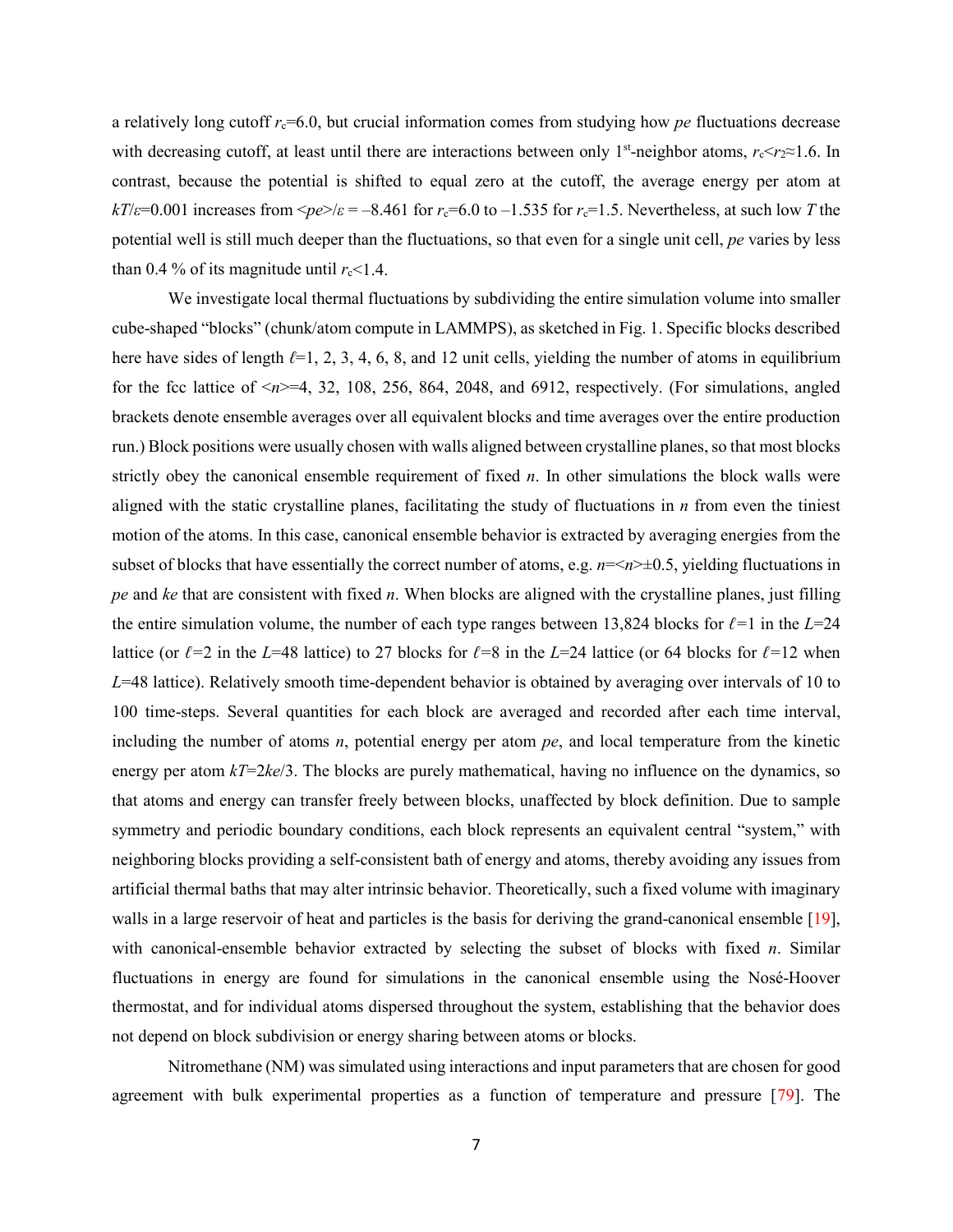intramolecular potentials come from a superposition of bond-stretching, bond-bending, and torsional-angle terms. The intermolecular potentials include the Buckingham 6-exp form, plus Coulombic interactions. The full simulation volume contains 6x5x4=120 unit cells, for a total of 480 NM molecules (*N*=3360 atoms). Again local thermal fluctuations are investigated by subdividing into smaller blocks, which are orthorhombic to match the crystalline symmetry. The block size for all NM results presented here is a single unit cell: 1x1x1 in the *a*x*b*x*c* axis directions, containing 4 molecules, or <*n*>=28 atoms. As with the L-J lattice, each block has a fixed volume and location, filling the entire volume, so that the number of blocks equals the number of unit cells. NM was chosen for study because it provides a system of moderate complexity with realistic potentials, thereby complementing the basic L-J model to establish the generality of our results, and because there are other simulations and experiments with which to compare.

Production runs for the data presented here were obtained with the full system in the microcanonical ensemble (except for one set of data where the Nosé-Hoover thermostat was added as a test). Thus, the atoms were governed solely by Newton's laws without any additional thermal bath. The equilibrium density of the static crystal was determined by adjusting the density at the lowest *T* until the lattice had zero pressure  $(\rho_0=1.09)$  for the L-J model), which of course coincides with the minimum *pe*. To maintain isochoric conditions, some simulations used this same  $\rho_0$  at higher *T*. Other simulations were initialized using the *NPT* ensemble to minimize pressure at all *T*, which yielded similar results throughout the crystalline phase, establishing that thermal expansion does not significantly alter the behavior. The usual time-step was 0.25 fs for NM and 0.001 L-J units for the L-J model, with most production runs lasting 10,000 time-steps. For

L-J modeling of Ar [\[77](#page-5-0)[,78\]](#page-5-1), using  $\sqrt{\frac{6.634 \times 10^{-26} kg}{\varepsilon}}$  0.3405 $x10^{-9}m \rightarrow 2.156$  ps/(L-J unit) yields a usual time-step of 2.156 fs. These time-steps were reduced by a factor of 2-10 at higher *T*, and at lower *T* to verify that there was negligible integration and averaging error. Indeed the total energy was conserved to within a typical deviation of less than a part per million, with no discernable drift. Similarly there was no discernable drift from zero for the average momentum in each direction. Simulations were initialized for at least  $10<sup>5</sup>$  time-steps before starting each production run. Some simulations were initialized for up to  $10<sup>6</sup>$ time-steps, with no change in the net behavior, confirming that the systems were well-equilibrated. For the L-J model most data were taken during production runs of 200 time intervals (50 time-steps per interval), so that the total number of distinct replicas for each average ranged between 5400 for *ℓ=*8 to more than one million for  $\ell$ =1 and 2. For NM, most production runs had 1000 time intervals (10 time-steps per interval) yielding a total of 120,000 distinct replicas. For verification, simulations have been repeated independently at different laboratories under a wide range of conditions, including different densities, time-step sizes, and time constants for the thermal bath during initialization, always yielding consistent results.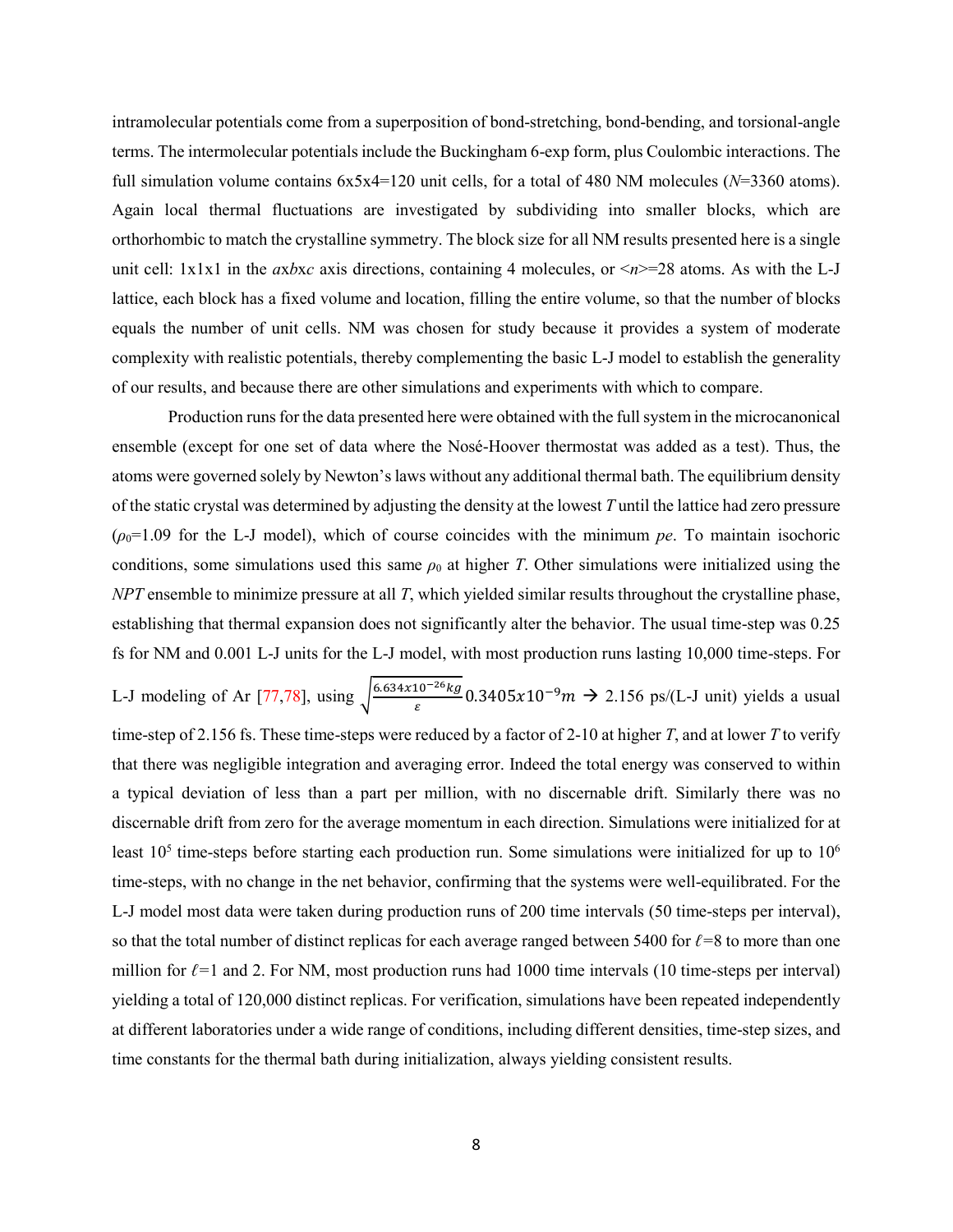#### **IV. Results**

Simulations of the L-J model as a function of the interaction cutoff radius, Fig. 2, establish that  $2^{nd}$ neighbor interactions are the primary source of excess *pe* fluctuations. Recall that 2<sup>nd</sup>-neighbor interactions are significant when  $r_c > 1.6$ , while for  $1.3 \le r \le 1.6$  the only interaction is between 1<sup>st</sup>-neighbor atoms, yielding a robustly harmonic lattice. The solid lines in Fig. 2 show the specific heat from *ke* (cyan) and *pe* (purple), which should equal 3/2 via the equipartition theorem (left side of Eq. (3)). Indeed, from simulations over six temperatures ( $kT/\epsilon$ =0.0005 to 0.02) and thirteen cutoff radii (1.0≤*r*<sub>c</sub>≤2.5) the solid cyan line yields  $d \leq ke \geq /d(k)$ =1.4992±0.0007, while similar averaging of the solid purple line (whenever the 1<sup>st</sup>neighbor interaction is robustly harmonic, *r*c≥1.3) yields d<*pe*>/d(*kT*)=1.494±0.002, confirming that these MD simulations give excellent agreement with the expected equipartition of the average energies. (Values slightly below 3/2 can be attributed to anharmonicity in the *pe*, which is more relevant at higher *T*, and from using finite differences instead of derivatives.) For the dynamics, however, whenever *r*c≥1.3 the normalized energy fluctuations clearly differ from the analogous EFR (right side of Eq. (3)). First focus on the *ke* fluctuations (red dotted line), with error bars from averaging over six temperatures ( $kT/\epsilon$ =0.0005 to 0.02). These *ke* fluctuations show subtle but significant deviations from the EFR:  $\langle n \rangle \langle \Delta k e^2 \rangle / (kT)^2 = 1.356 \pm 1.356$ 0.008 when averaged over 1.7≤*r*<sup>c</sup> ≤2.5. Much more conspicuous are the anomalies in *pe* fluctuations (open symbols connected by dashed lines), exhibiting two distinct regimes of deviations from the EFR. If the only interaction is effectively harmonic between 1st-neighbor atoms, 1.3≤*r*c≤1.6, normalized *pe* fluctuations are independent of *T* (as expected from the EFR), but the magnitude of *pe* fluctuations is about 40% below the specific heat:  $\langle n \rangle \langle \Delta p e \rangle^2$  /(*kT*)<sup>2</sup>=0.93±0.02 when averaged over six temperatures (*kT*/*ε*=0.0005 to 0.02). Whereas, if interactions include  $2<sup>nd</sup>$ -neighbor atoms  $r_c > 1.6$ , the normalized *pe* fluctuations are strongly temperature dependent, diverging as  $T\rightarrow 0$ . Indeed, energy fluctuations match the specific heat only in the limit of purely repulsive, ideal-gas-like interactions,  $r_c < 1.3$ . The crucial result established by Fig. 2 is that at low *T*, *pe* fluctuations in small blocks are below the expected EFR regardless of the strength of harmonic interaction between 1st-neighbor atoms, with excess *pe* fluctuations appearing abruptly when 2nd-neighbor interactions are added. Thus, these excess *pe* fluctuations cannot come from any simple interface effect, nor from any artifact in simulating the systems, nor from any procedure in analyzing the results.

Solid symbols and right-hand scale in Fig. 2 present various correlations as a function of  $r_c$ . We define the normalized *pe* correlations between fluctuations in a central block and its *η* equivalent *j* thneighbor blocks by  $C_{pe,j}(t) = \eta \frac{\langle \Delta pe_0(0) \Delta pe_j(t) \rangle}{\langle \Delta pe_0(0) \Delta pe_0(0) \rangle}$ . (A similar expression gives *ke* correlations,  $C_{ke,j}(t)$ .) Here *η*=1 when *j*=0 (autocorrelations), while when *j*≥1: *η*=6 for cubic symmetry in the L-J model, with *η*=2 for orthorhombic NM. These values of  $\eta$  ensure that  $C_{pe,i}(t)$  includes the total contribution to energy from all equivalent blocks. Specifically, for the L-J lattice, if all excess energy in a *pe* fluctuation comes solely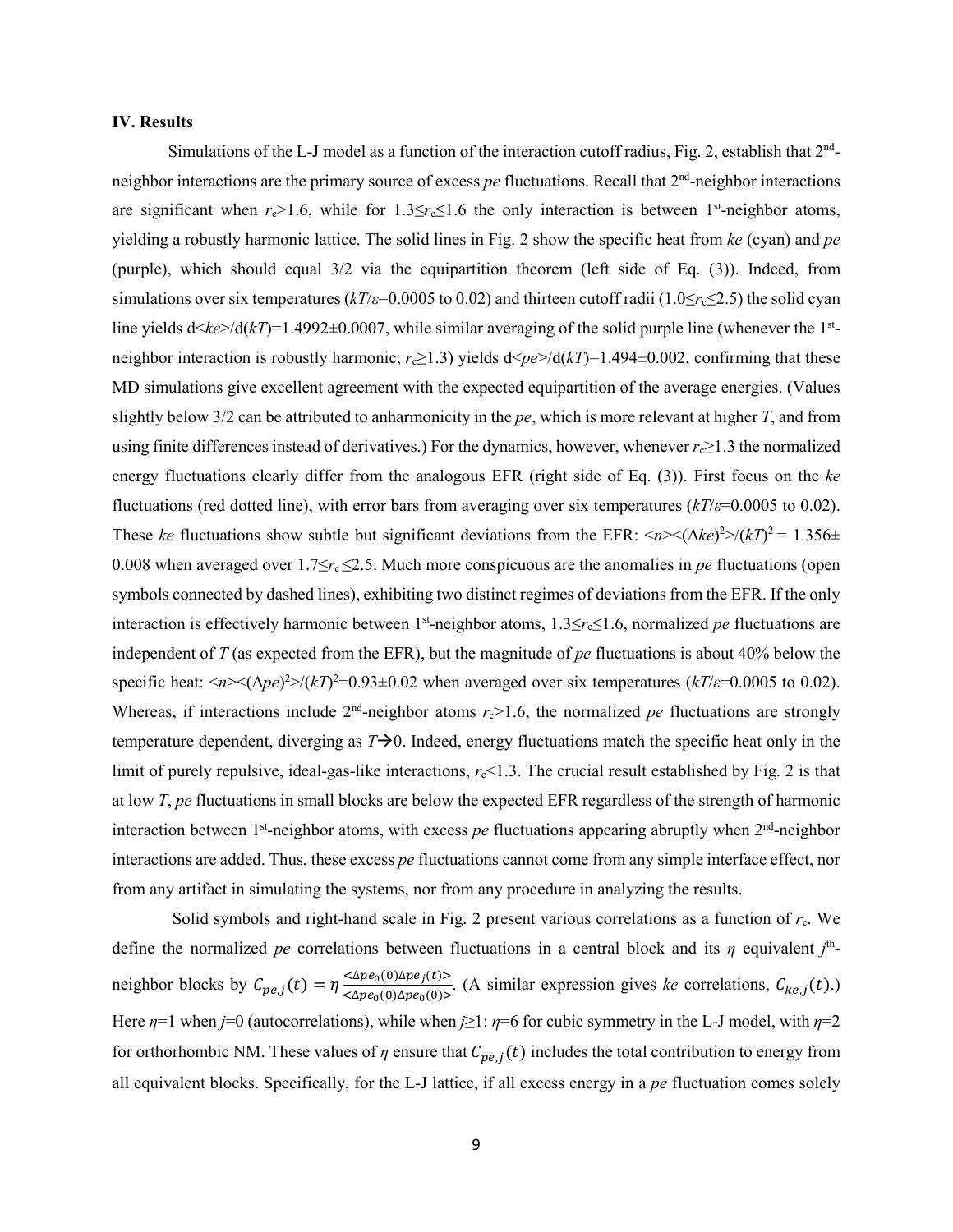from 1st-neighbor blocks, then on average 1/6 of this excess *pe* comes from each 1st-neighbor block, yielding  $C_{pe,1}(0) = 6(-1/6) = -1$  with no *pe* from other blocks, or from *ke*. Solid squares in Fig. 2 show that the initial ( $t=0$ ) *pe* correlations between 1<sup>st</sup>-neighbor blocks ( $j=1$ ) are positive ( $C_{pe,1}(0)$ >0) when the only interaction is robustly harmonic between 1st-neighbor atoms 1.4≤*r*c≤1.6, coinciding with reduced *pe* fluctuations; while  $C_{pe,1}(0)$  < 0 when interactions include 2<sup>nd</sup>-neighbor atoms causing excess *pe* fluctuations. Solid circles show the normalized cross-correlation between *pe* and *ke* within each block, which is significantly negative in the robustly harmonic lattice,  $C_{kepe,0}(0) = \frac{\langle \Delta ke_0(0) \Delta pe_0(0) \rangle}{\sqrt{\langle (\Delta ke)^2 \rangle \langle (\Delta pe)^2 \rangle}} = -0.047 \pm 0.005$ at  $r_c$ = 1.5. However, when interactions include 2<sup>nd</sup>-neighbor atoms ( $r_c$ >1.6),  $C_{kepe,0}(0) = 0.011 \pm 0.009$  is negligible, as needed for canonical-ensemble behavior. Solid triangles show the normalized crosscorrelation between *pe* and *n* within each block, which is small in the robustly harmonic lattice ( $r_c \leq 1.6$ ),  $C_{pen,0}(0) = \frac{<\Delta p e_0(0) \Delta n_0(0)>}{\sqrt{<(\Delta p e)^2> (\Delta n)^2>}} = 0.014 \pm 0.003$ , but jumps up sharply when *r*<sub>c</sub>>1.6 and reaches 0.506 $\pm$ 0.011 for  $r_c$ >3.0 (not shown). Thus, excess *pe* fluctuations are correlated with *n* fluctuations and occur only if interactions extend beyond 1st-neighbor atoms, although such long-range interactions seem to be necessary to achieve the canonical-ensemble requirement of independently fluctuating *ke* and *pe*.

Figure 3 (A) presents the temperature dependence of the ratio of distinct contributions to energy  $\frac{d < p e > / d(kT)}{d < k\epsilon}$  (solid lines) and their fluctuations  $\frac{<( \Delta p e)^2 >}{(< \Delta k e)^2 >}$  (symbols). We use these ratios to eliminate the possibility of artifacts from finite differences in temperature for the derivatives, and finite differences in time for the fluctuations. Red squares and upper scale show NM, other symbols and lower scale show the L-J model. Thus, the L-J data points in Fig. 3 (A) come from the ratio of *pe* to *ke* behavior shown in Fig. 2, but as a function of *T* at fixed values of *r*c. For classical particles in the canonical ensemble at low *T*, *pe* and *ke* should give equal contributions to the total energy (left side of Eq. (3)), and its fluctuations (right side of Eq. (3)) [\[13\]](#page-1-1). First focus on the solid lines, showing  $\frac{d(p e > f d(k))}{d \lt k e > f d(k)}$  from the LJ model for three different values of  $r_c$ , given by the thickness and color of the line. At low  $T$ , where each atom oscillates around an effectively harmonic potential in the fcc lattice, the equipartition theorem predicts equal contributions to the specific heat. Indeed, by averaging over five temperatures  $(kT/\varepsilon < 0.2)$  we find  $\frac{d \leq p \varepsilon > d(kT)}{d \leq k \varepsilon > d(kT)} = 0.997 \pm 0.002$ 0.004, 0.999  $\pm$  0.004, and 0.9998  $\pm$  0.0013 for  $r_c$ =1.5, 2.0, and 6.0, respectively. At higher *T*, each solid line has a peak that identifies the melting temperature, which ranges from  $kT/\epsilon=0.75$  to 1.5 for  $r_c=1.5$  to 6.0, similar to the values of  $kT/\varepsilon$ =0.78 to 1.70 found from other simulations at densities of  $\rho_0$ =0.97 to 1.10 [[80\]](#page-27-11). Above the melting temperature each line drops sharply, as expected in the fluid phase where atoms no longer oscillate about a *pe* minimum. At these high *T*, the symbols show that the ratio of energy fluctuations also drops sharply,  $\frac{\langle(\Delta pe)^2\rangle}{\langle(\Delta l \cdot e)^2\rangle}$  $\frac{(\Delta \mu \epsilon)^2}{(\Delta k \epsilon)^2}$  < 1.0, consistent with the EFR. However at  $kT/\epsilon \ll 0.1$ , symbols show that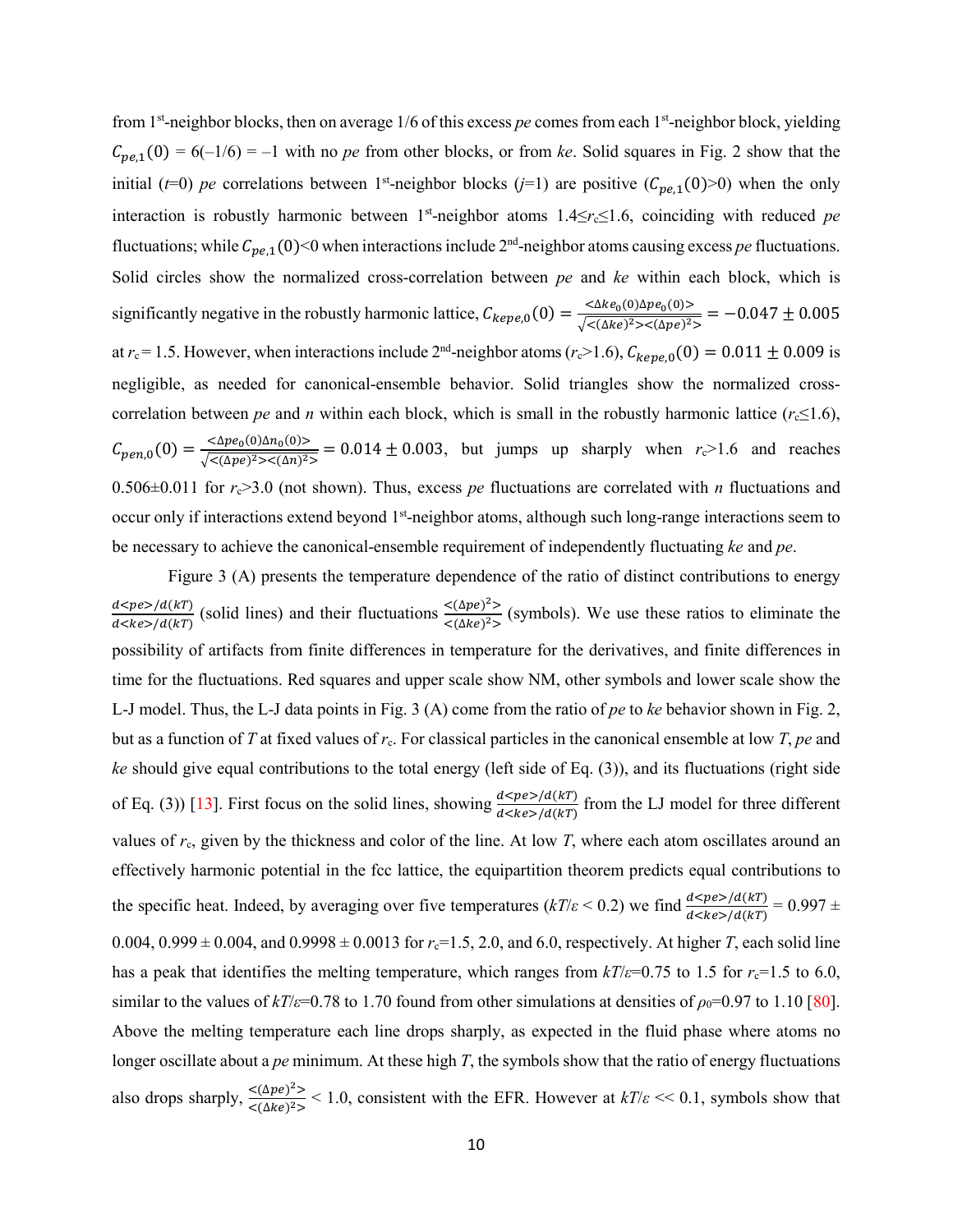$<(\Delta p e)^2>$  $\frac{(\Delta p \epsilon)^2}{(\Delta k \epsilon)^2}$  >> 1.0 from microcanonical simulations of small blocks <*n*>=32 (circles) and large blocks <*n*>=2048 (solid diamonds) in much larger volumes containing a total number of atoms *N*=55,296 (open), or *N*=442,368 (solid), from fluctuations of individual atoms (cyan stars), and from canonical simulations using the Nosé-Hoover thermostat (open diamonds). Similarly, red squares show that NM has  $\frac{<(\Delta pe)^2>}{<(\Delta ke)^2>}$ 5.9 at 500 K, and 3000 at 0.1 K.

The broken lines in Fig. 3 (A) show that excess *pe* fluctuations diverge inversely proportional to temperature at low *T*. Specifically,  $\frac{\langle (\Delta pe)^2 \rangle}{\langle (\Delta ke)^2 \rangle} = (232 \text{ K})/T$  for NM (red dashed line), while for the L-J model the divergent part of the *pe* fluctuations can be approximated by the empirical expression (0.038±0.003) *ε*/(*kTℓ*(0.75±0.05) ) (black dotted lines). Assuming that this size dependence extends to much larger simulations, reducing the excess fluctuations to within 10% of the EFR at  $kT/\epsilon$ =0.001 requires blocks of size  $\ell$ =2750, corresponding to more than 83 billion atoms. Although uncertainty in the exponent of *ℓ* allows for the possibility that excess fluctuations could vary as  $1/\ell^{0.67}$ , the behavior cannot be a simple surface effect in the dominant 1st-neighbor interaction because solid triangles show that the excess *pe* fluctuations arise abruptly when the cutoff radius is increased to include 2nd-neighbor interactions. Specifically, at low *T* as *r*<sub>c</sub> increases from 1.5 (down triangles) to 2.0 (up triangles) the ratio  $\frac{<(\Delta pe)^2>}{(<\Delta ke)^2>}$  increases by an order of magnitude due to the onset of the  $1/T$  divergence, while the ratio  $\frac{d < p$ e $> / d(kT)}{d < k$ e $> / d(kT)}$  is unchanged (solid lines). Again, although MD simulations accurately yield expected average energies from the left side of Eq. (3), fluctuations show significant deviations from the right side of Eq. (3).

Figure 3 (B) shows the initial *pe* correlations between neighboring blocks. For NM (red squares), this  $C_{pe,1}(0)$  reaches –0.96 at 0.1 K. Thus, at 0.1 K, 96% of the *pe* in a fluctuation of each block (<*n*>=28 atoms) comes from the *pe* of its two neighboring blocks along the *a*-axis. In the L-J model, when  $r_c=6.0$ (black circles, with error bars from averaging over blocks containing  $\langle n \rangle$  =106-2048 atoms)  $C_{pe,1}(0)$  varies from 0.067 at high *T* (black line) to  $-0.72$  at  $kT/\epsilon = 0.0005$ . Comparison to Fig. 3 (A) reveals that the onset of excess *pe* fluctuations coincides with the onset of negative  $C_{pe,1}(0)$ , and that the amplitude of excess *pe* fluctuations increases monotonically as  $C_{pe,1}(0)$  becomes increasingly negative. Similarly for  $r_c$ =2.0 (up triangles), the onset of excess *pe* fluctuations in (A) coincides with the onset of negative  $C_{pe,1}(0)$  in (B), while for  $r_c$ =1.5 (down triangles) this  $C_{pe,1}(0)$ =0.21±0.03 (solid line) shows no tendency towards negative values down to the lowest *T*. Negative values of  $C_{pe,1}(0)$  indicate that an energy increase in the central block is at least partially compensated by an energy decrease in neighboring blocks, altering the net energy that reaches distant parts of the simulation volume that serve as the large heat reservoir.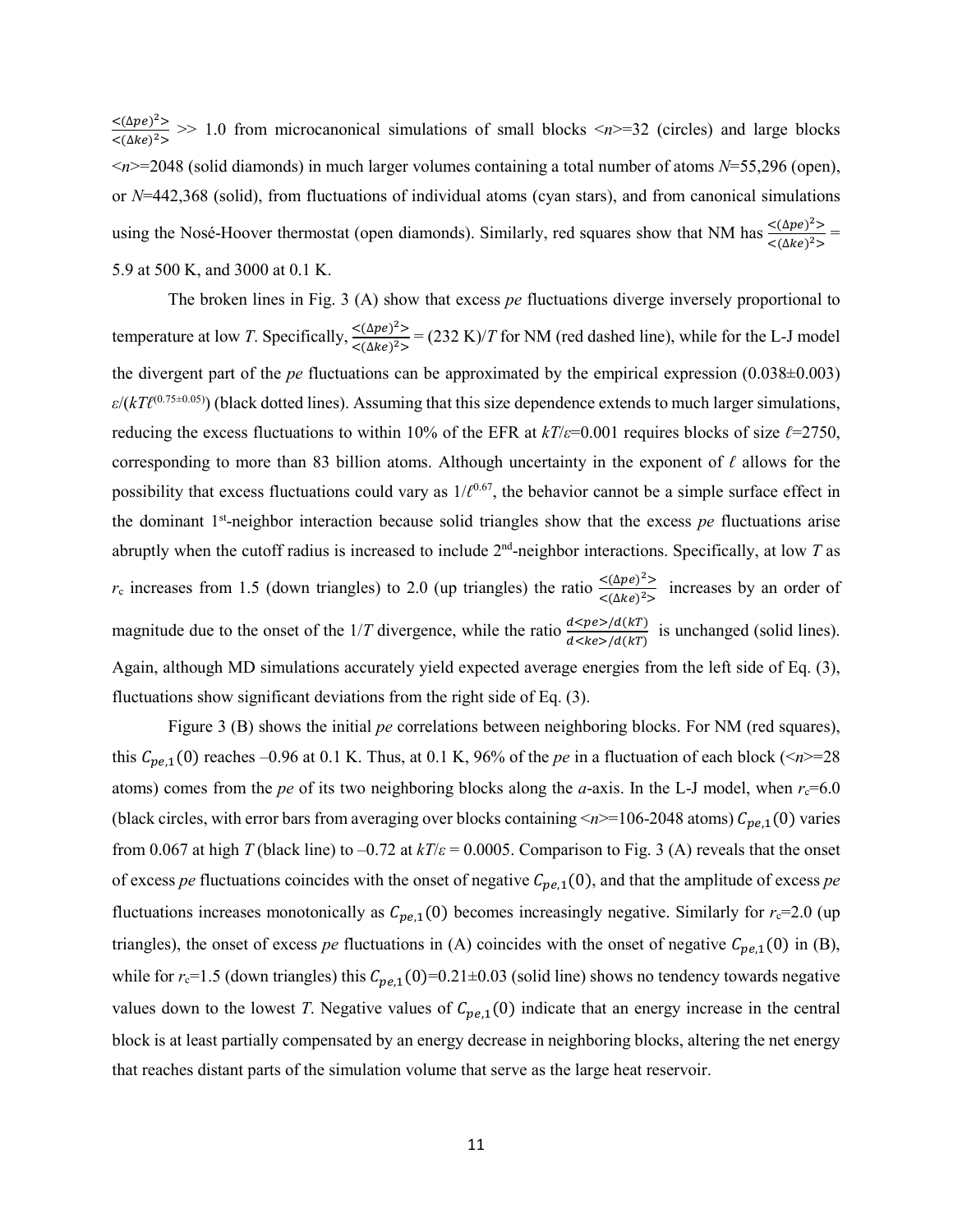Figures 4 (A-C) show the time dependence of *pe* correlations between blocks containing a single unit cell, from simulations of the L-J model (A & B) at *kT*/*ε*=0.0005 and NM (C) at *T*=100 K. Line color gives the distance between blocks:  $j=0$  (black) and  $j=1$  (red), with  $j=2$  (green) and  $j=3$  (blue) for moredistant blocks in (C). All autocorrelations (*j*=0) approach 1.0 as  $t\rightarrow 0$  due to the normalization. For  $t\geq 0$ , black and red lines exhibit damped harmonic oscillations that remain roughly 180<sup>0</sup> out-of-phase in (A) and (C), and roughly in-phase in (B), perpetuating the initial sign of the correlation. Indeed, (A) and (C) show that long-range interactions have negative  $C_{pe,0}(t)^* C_{pe,1}(t)$ , with roughly constant  $C_{pe,0}(t) + C_{pe,1}(t)$ , indicating that excess *pe* is traded back and forth between neighboring blocks, characteristic of shortwavelength (zone-boundary) motion. In contrast, (B) shows that a robustly harmonic lattice has positive  $C_{pe,0}(t)^* C_{pe,1}(t)$ . The green and blue lines in (C) show negligible initial correlations between more-distant blocks, indicating that the energy is initially localized. Eventually these distant correlations increase with increasing *t*, then finally decrease, characteristic of a damped wave as excess *pe* from the fluctuation flows out from the central block. The speed of this wave is obtained from the inset of (C) showing distance to the center of increasingly distant blocks (*j*\*0.522 nm) as a function of time at which each correlation reaches its first maximum. The slope of this line yields 1.11 nm/ps (1110 m/s), somewhat slower than the speed of sound from other simulations (1633 m/s) [[81\]](#page-27-12), and from measurements on liquid NM (1300 m/s) [[82\]](#page-27-13), which sets the maximum speed of energy dispersal in such insulating substances.

<span id="page-11-0"></span>Solid lines in Fig. 4 (D) show time-dependent *ke* correlations in NM, from autocorrelations (black) and 1<sup>st</sup>-neighbor blocks (red). In contrast to the corresponding  $C_{pe,j}(t)$  in Fig. 4 (C),  $C_{ke,j}(t)$  relaxes monotonically, and much slower. Broken lines show fits to the *ke* autocorrelation: exponential at short times  $C_{ke,0}(t) \propto e^{-t/\tau}$  (dotted purple) with a time constant of  $\tau$ =0.41±0.02 ps, and stretched-exponential at longer times  $C_{ke,0}(t) \propto e^{-(t/\tau)^{\beta}}$  (dashed magenta) yielding  $\tau=16.5\pm0.2$  ps and  $\beta=0.73\pm0.01$ . Previous simulations of NM after excess *ke* was added to a central molecule find similar timescales,  $\tau$ =11.6-13.6 ps, but with  $\beta$ =1 [\[83\]](#page-27-14). The two types of response we find for  $C_{ke,0}(t)$  suggest that the short-time behavior comes from localized dynamics, similar to  $C_{pe,j}(t)$ , while slower relaxation involves transfer of *ke* to the large heat reservoir, similar to the behavior found in simulations of copper [[84\]](#page-27-15). Measurements of temperature as a function of time after shock-induced ignition in PETN (triangles), and other energetic materials analogous to NM [[85](#page-27-16)], also show a crossover from exponential relaxation at short times to nonexponential relaxation at longer times, somewhat similar to our simulations of  $C_{ke,0}(t)$ . However, to match the simulations, the measurements were offset by a final temperature and normalized by an initial temperature, with the time scale reduced by a factor of 100,000. This large difference in time scales could be due to the difference in length scales, or another mechanism, emphasizing the need for further study.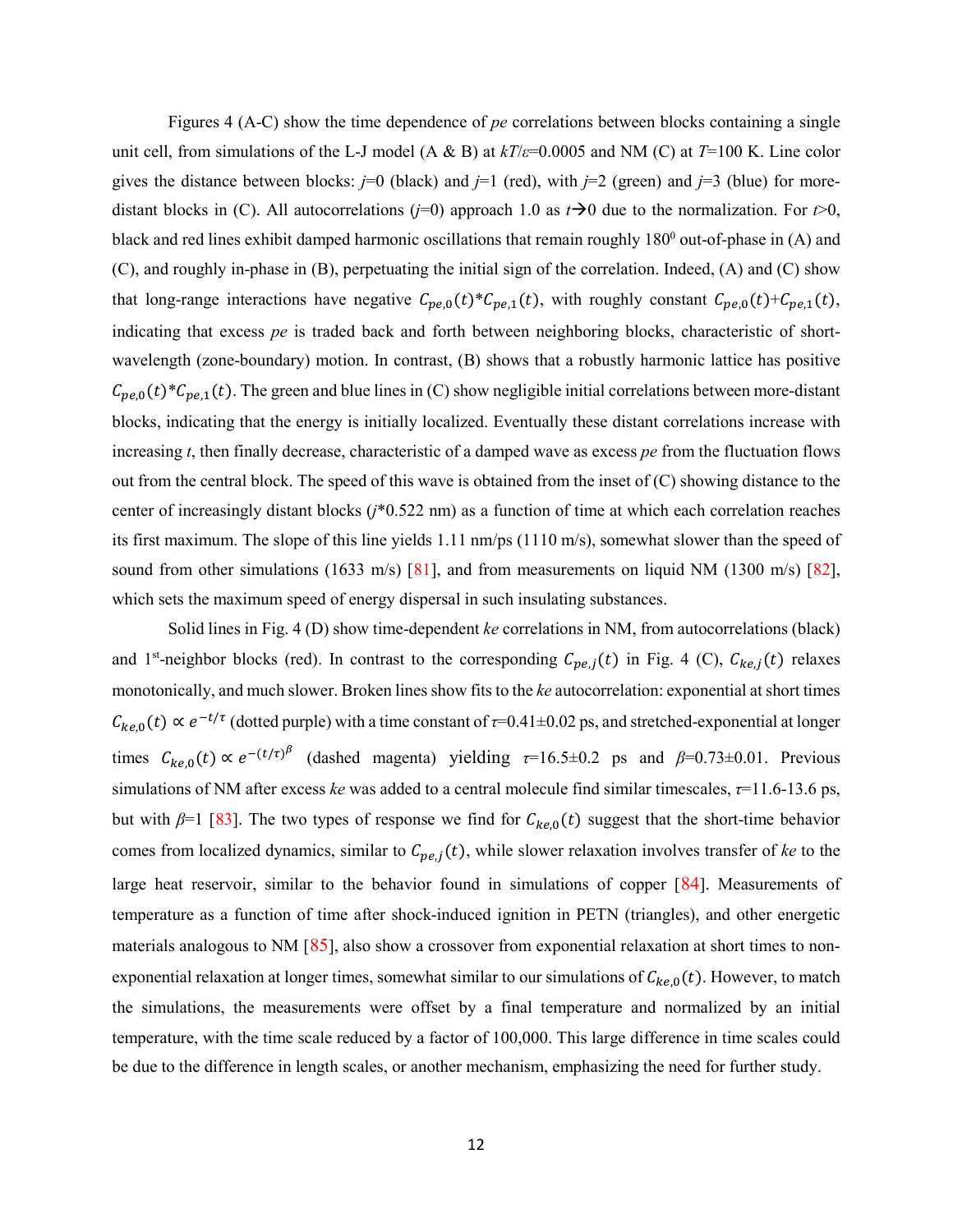Figure 5 compares frequency-dependent correlations in the energies, and density, of the L-J model as the interaction cutoff radius is changed from including  $2^{nd}$ -neighbors  $r_c = 2.0$  (A) to only 1<sup>st</sup>-neighbors  $r_c$  $= 1.5$  (B). The frequency scale (in THz) is set by the parameters for Ar (2.156 ps/L-J unit). Symbols come from the Fourier transform of normalized autocorrelations in atom density (green triangles), *ke* (red circles), and *pe* (black squares), with blue squares from correlations in *pe* between 1<sup>st</sup>-neighbor blocks. Fluctuations in *n* are obtained from simulations having block walls aligned with the equilibrium atomic planes, while other simulations have block walls shifted to maintain the exact number of atoms *n*=108 (solid) or *n*=864 (open). Data come from averaging spectra at three temperatures  $(kT/\varepsilon = 0.0005$  to 0.002, justified at low-*T* for effectively harmonic modes), with error bars for the solid squares that are visible only if larger than the symbol size. All data are obtained from various correlations as a function of time. For example, the black squares in Figs. 5 (A) and (B) come from the Fourier transform of the time-dependent *pe* autocorrelations, similar to those shown by the black lines in Figs. 4 (A) and (B), respectively. Specifically, the *pe* correlations come from the real part of the discrete Fourier transform,  $\sum_{t=-\theta}^{\theta} [C_{pe,j}(|t|)] cos(\frac{2\pi ft}{4\theta})$ , with the quantity in square brackets replaced by  $C_{ke,0}(|t|)$  or  $C_{n,0}(|t|)$  for correlations in *ke* or *n*, respectively. The Wiener-Khinchin theorem implies that the autocorrelations (*j*=0) yield power-spectral densities, so that separate peaks identify distinct normal modes. Arrows in (A) indicate how various modes in the fluctuations of *n* and *pe* shift when the linear size of each block is doubled,  $l=3\rightarrow6$ . Key results are found by contrasting the behavior between (A) and (B). First note that only in (A) do *pe* correlations between 1st-neighbor blocks (blue) show modes that are roughly inverse of the autocorrelations (black), consistent with negative correlations shown in Figs. 2, 3 (B), and 4 that appear abruptly when interactions extend beyond  $1<sup>st</sup>$ neighbor atoms. Second, in Fig. 5 (B) the *pe* spectra (black squares) and *ke* spectra (red circles) show strong similarities, whereas *pe* and *n* (green triangles) are more similar in (A). Finally note that only in (A) do the characteristic frequencies and total number of conspicuous *pe* modes depend on the size of the block, as indicated by the black arrows. This size dependence from (A) is depicted in the inset of (B), where solid symbols show how various *pe* modes depend on 1/*ℓ*. Open symbols in this inset show similar behavior for atom-density modes, except for the low-frequency mode that decreases as  $1/\ell \rightarrow 0$  (see also the green arrow in (A)), opposite to all *pe* modes.

Figure 6 shows energy distributions of the L-J model at *kT*/*ε* = 0.001. The distributions are from histograms for blocks containing a single unit cell, *n*=4.00. Symbols show that *pe* (open) and *ke* (solid) have similar distributions if  $r_c$ =1.5 (squares), but starkly different distributions if  $r_c$ =2.0 (circles). (Note that *pe* has been offset by  $pe_g$ , the ground-state energy as  $T\rightarrow 0$  as deduced by the equipartition theorem,  $\leq pe \geq -1$ *peg*=<*ke*>.) Lines show fits to the data using the canonical-ensemble density of states [\[31\]](#page-2-4), (*AE*/*kT*) γ e–*BE/kT* (which gives significantly better agreement than a Gaussian distribution, not shown), indicative of thermalequilibrium behavior of finite-sized systems. Here *A* and *B* are dimensionless factors that scale the energy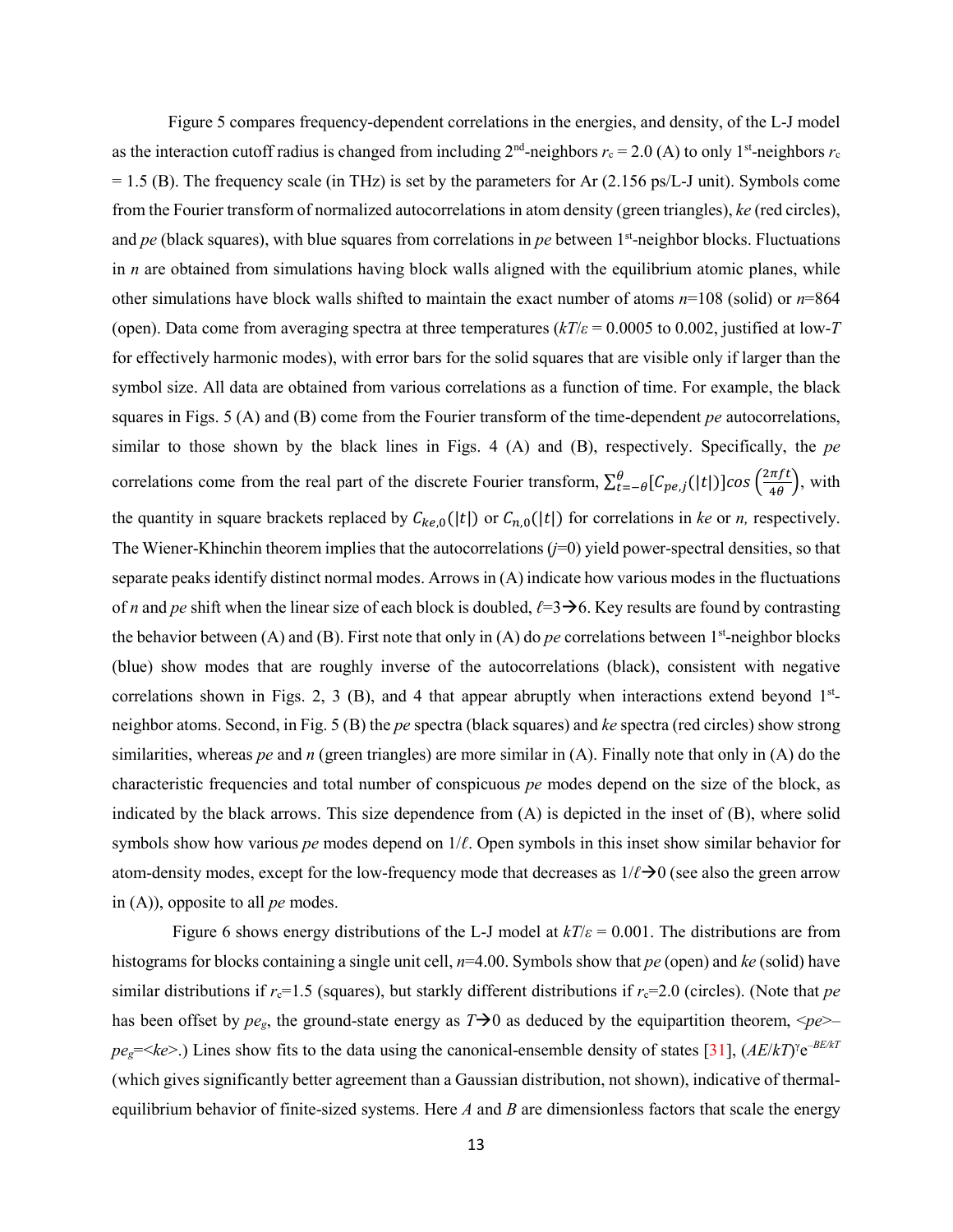*E*. For an ideal gas the exponent is *γ*=3*n*/2–1=5.00. The dashed line shows a fit to the *ke* distributions yielding *γ*=4.99±0.06. The solid lines yield *γ*=7.5±0.1 for *r<sub>c</sub>*=1.5 (cyan) and *γ*=325±1 for *r<sub>c</sub>*=2.0 (blue). Here, *γ*>5 indicates that the effective degrees of freedom significantly exceed those expected for an ideal gas of *n* atoms, attributable to interactions with atoms outside the block. In other words, interactions cause the effective degrees of freedom for *pe* fluctuations in each block to exceed those of its atoms, especially for long-range interactions at low *T* where correlations between *pe* in neighboring blocks is strong and negative.

#### **V. Discussion**

The results presented here confirm that classical MD simulations of diverse models exhibit energy fluctuations that clearly deviate from standard statistical mechanics. Indeed, Figs. 2 and 3 show that *pe* fluctuations in nanometer-sized blocks at low *T* can deviate from the expected EFR by an order of magnitude or more. We now discuss various mechanisms and interpretations that could cause these excess fluctuations.

#### **A) Anomalous** *pe* **fluctuations come from localized energy**

Figures 2-5 establish that excess *pe* fluctuations inside a central block occur only when there are negative correlations with the *pe* in the surrounding shell of similar blocks. From Fig. 4 (C) it can be seen that a vanishingly small fraction of the excess *pe* in a local fluctuation reaches distant blocks before the excess *pe* returns to zero. Thus, the thermal bath governing *pe* fluctuations in each system comes primarily from its 1st-neighbor blocks, yielding an explicit local bath that is comparable in size to the system itself; not a large heat reservoir.

The clear connection between energy localization and deviations from the EFR can be characterized by the net energy that reaches the heat reservoir. Specifically, let the *PE* of the system (central block of *n* atoms) fluctuate by a total amount Δ*PE*=*n*Δ*pe*, so that the concurrent change in *PE* of blocks at distance *jℓ* is  $C_{pe,i}(0)\Delta PE$ . For simplicity consider only the dominant correlation from 1<sup>st</sup>-neighbor blocks, so that the net change for *PE* fluctuations can be approximated by  $(1+C_{pe,1}(0))\Delta PE$ , yielding an effective Boltzmann's factor of  $e^{-(1+C_{pe,1}(0))\Delta PE/kT}$ . Equivalently, the fluctuations can be treated as if each block has an effective temperature for *pe* fluctuations of:  $T=T/(1+C_{pe,1}(0))$ , where  $C_{pe,1}(0)$ <0 yields  $T/T>1$ . For example, from the black circles and red squares in Fig. 3 (B) at the lowest *T*,  $C_{pe,1}(0) = -0.72$  and  $-0.96$  gives *T*<sup> $/$ *T*=3.6</sup> and 25 for the L-J model and NM, respectively. In contrast, when the only interaction is robustly harmonic between 1<sup>st</sup>-neighbor atoms,  $C_{pe,1}(0) = +0.21$  (solid line at low *T* in Fig. 3 (B)) yields a reduced effective temperature, *T*′/*T*=0.83. Fluctuations from an effective local temperature were used by Einstein in 1910 to describe critical opalescence [[86](#page-27-17)]. More recently, an effective local temperature analogous to our *T*′ has been used to describe ring statistics in amorphous layers of  $SiO<sub>2</sub> [87]$  $SiO<sub>2</sub> [87]$  $SiO<sub>2</sub> [87]$ , also with  $T/T<1.0$  implying positive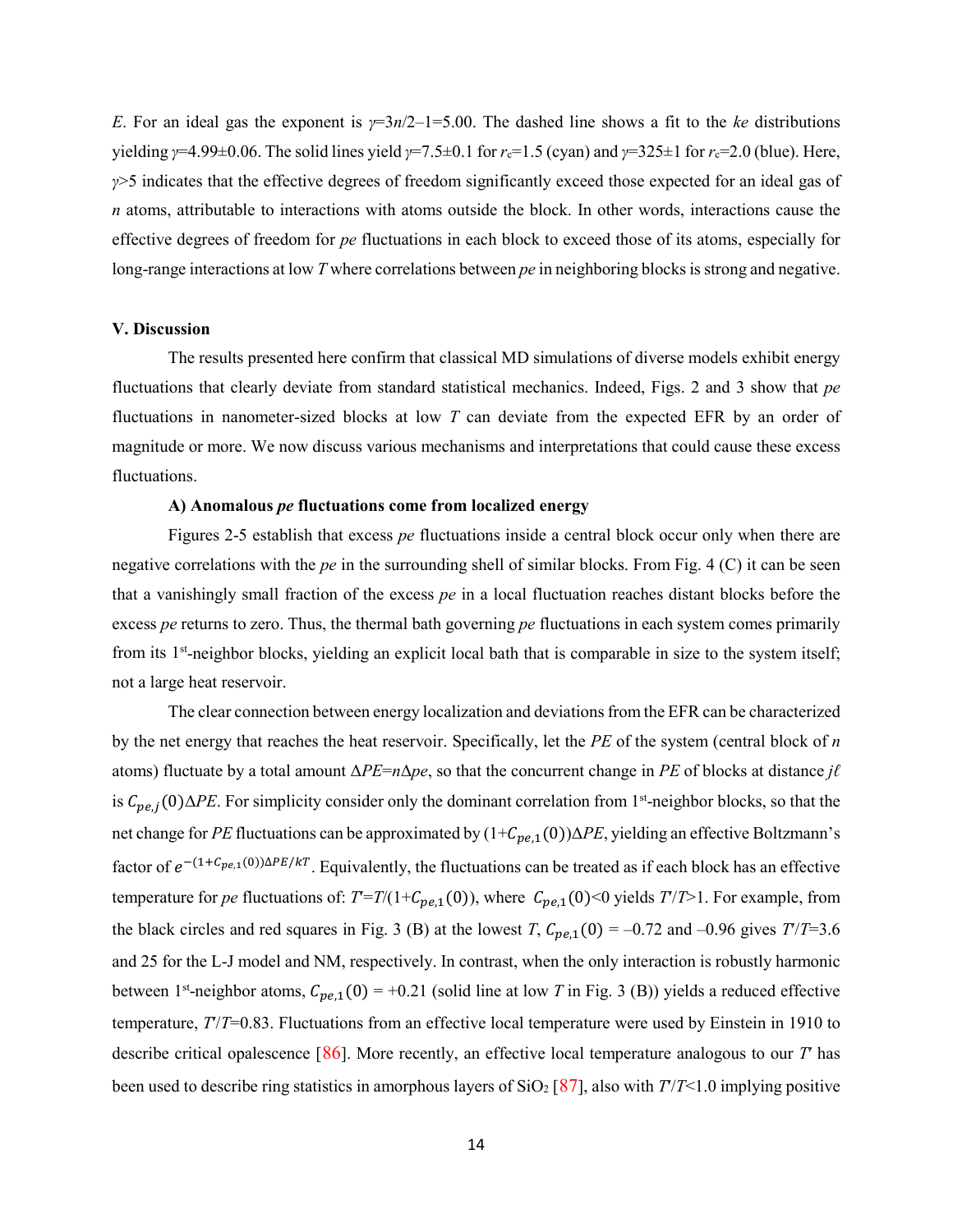correlations,  $C_{pe,1}(0)$ >0. Another effective temperature can be deduced from the *pe* fluctuations using the right-side of Eq. (3):  $T''/T=\sqrt{\langle(\Delta p e)^2\rangle/\langle(\Delta k e)^2\rangle}$ . For  $r_c=1.5$ , *pe* fluctuations in the effectively harmonic lattice, <(Δ*pe*) 2 >/<(Δ*ke*) 2 >=0.651, yield *T*′′/*T*=0.807, within 3% of the value from *pe* correlations. Similarly, for  $r_c=2.0$  (up triangles) at the lowest *T*,  $C_{pe,1}(0)=-0.5828$  yields  $T/T=2.397$  while <(Δ*pe*) 2 >/<(Δ*ke*) 2 >=5.700 yields *T*′′/*T*=2.387. Thus, adding the *pe* from 1st-neighbor blocks accurately defines the effective local temperature for interactions that are relatively short-range: *T*'<*T* for 1st-neighbor interactions, and  $T>T$  when  $2<sup>nd</sup>$ -neighbor interactions are added. Furthermore, for  $r_c=6.0$  (black circles and red squares) at the lowest  $T$ ,  $\langle \Delta pe \rangle^2$  $\ge$   $\le$ ( $\Delta ke$ )<sup>2</sup> $>$ =52 and 3000 gives  $T''/T$ =7.2 and 55 for the L-J model and NM, respectively. Although these values of *T'* are about twice the values of *T*', full quantitative agreement is not expected due to additional contributions to *T*′ from more-distant blocks, and from ambiguity in deciding where the local bath ends and the large heat reservoir begins. Nevertheless, the magnitude and sign of *pe* correlations shown in Fig. 3 (B) control the deviations from the EFR shown in Fig. 3 (A), so that the expected increase (or reduction) in *pe* fluctuations can be estimated by knowing the net energy that reaches the large heat reservoir needed for Boltzmann's factor.

Because most models of interacting particles will have correlations that influence the net energy during fluctuations, modifications of Boltzmann's factor may often be necessary to describe the local dynamics. The correction can be approximated by the total energy that reaches the heat reservoir due to direct interactions between the system and surrounding shell of similar systems  $\Delta PE \rightarrow (1+C_{pe,1}(0))\Delta PE$ , or by an effective local temperature  $T=T/(1+C_{pe,1}(0))$ . Both interpretations retain the usual Boltzmann's factor for the statistics of fluctuations by simply combining the change in energy of the central block with the change of its neighbors. A drawback is that (1+*Cpe,*1(0))Δ*PE* comes not only from the system, but also from its environment, which must be measured separately or otherwise approximated. An alternate approach that could allow refocusing solely on the system is to include a nonlinear correction from the local entropy. Indeed, a quadratic correction to Boltzmann's factor in the Metropolis algorithm for MC simulations alters the *pe* fluctuations so that they are consistent with entropy that is extensive and additive [\[28\]](#page-2-0). Furthermore, this correction significantly improves agreement between MC simulations of standard models and the measured response of many materials, including critical fluids and ferromagnets [\[29-](#page-2-5)[33\]](#page-2-1). Future work will be necessary to determine whether the failure of the EFR for MD simulations may also be treated by a nonlinear correction from the local entropy, without having to include explicit information from surrounding parts of the sample.

# **B) Excess** *pe* **fluctuations come primarily from 2nd-neighbor interactions**

Figures 2, 3, 5, and 6 establish that excess *pe* fluctuations in the L-J model require interactions that extend beyond 1<sup>st</sup>-neighbor atoms. Thus, a likely mechanism comes from an incipient instability due to the attractive force between 2<sup>nd</sup>-neighbor atoms. This attractive force tends to favor a type of distortion that can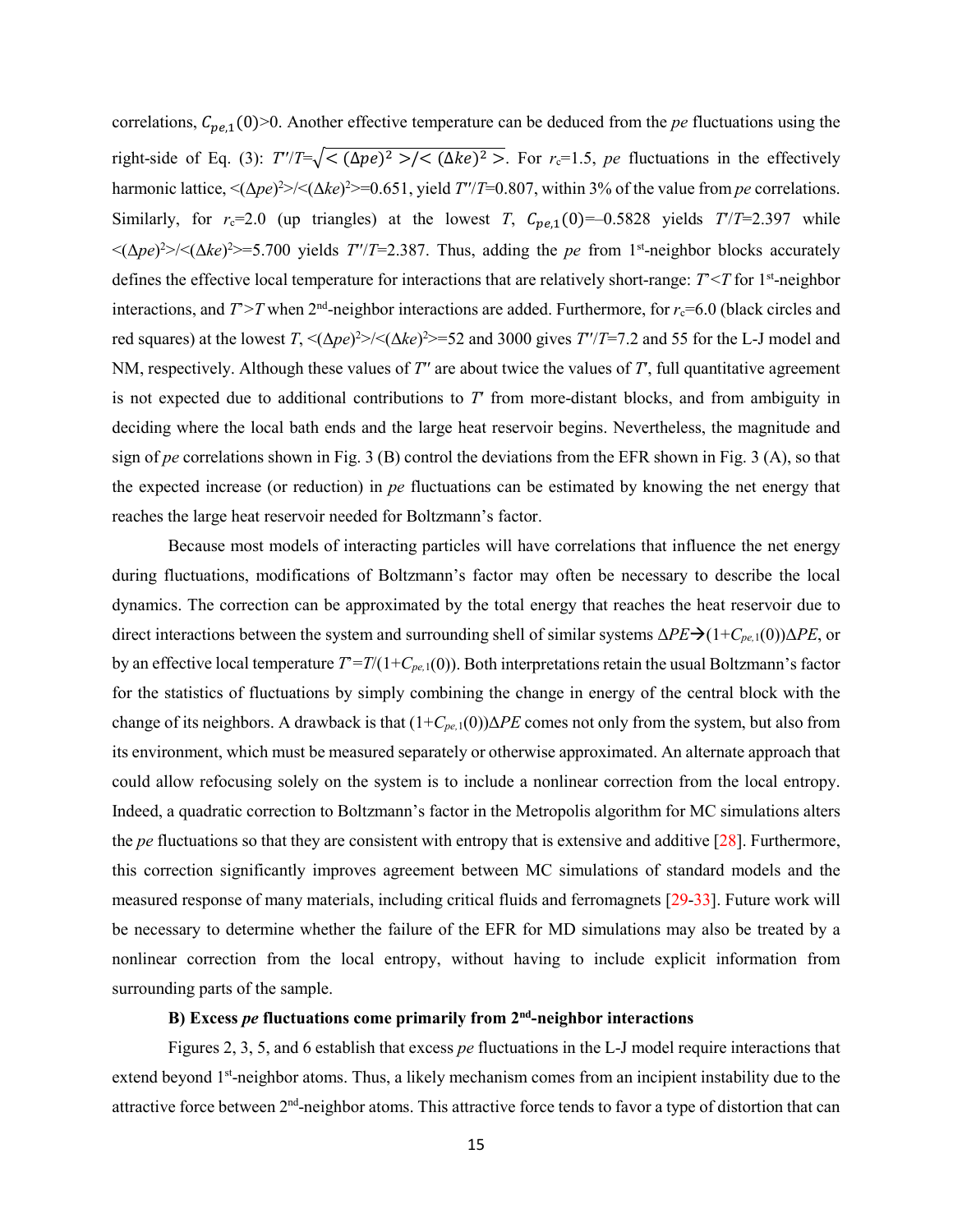bring 2<sup>nd</sup>-neighbor atoms closer together, without changing the distance between 1<sup>st</sup>-neighbors. Specifically, consider three atoms that are initially at the vertices of an isosceles right triangle, somewhat like the symbol  $\Lambda$ , as in the face of an fcc unit cell. Now imagine moving the  $2<sup>nd</sup>$ -neighbor atoms towards each other to form an equilateral triangle, ∆. If the equilibrium distance between 1st-neighbor atoms is preserved, the net energy of the 2<sup>nd</sup>-neighbor atoms can be reduced by about 77% (from  $-\frac{15}{64}\epsilon$  to  $-\epsilon$ ). Stability against such distortions comes from other atoms in the lattice that maintain the net fcc structure, consistent with the negative correlations in the *pe* of neighboring blocks as shown in Figs. 2-5. Positive correlations between fluctuations in *pe* and *n* shown in Figs. 2 and 5 (A) imply that the ∆-like distortion causes additional atoms to move out of the block through the surfaces perpendicular to the axis of the distortion. Direct evidence for the importance of this ∆-like distortion comes from L-J simulations, and measurements of Ar clusters, confirming that an icosahedral structure is preferred for systems of less than ~3000 atoms [[88](#page-27-19)].

<span id="page-15-0"></span>Figure 5 reveals several details about the excess *pe* fluctuations, their connection to atomic motion, and why they are absent if the interaction cutoff range is reduced from including  $2<sup>nd</sup>$ -neighbors  $r_c = 2.0$  (A), to only 1<sup>st</sup>-neighbors  $r_c = 1.5$  (B). Fluctuations in *n* (green triangles) show a large-amplitude low-frequency mode, and multiple mid-frequency modes, all of which simply shift to lower frequencies as  $r_c$  is reduced. Fluctuations in *ke* (red circles) show no mid-frequency modes, but with high-frequency modes that also simply shift to lower frequencies as  $r_c = 2.0 \rightarrow 1.5$ , again with no obvious change in the general features of the modes. In contrast, *pe* fluctuations (black squares) are fundamentally altered by the addition of 2<sup>nd</sup>– neighbor interactions, from closely matching *ke* fluctuations if  $r_c = 1.5$  to matching most of the density modes if  $r_c = 2.0$ . This abrupt switch in correlation for *pe* fluctuations from *ke* to *n* is confirmed on the right side of Fig. 2 by the shift from nonzero  $\langle pe_0ke_0\rangle$  (solid circles) for  $r_c\leq 1.6$ , to nonzero  $\langle pe_0n_0\rangle$  (solid triangles) for *r*c>1.6. Thus, atomic vibrations that cause excess fluctuations couple strongly to the *pe* only if interactions extend beyond  $1<sup>st</sup>$ -neighbor atoms. As expected: the atomic motion is weakly coupled to  $1<sup>st</sup>$ neighbor interactions that are robustly harmonic (near the bottom of a potential well), whereas this motion couples strongly to 2nd-neighbor interactions that are intrinsically anharmonic (on the side of the potential well).

#### **C) Excess** *pe* **fluctuations involve zone-boundary vibrational modes that are localized**

Symbols in the inset of Fig. 5 (B) show that all peaks from (A) for both *pe* (solid) and *n* (open) vary with the inverse linear dimensions of the block. We use the known dispersion relations of the L-J model (and its similarity to argon) [\[78,](#page-5-1)[89,](#page-27-20)[90](#page-28-0)] to assign a specific vibrational mode to each peak. The lowfrequency mode (found only in the *n* fluctuations) that initially increases linearly with increasing 1/*ℓ* and reaches a maximum at  $1/\ell = 0.5$  can be characterized by  $f(THz)=(0.557 \pm 0.008) \sin(\pi/\ell)$  (dashed line). The behavior of this mode is consistent with long-wavelength transverse vibrations in the (1,1,1) direction from the Γ- to L-points. *pe* fluctuations do not couple strongly to this mode because 2<sup>nd</sup>-neighbor atoms tend to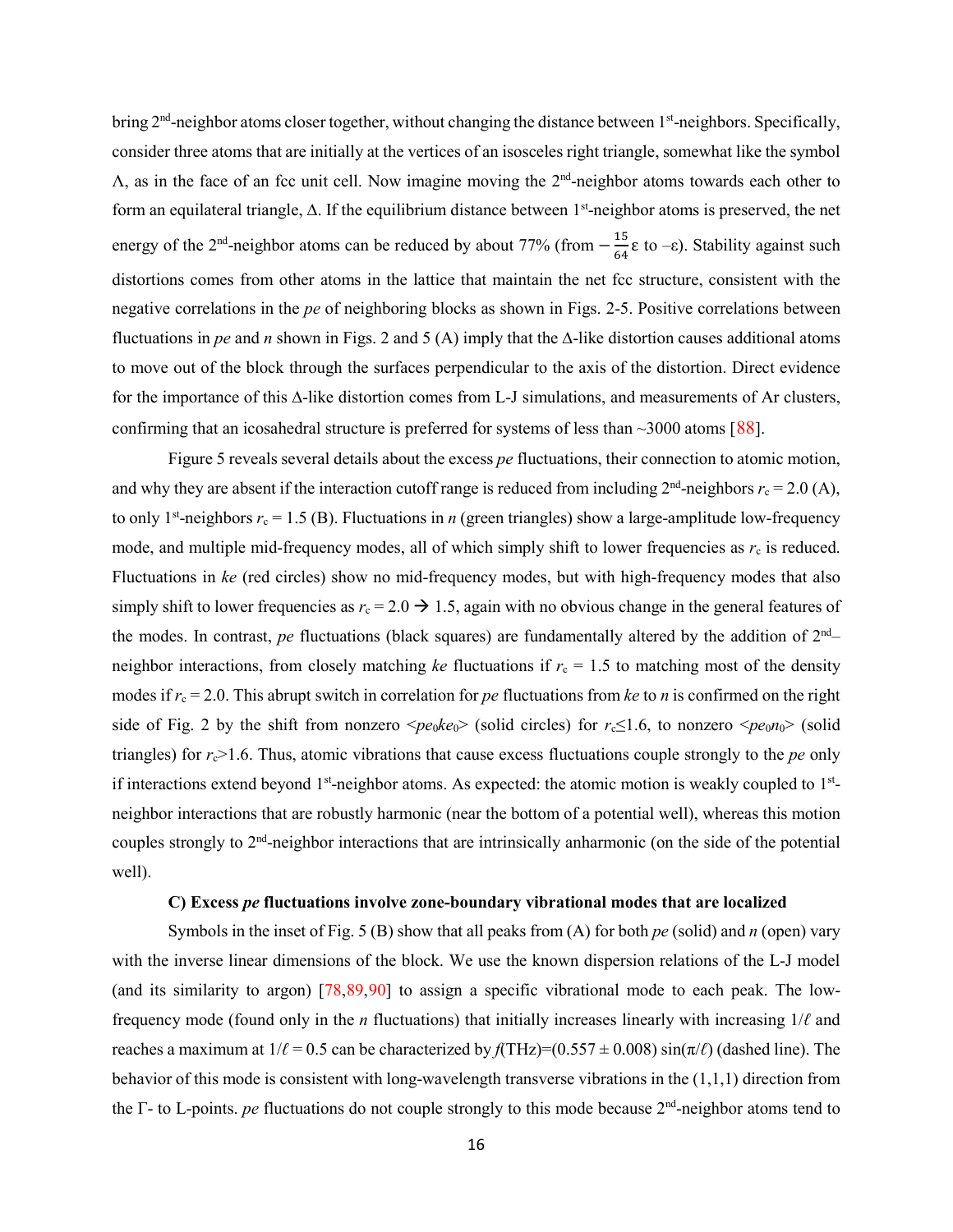move in-phase for long-wavelength motion, balancing the anharmonic terms. All other modes extrapolate to non-zero frequencies as 1/*ℓ*0, characteristic of short-wavelength zone-boundary modes that can be characterized by a quadratic dependence,  $f (THz) = A_i(1/\ell)^2 + C_i$  (solid lines) where  $A_i$  is a constant that governs the size dependence of the  $i<sup>th</sup>$  mode, and  $C<sub>i</sub>$  is its characteristic frequency. In units of THz we find  $C_0$ =1.63±0.02,  $C_1$ =1.34±0.04,  $C_2$ =1.10±0.03,  $C_3$ =0.84±0.02, and  $C_4$ =0.59±0.04. The ratio  $C_0/C_2$ =1.483 accurately matches the ratio for longitudinal- to transverse-mode frequencies of 1.480 at the X-point [[91\]](#page-28-1). Although our absolute  $C_0$  is about 12 % below their value of 1.85 THz, the difference can be attributed to different cutoff radii, and their choice of energy and length scales for Ar atoms (*ε*/*k*=135 K and 0.398 nm), which alters the characteristic frequencies. The  $C_1$  frequency is most consistent with the longitudinal mode near the K-point. The *C*<sup>3</sup> and *C*<sup>4</sup> frequencies have no clear connection to zone boundary modes. Therefore, we attribute these to transverse vibrations with longer wavelengths that nest within larger blocks, consistent with the fact that they do not occur in smaller blocks. Note that the characteristic frequencies of all three transverse modes (*C*2-*C*4) decrease relatively rapidly with increasing 1/*ℓ*, perhaps because they are governed by shear motion that is softer and more-strongly dependent on the fraction of surface atoms.

Thermal properties at low *T* are often calculated by assuming effectively-harmonic plane-wave normal modes. Our analysis involves real-space blocks that show how decorrelations occur with increasing distance between blocks. Correlations are usually expected to diminish monotonically with distance, as we find for robustly harmonic interactions. However, when  $r_c$  > 1.6 we find strong anti-correlations between neighboring blocks indicative of wave-like modes that are spatially localized. Anderson localization is an established mechanism for localization of electron wavefunctions [\[48\]](#page-2-6), which has been extended to treat other systems [\[49\]](#page-2-7), including vibrational modes governed by Hessian matrices [\[92](#page-28-2)-[94](#page-28-3)]. Key parameters are the width in the energy distribution (*W*), and the critical width (*WC*). Normal modes are localized when *W* $\leq$ *W<sub>C</sub>*, and delocalized when *W* $\leq$ *W<sub>C</sub>*. At  $kT/\varepsilon$  = 0.001, Fig. 6 shows that *W* (full width at half maximum) increases by a factor of five when the cutoff radius is increased from  $r_c$ =1.5 to 2.0. Evidently, 2<sup>nd</sup>-neighbor interactions broaden *W* sufficiently to localize the normal modes at low *T*. We argue that such broad *pe* distributions arise when Δ-like distortions induce icosahedral-like local structures, with most energies outside the dispersion band found for delocalized plane waves in the bulk fcc lattice, consistent with Fig. 6. Thus, even ideal crystals may have  $W > W_C$  for vibrational modes, attributable to randomness in the instantaneous positions of 2nd-neighbor atoms. Future work will be necessary to clarify the relevance of Anderson localization for MD simulations of simple systems, and to determine specific values of *WC*.

#### **D) Theory for excess** *pe* **fluctuations**

A general theory for excess *pe* fluctuations comes from treating  $1<sup>st</sup>$ - and  $2<sup>nd</sup>$ -neighbor interactions using different thermodynamic ensembles. All ensembles yield equivalent results for static properties of large systems, but the correct ensemble is required for fluctuations of finite-sized systems [\[16,](#page-1-2)[95](#page-28-4)]. For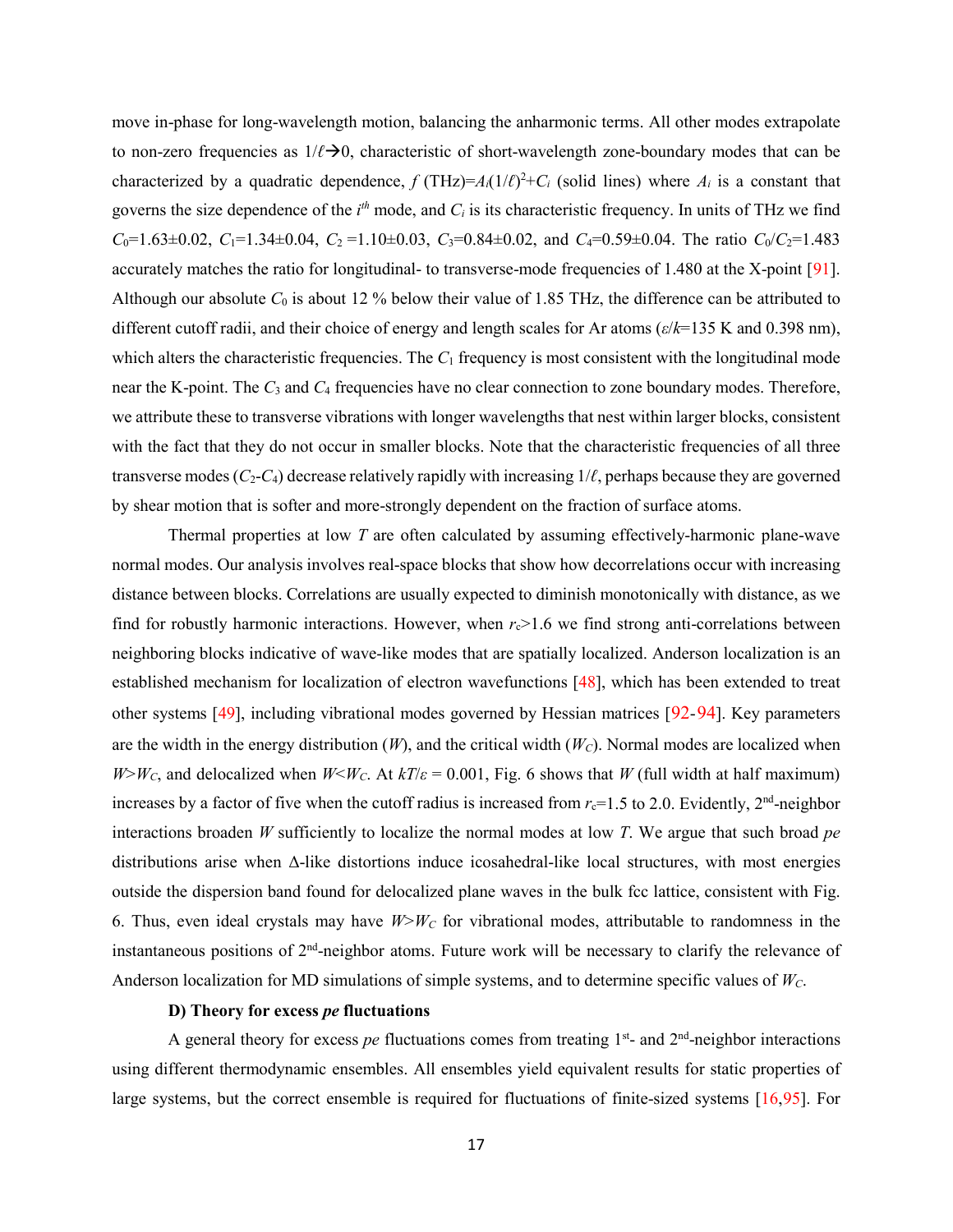example, fast degrees of freedom that do not have time to couple to the large heat reservoir are isolated and must conserve energy locally, while slow degrees of freedom are isothermal. In general there are two types of isolated ensembles: microcanonical with fixed energy if the system is fully isolated, and adiabatic with all energies equally likely for blocks that conserve energy locally via strong coupling to neighboring blocks, effectively isolating the central block from the large heat reservoir. Although our theory for MD simulations is superficially similar to the multicanonical ensemble [[96](#page-28-5),[97\]](#page-28-6) and related to the hot solvent-cold solute problem [[98](#page-28-7)[-](#page-28-8)[100\]](#page-28-9), here we use different ensembles concurrently for distinct degrees of freedom. The adiabatic ensemble is appropriate for  $2<sup>nd</sup>$ -neighbor interactions that connect strongly to high-frequency zone-boundary modes, with the canonical ensemble for  $1<sup>st</sup>$ -neighbor interactions that couple to lowfrequency zone-center modes. For classical MD simulations, the equipartition theorem ensures that all modes have equal average energy at all *T*. In real crystals at low *T*, quantum effects reduce the influence of high-frequency modes, but significant anharmonic effects remain even when  $T\rightarrow 0$  as evidenced by finite thermal conductivity and residual thermal expansion [[101\]](#page-28-10).

At sufficiently low *T* most 1<sup>st</sup>-neighbor potentials are robustly harmonic,  $pe_1(\delta) \approx \frac{1}{2}a\delta^2$ ; while the pair-potential for 2<sup>nd</sup>-neighbor atoms is dominated by a linear (anharmonic) term,  $pe_2(\delta) \approx -b\delta$ . Here  $\delta$  is a relative (dimensionless) displacement, so that constants *a* and *b* have units of energy. To be specific, again consider three atoms in the L-J model (fcc lattice) that are initially at the vertices of the isosceles triangle, aligned so that the lower two atoms are on the *x*-axis, with  $r_2=\sqrt{2}r_0$  the equilibrium (2<sup>nd</sup>-neighbor) distance between these two atoms, and  $r_0=2^{1/6}$  the equilibrium (1<sup>st</sup>-neighbor) distance to the upper (face-centered) atom. Assume that only the lower-left atom moves, constrained to stay on the *x*-axis, with the origin  $(x=0)$ at the center of its motion. Let the distance between the  $2<sup>nd</sup>$ -neighbor atoms be reduced to  $r_2(1-\delta)$  due to a fluctuation, so that to lowest order the change in their pair-potential is  $pe_2(\delta) = \frac{15}{128} \epsilon + 2\epsilon \left[ \left( \frac{1}{r_2(1-\delta)} \right)$ 12 −

 $\left(\frac{1}{r_2(1-\delta)}\right)$ 6  $\approx -\varepsilon \frac{21}{32}$  $\frac{21}{32}\delta$ . (Note that the potential is divided by 2 to yield the *pe* of each atom.) The 1<sup>st</sup>-neighbor atom is at an angle of 45<sup>0</sup> above the *x*-axis, so that for small displacements the 1<sup>st</sup>-neighbor distance becomes  $r_0(1-\cos(45^\circ)r_2\delta/r_0) = r_0(1-\delta)$ . The lowest-order change in the 1<sup>st</sup>-neighbor potential is  $pe_1(\delta) = \frac{1}{2}\varepsilon +$  $2\varepsilon\left\lfloor\left(\frac{1}{r_0(1-\delta)}\right)\right\rfloor$  $\frac{12}{r_0(1-\delta)} - \left(\frac{1}{r_0(1-\delta)}\right)$  $\left[\frac{6}{2}\right] \approx \frac{1}{2}36\varepsilon\delta^2$ . Thus, the total change in *pe* for the single atom at the origin due to its displacement is:  $pe_{1+2}(\delta) = (\frac{1}{2}a\delta^2 - b\delta)$  with  $a=36\varepsilon$  and  $b=\frac{21}{32}$  $rac{21}{32}$ E.

To maintain generality we start with a mixture of adiabatic and canonical ensembles for the 2ndneighbor interactions. Specifically, let the energy reaching the large heat reservoir from the linear term be  $-c\delta$  (with *c* constant), so that Boltzmann's factor becomes  $g(\delta) = e^{-\frac{1}{2\delta}}$  $\frac{1}{2}a\delta^2-c\delta$ /kT. The average energy is: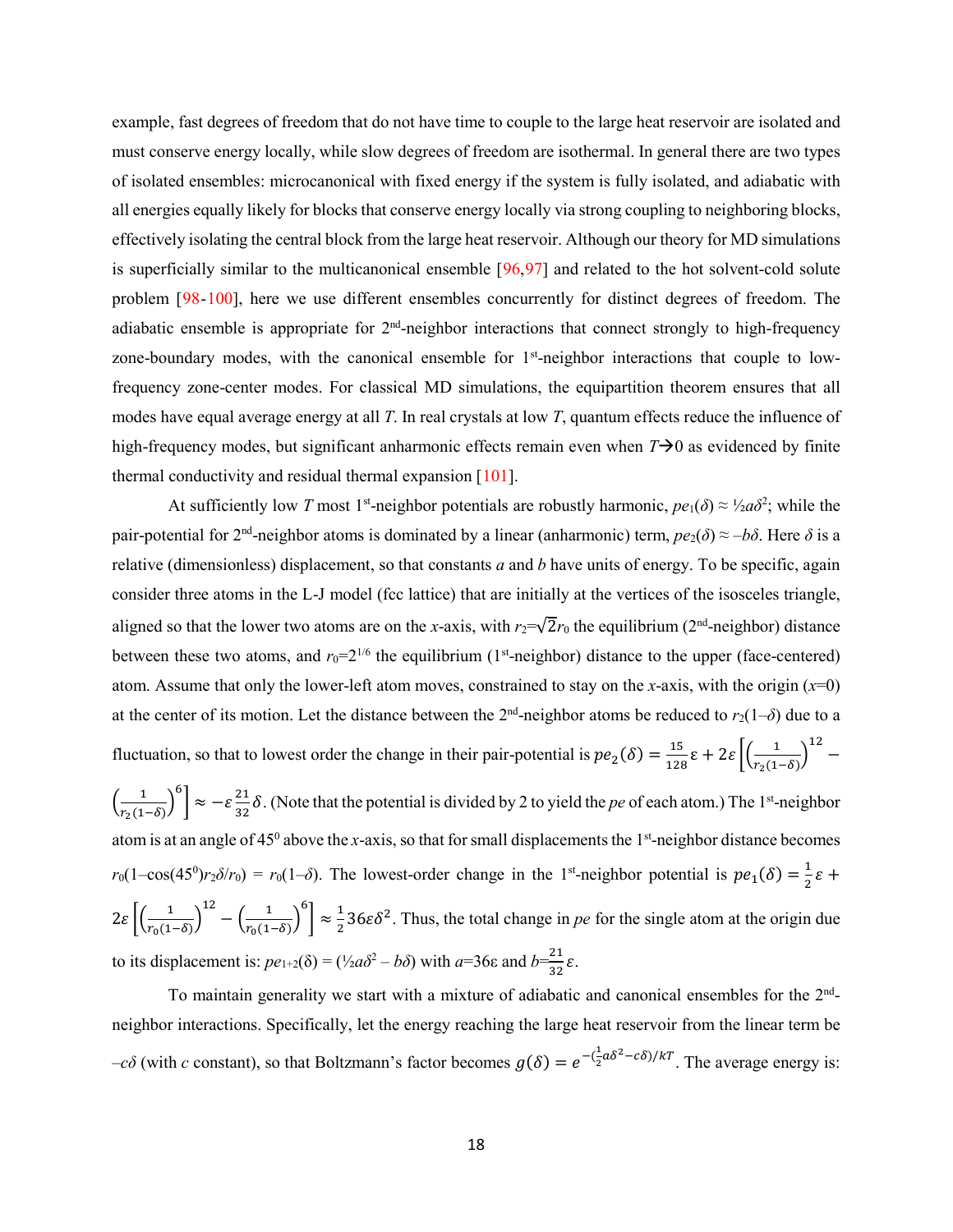$\langle p e_{1+2} \rangle = \frac{\int_{-\infty}^{\infty} p e_{1+2}(\delta) g(\delta) d\delta}{\int_{-\infty}^{\infty} g(\delta) d\delta} = \frac{1}{2} kT + \frac{c}{2a} (c - 2b)$ , yielding the equipartition theorem for a single atom (*n*=1) moving in 1-dimension, and a constant energy reduction for *b*>*c*/2. Thus, integrating directly over *dδ* with  $g(\delta)$  (instead of over *dE* with  $p_E g_E$ ) provides an alternative way to obtain the left side of Eq. (3), and the heat capacity is unchanged by linear terms in  $pe(\delta)$ . Although  $\leq pe_{1+2}$  is minimized by the canonical value  $c=b$ , this involves a static displacement from the origin that is inhibited by other neighbors in the fcc lattice. The energy fluctuations become:  $\langle (\Delta p e_{1+2})^2 \rangle = \frac{\int_{-\infty}^{\infty} [p e_{1+2}(\delta)]^2 g(\delta) d\delta}{\int_{-\infty}^{\infty} g(\delta) d\delta} - \langle p e_{1+2} \rangle^2 = \frac{1}{2} (kT)^2 +$  $\frac{(b-c)^2}{a}kT$ . Hence,  $\frac{<(\Delta pe_{1+2})^2>}{(kT)^2} = \frac{1}{2} + \frac{(b-c)^2}{akT}$  yields a term that agrees with the right side of Eq. (3), plus a term that diverges as  $1/T$ , qualitatively consistent with the dashed lines in Fig. 3 (A); but only if  $c \neq b$ . Quantitatively, using *c*=0 for a purely adiabatic ensemble, with  $\frac{<((\Delta k \epsilon)^2>}{(kT)^2} = \frac{1}{2}$  for motion in one dimension, yields  $\frac{\langle (\Delta pe_{1+2})^2 \rangle}{\langle (\Delta ke)^2 \rangle} - 1 = \frac{2b^2}{akT} = 0.0239 \frac{\varepsilon}{kr}$ , somewhat less than the value of 0.038  $\frac{\varepsilon}{kT}$  for  $\ell$ =1 found in Fig. 3 (A). A better model for the fcc lattice has 12 1<sup>st</sup>-neighbor atoms yielding  $a\rightarrow 12a$ , and 6 2<sup>nd</sup>-neighbors. If these  $2<sup>nd</sup>$ -neighbor atoms are precisely equidistant from the central atom then  $b\rightarrow 0$ , valid for static equilibrium and long-wavelength motion. For local fluctuations, however, a more accurate value comes from the root-mean-squared displacements of the 2<sup>nd</sup>-neighbor atoms, yielding  $b \rightarrow 6 \frac{b}{\sqrt{2}}$  and  $\frac{(6b)^2}{12akT}$  $0.0359 \frac{\varepsilon}{kT}$ , well within the uncertainty for the  $\ell$ =1 behavior deduced from Fig. 3 (A). Although this basic model yields behavior consistent with the simulations, a detailed theory must include normal modes for all atoms and interactions, which is a goal for future studies.

Despite its simplicity, the three-atom model exhibits several features found in the simulations. The model shows accurate equipartition of the average *pe*, whereas *pe* fluctuations diverge proportional to 1/*T*, consistent with the dashed lines in Fig. 3 (A). The model often lowers the average *pe* of the three atoms, at the expense of increased *pe* from surrounding atoms, consistent with negative correlation of *pe* in neighboring blocks shown in Figs. 2-5. Reduction of *pe* in the model involves changes in local density, consistent with the sharp onset of correlations in  $\langle p e_0 p_0 \rangle$  when  $\langle p e_0 p e_1 \rangle$  becomes negative in Fig. 2, and the similarity in high-frequency modes from *pe* and *n* fluctuations shown by the black and green symbols in Fig. 5 (A). Also from Fig. 5 (A) the excess *pe* fluctuations are coupled to high-frequency zone-boundary modes, consistent with the high-frequency oscillations in *pe* shown in Figs. 4 (A) and (C). Excess *pe* fluctuations in the model require anharmonic interactions from the 2<sup>nd</sup>-neighbor atom, consistent with the sharp onset of excess *pe* fluctuations and negative correlations in  $\langle p_e \rho_e \rho_e \rangle$  that coincide with the onset of 2nd-neighbor interactions shown in Fig. 2. Thus, Δ-like distortions that transiently reduce the local *pe* are the likely cause of excess *pe* fluctuations in the simulations. Indeed, using Ovito visualization software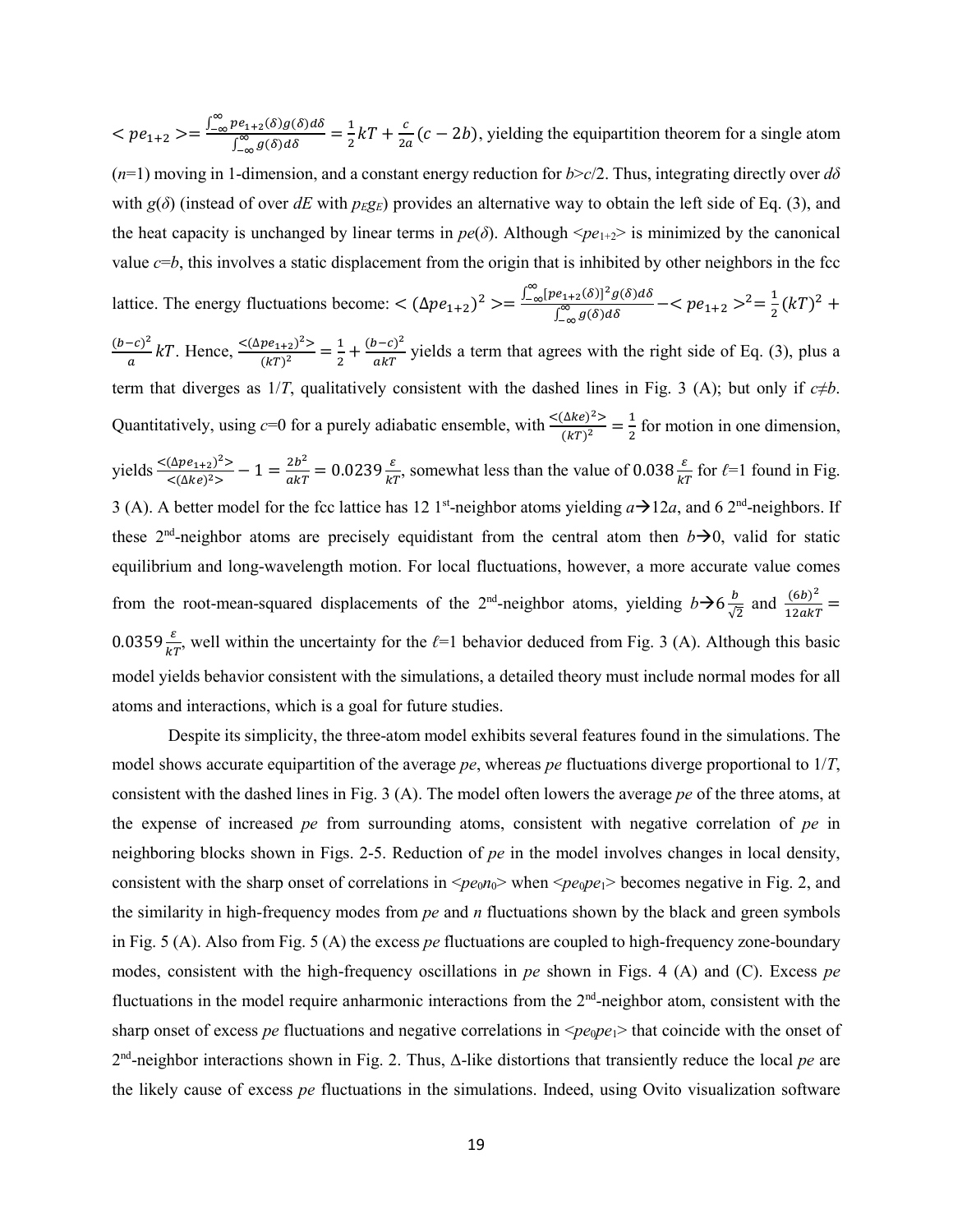[[102\]](#page-28-11) to analyze atom positions of the L-J model reveals that there is a small but significant increase in the relative variance of  $2<sup>nd</sup>$ -neighbor distances with the onset of  $2<sup>nd</sup>$ -neighbor interactions,  $1.023 \rightarrow 1.044 \pm 0.003$ . No such increase in variance is found for the distances to other neighbors, confirming that 2<sup>nd</sup>-neighbor interactions dominate the excess *pe* fluctuations in the simulations. Finally, quantitative agreement with excess *pe* fluctuations requires that no anharmonic term occurs in Boltzmann's factor, *c*=0. The resulting adiabatic ensemble is consistent with an altered local temperature for the excess *pe* fluctuations, as well as the strong negative correlations between 1st-neighbor blocks shown in Figs. 2-4, and 5 (A). In any case, the finite speed of energy flow shown in Fig. 4 (C) confirms that local changes in *pe* do not immediately reach the large heat reservoir needed for Boltzmann's factor.

### **E) Significance of excess** *pe* **fluctuations**

One way to establish the generality of our results is to review the various models we have found to yield excess *pe* fluctuations, and some of the extreme measures needed to reduce these fluctuations. Figure 3 shows that excess *pe* fluctuations are exhibited by the NM model at most *T*, and by the 12-6 L-J model at low *T*. Although not presented here, excess *pe* fluctuations are also found in the 9-6 L-J model at low *T*, whereas *pe* fluctuations are reduced below the EFR for a lattice of atoms with purely harmonic bonds. Thus, all models we have studied with interactions that extend beyond 1st-neighbor atoms exhibit excess *pe* fluctuations, and this excess tends to increase with increasing interaction range. In fact, the key ingredient for excess *pe* fluctuations is that the pair potential must encompass a second type of neighbor that is not at a robustly harmonic minimum. Indeed, Figs. 2 and 3 show that *pe* fluctuations are reduced below the EFR if the cutoff radius of the L-J interaction is reduced to include only the robustly harmonic interactions between 1st-neighbor atoms, 1.3≤*rc*≤1.6. Adding a harmonic tether to each atom also tends to reduce the *pe* fluctuations (not shown), but for the L-J model at low *T*, reducing the excess *pe* fluctuations to within 10% of the EFR requires a harmonic tether that is at least 1000 times stronger than the underlying L-J interaction. Another unrealistic way we have found to reduce *pe* fluctuations is to add a Gaussian potential to each atom that effectively cancels the net force between 2nd-neighbor atoms, confirming our observation that excess  $pe$  fluctuations are due primarily to these  $2<sup>nd</sup>$ -neighbor interactions.

The strongest verification of our results comes from changing the range of interactions. Figures 2 and 3 show that excess *pe* fluctuations in the L-J model decrease with decreasing cutoff radius, dropping abruptly to below the EFR when 1.3≤*rc*≤1.6, where the only interactions are robustly harmonic between 1stneighbor atoms. Thus, excess *pe* fluctuations cannot come from the 1st-neighbor interactions that dominate the magnitude of *pe,* nor from any details in the simulation or data analysis. Specifically, from Fig. 2 at the lowest *T*, a subtle increase in *rc* from 1.6 to 1.7 causes stark changes in the *pe* fluctuations: from a constant value that is well below the EFR to a *T*-dependent value that diverges as  $T\rightarrow 0$ . Meanwhile, the right side of Fig. 2 shows that  $\langle pe_0ke_0 \rangle$  changes abruptly, from significantly negative for  $r_c \le 1.6$  to  $\langle pe_0ke_0 \rangle \approx 0$  for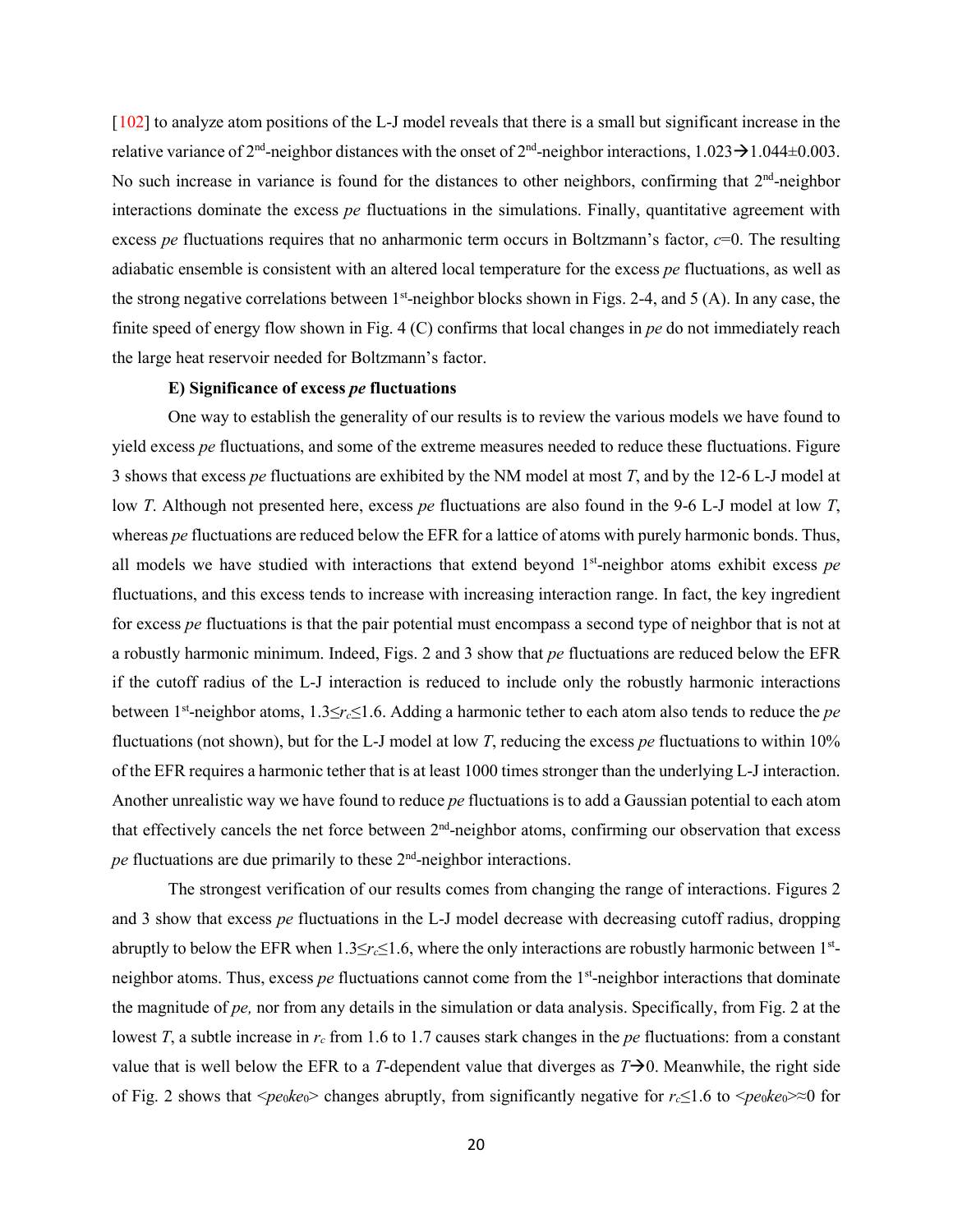*r<sub>c</sub>*≥1.6. Clearly, excess *pe* fluctuations are not caused by correlations between *pe* and *ke*. Furthermore, 2<sup>nd</sup>neighbor interactions seem to be necessary to yield the canonical-ensemble requirement of  $\langle pe_0 \text{ke}_0 \rangle \approx 0$ , yet the same interactions cause the excess *pe* fluctuations that violate the EFR. Meanwhile,  $\langle p e_{0} n_0 \rangle$  changes abruptly from near zero for  $r_c \leq 1.6$  to significantly positive for  $r_c > 1.6$ , consistent with Fig. 5 where highfrequency zone-boundary modes couple strongly to the *pe* only if there are 2nd-neighbor interactions. Finally,  $\langle p e_0 p e_1 \rangle$  changes abruptly from positive to negative, consistent with the change from reduced to increased effective local *T* in Boltzmann's factor, and again establishing that energy localization measured by these correlations controls how *pe* fluctuations deviate from the standard EFR.

### **F) Adding heterogeneity to MD simulations**

Figure 6 shows that for  $r_c=2.0$  at  $kT/\varepsilon = 0.001$  there is a very broad *pe* distribution at low *T*, with many blocks having *pe* below the ground-state energy. Indeed, the fraction of blocks with *pe*<*peg* is about 31.2% when *rc*=2.0 and 0.01% when *rc*=1.5, consistent with an incipient ∆-like distortion that lowers the local energy when the interaction includes 2<sup>nd</sup>-neighbor atoms. Thus, finite-sized blocks tend to fluctuate towards their preferred icosahedral local structure, as found for finite-sized clusters [\[88\]](#page-15-0). Maximum reduction in the local *pe* is inhibited by the increased energy of the surrounding sample, consistent with the negative correlation between neighboring blocks shown in Figs. 2-5. Thus, an appropriate mechanism that transiently decorrelates neighboring blocks would reduce the average *pe* of all blocks. Many experimental techniques have shown that most materials have a mechanism that decorrelates neighboring regions [\[60-](#page-3-0) [69\]](#page-3-1), unlike the uniform correlations in MD simulations of homogeneous models. These nanometer-sized regions form an ensemble of independent small systems, requiring nanothermodynamics to properly describe each small system that is in thermal contact with an ensemble of similarly small systems [\[15](#page-1-3)[,16\]](#page-1-4). Moreover, a heterogeneous distribution of independently relaxing regions provides an intrinsic mechanism for coarse-grained dynamics, which was already recognized by Gibbs as a way to obtain the irreversible  $2<sup>nd</sup>$ -law of thermodynamics from the reversible microscopic laws of physics [[103](#page-28-12)].

Adding heterogeneity to future MD simulations should facilitate a more-realistic description of thermal and dynamic response. This heterogeneity will: reduce high-energy interfaces between neighboring regions, lower the interaction energy at a given temperature, and restore energy fluctuation relations for the dynamics. To be consistent with experiments, the mechanism must yield distinct regions that fluctuate independent of neighboring regions. For the L-J model, heterogeneity could arise from the long range (1/*r*<sup>6</sup>) van der Waals interaction, which requires correlated fluctuations between induced dipoles (London dispersion force). Maintaining this correlation within nanometer-sized regions, while breaking the correlation between neighboring regions, would yield thermodynamic heterogeneity found in experiments, and reduce the negative correlations that cause excess *pe* fluctuations in MD simulations. We anticipate that adding heterogeneity to MD simulations via a mechanism that decorrelates neighboring regions will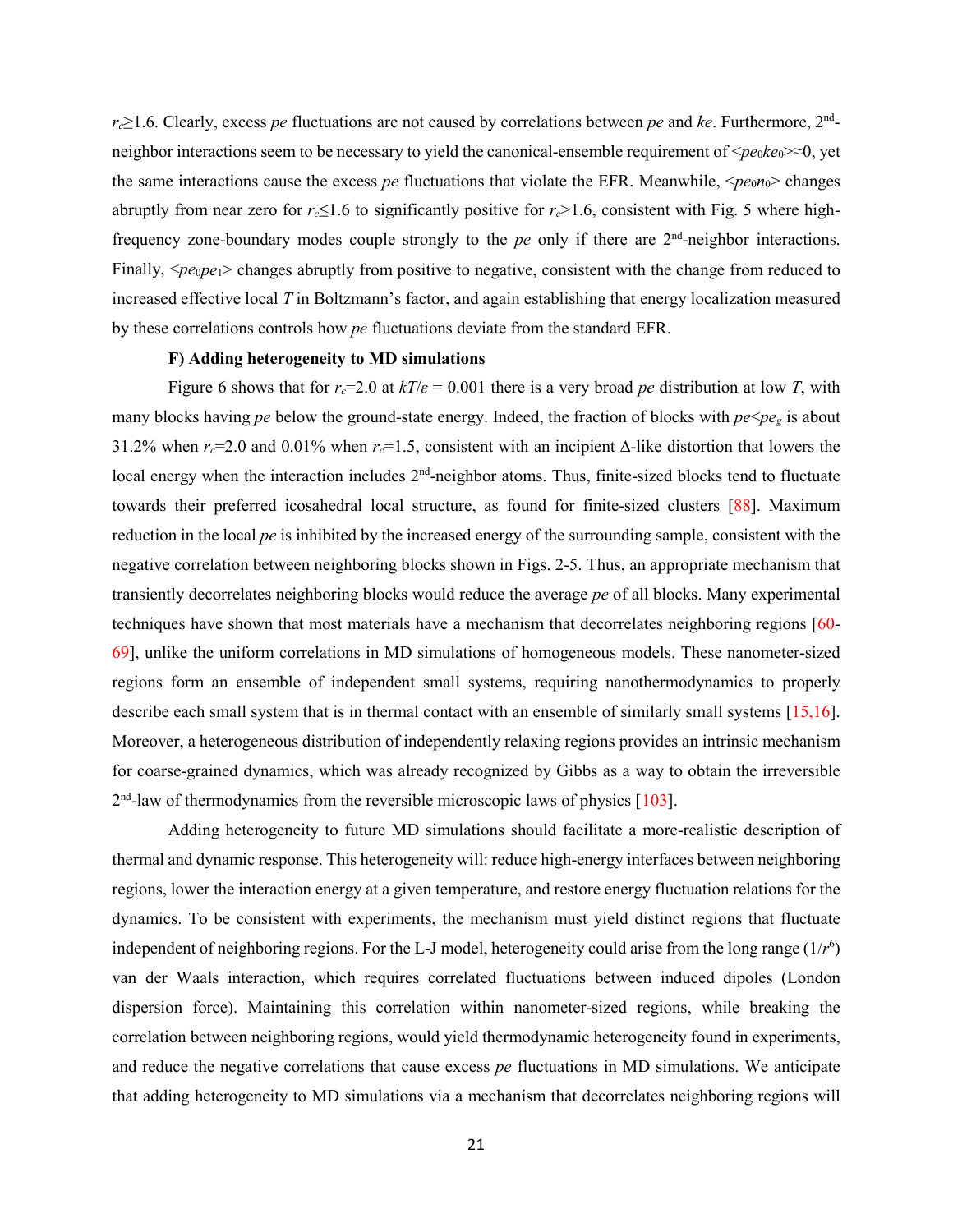also improve agreement with measured response, as has been found for MC simulations [\[28](#page-2-8)[-33\]](#page-2-1). Furthermore, these MC simulations mimic the statistics of indistinguishable particles within each region, allowing simple classical models to crudely exhibit some aspects of quantum-like behavior.

#### **G) Adding quantum-like behavior to MD simulations**

We know of no unambiguous experimental evidence for the excess *pe* fluctuations that we find in MD simulations. Insight comes from the excess specific heat measured in most materials at low *T* [\[50\]](#page-2-9). For example, high-purity single crystals at *T*<1 K exhibit excess specific heat that diverges from Debye's theory inversely proportional to a power of *T* [51,54], superficially similar to the 1/*T* divergence of excess *pe* fluctuations in MD simulations shown in Fig. 3 (A). Furthermore, measured specific heats show slow and non-exponential relaxation [\[51](#page-2-10)[-52](#page-3-2)[,54\]](#page-3-3), superficially similar to the *ke* relaxation in Fig. 4 (D). Moreover, amorphous materials deviate from Debye's theory at much higher *T* [52,53], as expected when disorder pushes many 1st-neighbor atoms from their robustly harmonic *pe* minima. Excess specific heat at low *T* is usually attributed to spatially-localized tunneling 2-level systems, but often involving an unknown source, especially in high-purity single crystals. Our MD simulations also exhibit *pe* localization, even in ideal crystals. We suggest that excess *pe* fluctuations in MD simulations involve the Anderson mechanism for localization that requires a broad distribution of energies, as shown in Fig. 6. We speculate that measured excess specific heat at low *T* may come from phonons that are localized by uncorrelated motion between atoms that are not at the bottom of robustly harmonic wells, even in high-purity single crystals when  $2<sup>nd</sup>$ neighbor interactions are included. However, we reiterate that the simulations show excess *pe* fluctuations, not excess specific heat. Furthermore, Debye's theory is based on quantum behavior that is absent from our MD simulations.

Debye's theory of specific heat utilizes Bose-Einstein statistics to reduce the occupation of highfrequency phonons, yielding the  $T<sup>3</sup>$  dependence shown by most measurements at low *T*. Such quantum statistics in realistic materials will preferentially suppress zone-boundary modes, reducing the unrealistic excess *pe* fluctuations that we find in classical MD simulations. Although quantum effects are often used to refine the interactions in classical MD simulations, our results indicate the need to use quantum statistics for accurate thermal fluctuations, at least up to the melting point if long-range interactions are involved (e.g. up to 244 K in NM) [[104](#page-28-13),[105](#page-28-14)]. Another aspect of quantum behavior could be to facilitate the nanometer-scale heterogeneity that may be necessary to yield consistent thermal dynamics in MD simulations, and to agree with the heterogeneity found in many measurements [\[52-](#page-3-2)[69\]](#page-3-1). Alternatively, adding thermodynamic heterogeneity to classical MD simulations could provide a simplified approach to mimic quantum-like statistics and improve agreement with measured response, as has been done with MC simulations [\[28](#page-2-0)[-33\]](#page-2-1).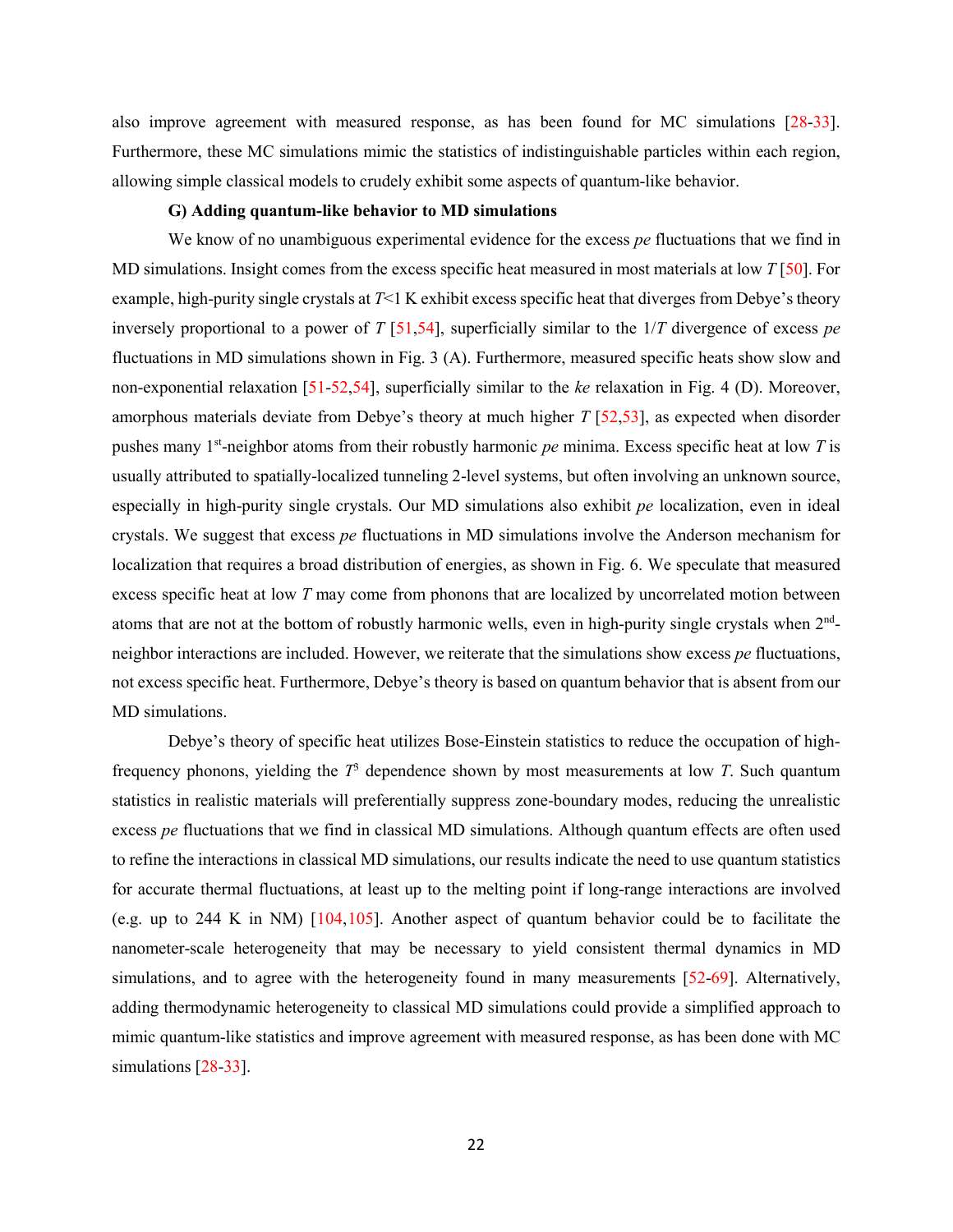#### **VI. Conclusions**

We extend the original goal of Enrico Fermi and his team to compare equilibrium MD simulations based on Newton's laws with standard statistical mechanics based on Boltzmann's factor. We find that the average energies give excellent agreement with the equipartition theorem, but energy fluctuations deviate significantly from the analogous energy fluctuation relation, especially at low temperatures. In fact, excess *pe* fluctuations tend to diverge inversely proportional to *T*, as shown in Fig. 3 (A). Empirically, at the lowest *T* studied, equilibrium *pe* fluctuations can be characterized by an effective local temperature that is an order of magnitude hotter than the temperature for *ke* fluctuations. These deviations occur for fluctuations of individual atoms, as well as for blocks containing 8-6912 atoms inside much larger simulations that are in the thermodynamic limit, using either pure Newtonian dynamics or a Nosé-Hoover thermostat. Figure 2 establishes that abruptly when the interaction cutoff radius is reduced to include only the robustly harmonic interaction between 1st-neighbor atoms, the *pe* fluctuations are reduced to below the *ke* fluctuations. Thus, excess *pe* fluctuations require interactions that include at least two types of neighbors.

We elucidate the source of anomalous fluctuations using energy correlations as a function of time and distance. Figures 2 and 3 show a clear connection between the excess *pe* fluctuations in small blocks and negative correlations in the *pe* between neighboring blocks, whereas for reduced *pe* fluctuations this correlation is positive. Figures 3 and 4 confirm that anomalous *pe* fluctuations in small blocks involve energy that is localized to a surrounding shell of similarly small blocks. Figure 4 (C) also shows that Δ*pe* oscillates rapidly, and is strongly dissipated before the speed of sound carries excess *pe* much beyond the neighboring blocks, isolating the local dynamics from the large heat reservoir needed to justify Boltzmann's factor. Combining the *pe* of each block with the *pe* of its neighboring blocks yields a modified energy for Boltzmann's factor, or equivalently an effective local temperature that is consistent with the effective temperature deduced from anomalous *pe* fluctuations. Figure 2 shows that excess *pe* fluctuations become reduced *pe* fluctuations abruptly when the interaction cutoff is reduced to yield interactions only between 1st-neighbor atoms. Figures 2 and 5 show that excess *pe* fluctuations are connected to density fluctuations, but only if there are  $2<sup>nd</sup>$ -neighbor interactions. We attribute the mechanism to an incipient local distortion that transiently brings 2nd-neighbor atoms closer to their 1st-neighbor distance, which significantly lowers the local interaction energy consistent with the transition to icosahedral structure for small Ar clusters [\[88\]](#page-15-0), while creating high-energy interfaces that greatly broaden the distribution of energies. Indeed, Fig. 6 shows a fivefold increase in the width of the *pe* distribution when 2nd-neighbor interactions are added. We suggest that this increased width provides the distribution of local energies necessary for a type of Anderson localization, even in ideal crystals at sufficiently low *T*.

A basic model is presented that quantitatively characterizes various features in the simulations. A crucial ingredient in the model is that Boltzmann's factor must be modified to exclude (or at least reduce)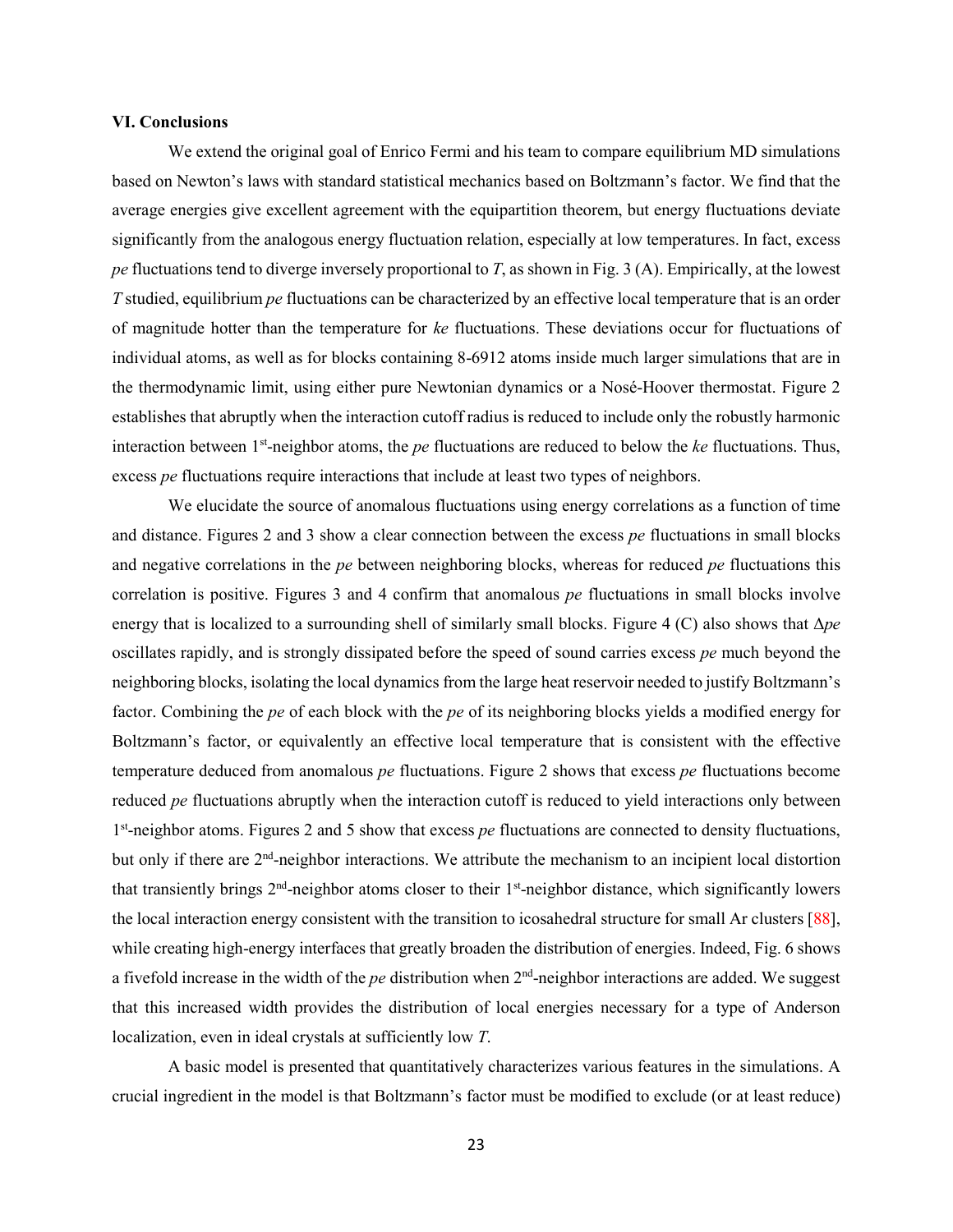the *pe* from 2nd-neighbor atoms. The mechanism is attributable to the fact that intrinsically anharmonic interactions between 2nd-neighbor atoms do not couple strongly to harmonic normal modes, becoming isolated from the large heat reservoir due to the fast dynamics of zone-boundary modes and weak coupling from anharmonic scattering. In other words, the 2nd-neighbor interactions that dominate the excess *pe* fluctuations are disconnected from Boltzmann's factor so that they should be treated by an adiabatic ensemble, consistent with the localized energy that we find from *pe* correlations. Because most models of practical importance include interactions that are not robustly harmonic, similar excess *pe* fluctuations are expected in most MD simulations.

Our study reveals a fundamental inconsistency in the dynamics deduced from classical MD simulations, theory, and experiments. Specifically, we have shown that excess *pe* fluctuations from MD simulations based on Newton's laws often differ significantly from standard statistical mechanics based on Boltzmann's factor; and that neither approach fully explains the thermodynamic heterogeneity and excess specific heat found by several experimental techniques in disordered materials, and also in high-purity single crystals at sufficiently low temperatures [\[50](#page-2-9)[-69\]](#page-3-1). Our MD simulations and analysis show that anomalous *pe* fluctuations in nanometer-sized subsystems come from temporal memory effects and spatial correlations in the surrounding shell of similarly small systems, which are effectively isolated from the large heat reservoir needed for Boltzmann's factor. Prior progress in the theoretical understanding of small systems has been made by adding thermodynamic heterogeneity to statistical mechanics using nanothermodynamics as a guide [\[15\]](#page-1-3), yielding a nonlinear correction to Boltzmann's factor that facilitates the self-consistent treatment of small systems in thermal contact with an ensemble of similarly small systems [\[16\]](#page-1-4). We anticipate that adding thermodynamic heterogeneity to models and algorithms in MD simulations will decorrelate the dynamics between local region in the simulations, allowing access to lowerenergy states while reducing the *pe* fluctuations. The resulting nanometer-scale correlations will yield a fundamental size for the crossover from reversible dynamics to irreversible thermodynamics, and for intrinsic coarse-graining in nature. This thermodynamic heterogeneity should also improve agreement between MD simulations, theoretical fluctuation relations, and measured response.

#### **VII. Acknowledgments**

We are grateful for helpful discussions with S. Abe, O. Beckstein, B. F. Davis, J. Dyre, K. Ghosh, A. Heuer, M. Heyden, Y. Li, N. Newman, J. B. Page, B. M. Rice, S. L. Seyler, and G. H. Wolf. RVC has the pleasure to thank Betsy Rice and her team for their hospitality and assistance during a stay at the Army Research Laboratory. Most of the simulations were performed using the facilities of ASU Research Computing.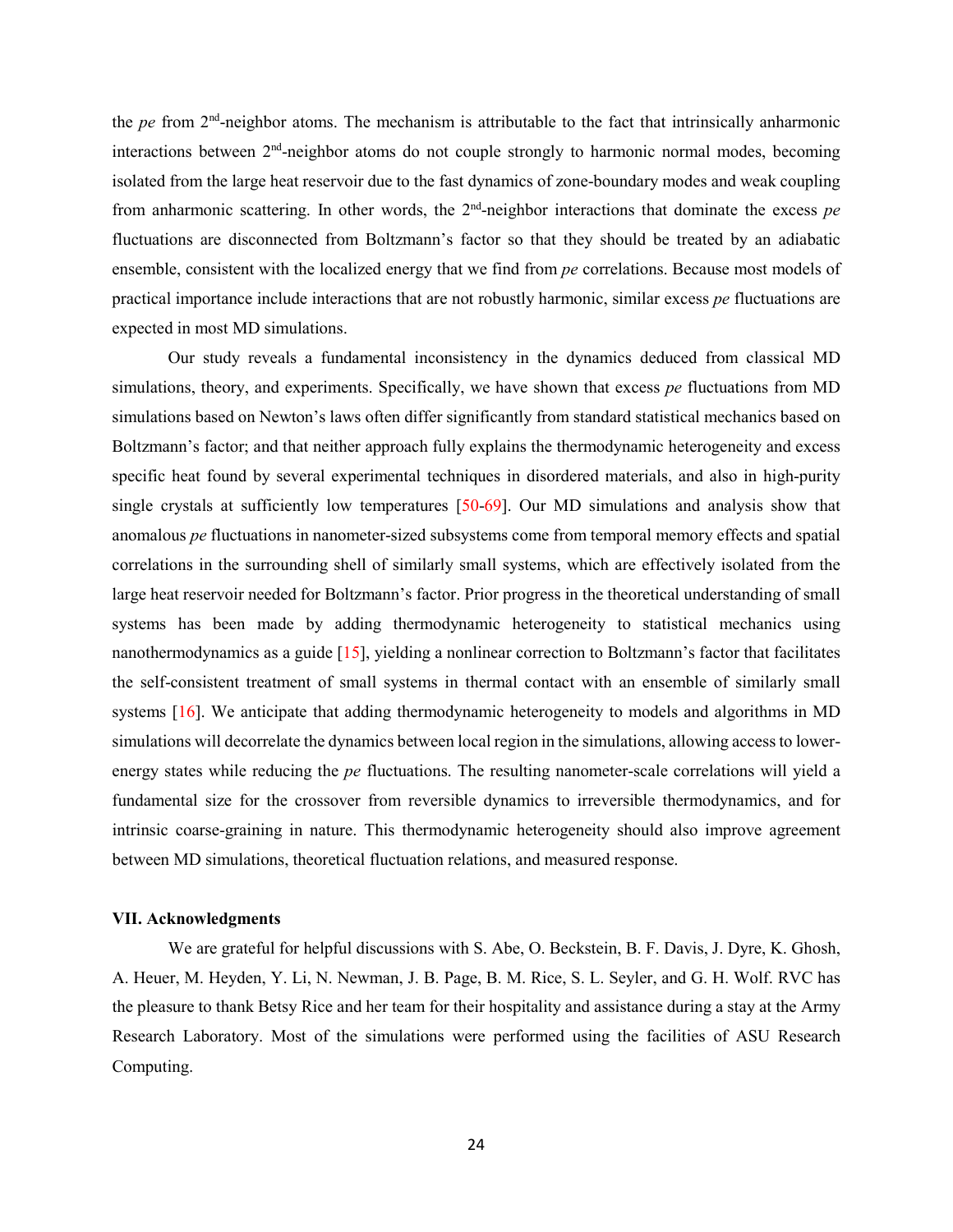# References

 $\overline{\phantom{a}}$ 

- <span id="page-24-0"></span><sup>1</sup> E. Fermi, J. R. Pasta, and S. Ulam, *Report LA-1940*. Los Alamos Scientific Laboratory (1955).
- <span id="page-24-1"></span>W. G. Hoover, *Time reversibility, computer simulations, and chaos* (World Scientific, Singapore, 1999).
- N. Komatsu and T. Abe, *Computer Phys. Comm.* **171**, 187 (2005).
- R. H. Swendsen, *Am. J. Phys.* **76**, 643 (2008).
- <span id="page-24-2"></span>M. A. Porter, N. J. Zabusky, B. Hu, and D. K. Campbell, *American Scientist* **97**, 214 (2009).
- <span id="page-24-3"></span>G. P. Berman and F. M. Izrailev, *Chaos* **15**, 015104 (2005).
- A. Carati and L. Galgani, *Europhys. Lett.* **75**, 528 (2006).
- H. J. Matsuyama and T. Konishi, *Phys. Rev. E* **92**, 022917 (2015).
- C. Danieli, D. K. Campbell and S. Flach, *Phys. Rev. E* **95**, 060202 (2017).
- <span id="page-24-4"></span>R. Kashyap, A. Westley, A. Datta and S. Sen, *Int. J. Mod. Phys. B* **31**, 1742014 (2017).
- <span id="page-24-5"></span>J. L. Lebowitz, J. K. Percus and L. Verlet, *Phys. Rev.* **153**, 250 (1967).
- <span id="page-24-6"></span>E. M. Pearson, T. Halicioglu and W. A. Tiller, *Phys. Rev. A* **32**, 3030 (1985).
- <span id="page-24-7"></span>M. P. Allen and D. J. Tildesley, *Computer Simulation of Liquids* (Oxford University Press, 1987).
- <span id="page-24-8"></span>A. Perronace and A. Tenenbaum, *Phys. Rev. E* **57**, 100 (1998).
- <span id="page-24-9"></span>T. L. Hill, *Thermodynamics of small systems (Parts I and II)*, (Dover, Mineola, NY, 1994).
- <span id="page-24-10"></span>R. V. Chamberlin, *Entropy* **17**, 52 (2015).
- <span id="page-24-11"></span>T. L. Hill and R. V. Chamberlin, *Nano Lett.* **2**, 609 (2002).
- <span id="page-24-12"></span>M. J. Klein and L. Tisza, *Phys. Rev.* **76**, 1861 (1949).
- <span id="page-24-13"></span>T. L. Hill, *An Introduction to Statistical Thermodynamics*, (Dover, Mineola, NY, 1986).
- <span id="page-24-14"></span><sup>20</sup> R. K. Pathria and P. D. Beale, *Statistical Mechanics 3<sup>rd</sup> Ed.* (Butterworth-Heinemann, Oxford, 2011).
- <span id="page-24-15"></span>M. Rovere, D. W. Hermann, and K. Binder, *Europhys. Lett.* **6**, 585 (1988).
- <span id="page-24-16"></span>M. Rovere, P. Nielaba, and K. Binder, *Z. Phys. B* **90**, 215 (1993).
- <span id="page-24-17"></span>H. Ness, L. Stella, C. D. Lorenz, and L. Kantorovich, *Phys. Rev. B* **91**, 014301 (2015).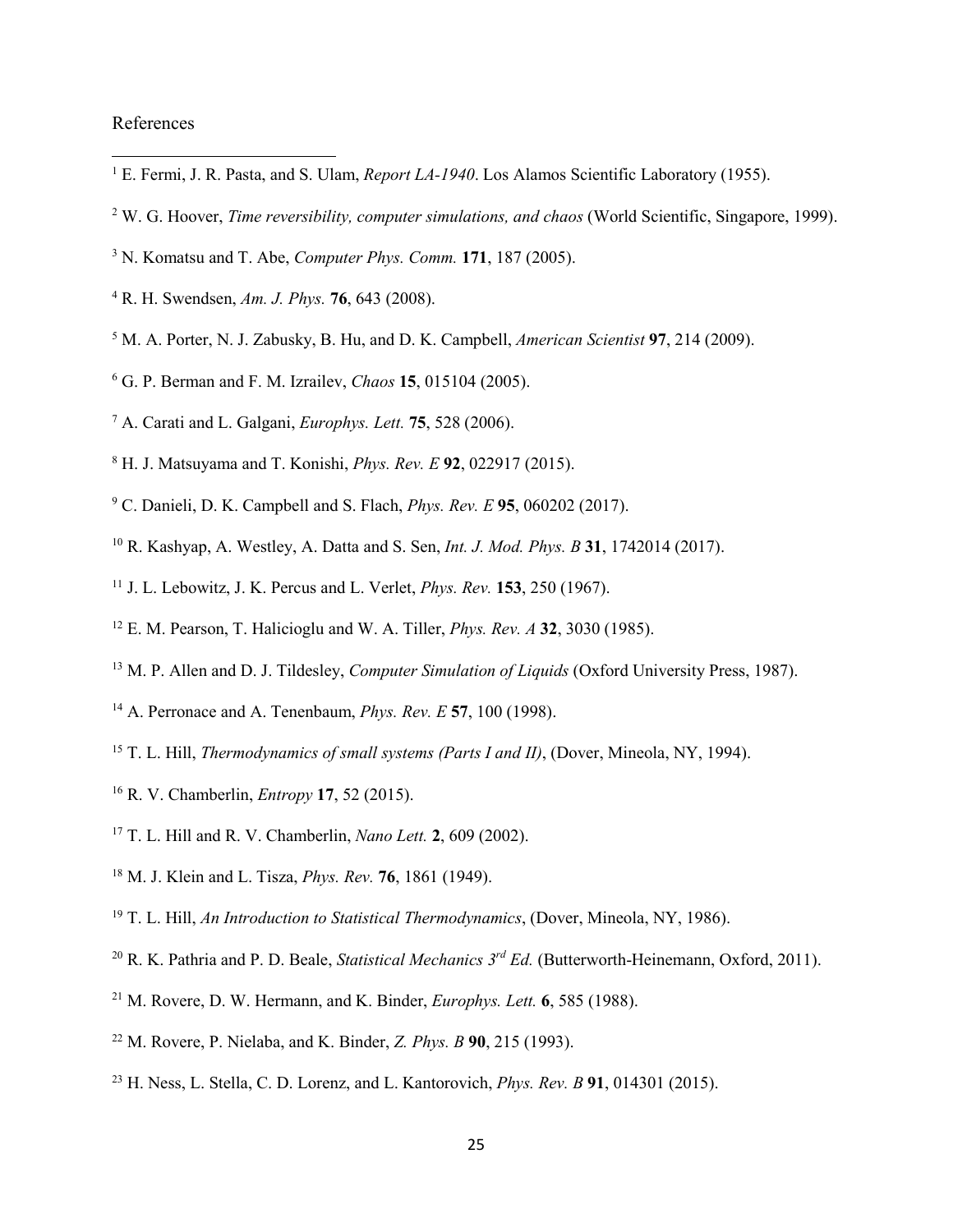- <span id="page-25-0"></span>U. A. Salian, *J. Chem. Phys.* **108**, 6342 (1998).
- <span id="page-25-1"></span>R. Simonazzi and A. Tenenbaum, *Phys. Rev. E* **54**, 964 (1996).
- <span id="page-25-2"></span>G. Marcelli and A. Tenenbaum, *Phys. Rev. E* **68**, 041112 (2003).
- <span id="page-25-3"></span>K. Binder, *Z. Phys. B* **43**, 119 (1981).

- <span id="page-25-4"></span>R. V. Chamberlin and G. H. Wolf, *Eur. Phys. J. B* **67**, 495 (2009).
- <span id="page-25-5"></span>R. V. Chamberlin, J. V. Vermaas, and G. H. Wolf, *Eur. Phys. J. B* **71**, 1 (2009).
- <span id="page-25-6"></span>R. V. Chamberlin, *Physica A* **391**, 5384 (2012).
- <span id="page-25-7"></span>R. V. Chamberlin and D. M. Nasir, *Phys. Rev. E* **90**, 012142 (2014).
- R. V. Chamberlin, S. Abe, B. F. Davis, P. E. Greenwood, and A. S. H. Shevchuk, *Eur. Phys. J. B* **89**, 185 (2016).
- <span id="page-25-8"></span>R. V. Chamberlin, Eur. Phys. J. Special Topics **226**, 365 (2017).
- <span id="page-25-9"></span>D. J. Evans, E. G. D. Cohen, and G. P. Morriss, *Phys. Rev. Lett.* **71**, 2401 (1993).
- G. Gallavotti and E. G. D. Cohen, *Phys. Rev. Lett.* **74**, 2694 (1995).
- C. Jarzynski, *Phys. Rev. Lett.* **78**, 2690 (1997).
- G. E. Crooks, *Phys. Rev. E* **60**, 2721 (1999).
- R. Kawai, J. M. R. Parrondo, and C. Van den Broek, Phys. Rev. Lett. **98**, 080602 (2007).
- S. Pressé, K. Ghosh, J. Lee, and K. A. Dill, *Rev. Mod. Phys.* **85**, 1115 (2013).
- <span id="page-25-10"></span>U. Seifert, *Rep. Prog. Phys.* **75**, 1 (2012).
- <span id="page-25-11"></span>J. L. Lebowitz and H. Spohn, *J. Stat. Phys.* **95**, 333 (1999).
- E. G. D. Cohen and D. Mauzerall, *J. Stat. Mech: Theor. Exp.* P07006 (2004).
- C. Jarzynski, *J. Stat. Mech: Theor. Exp.* P09005 (2004).
- <span id="page-25-12"></span>M. Cuendet, *J. Chem. Phys.* **125**, 144109 (2006).
- <span id="page-25-13"></span>A. J. Sievers and S. Takeno, *Phys. Rev. Lett.* **61**, 970 (1988).
- <span id="page-25-14"></span>J. B. Page, *Phys. Rev. B* **41**, 7835 (1990).
- <span id="page-25-15"></span>S. Flach and A. V. Gorbach, *Phys. Rep.* **467**, 1 (2008).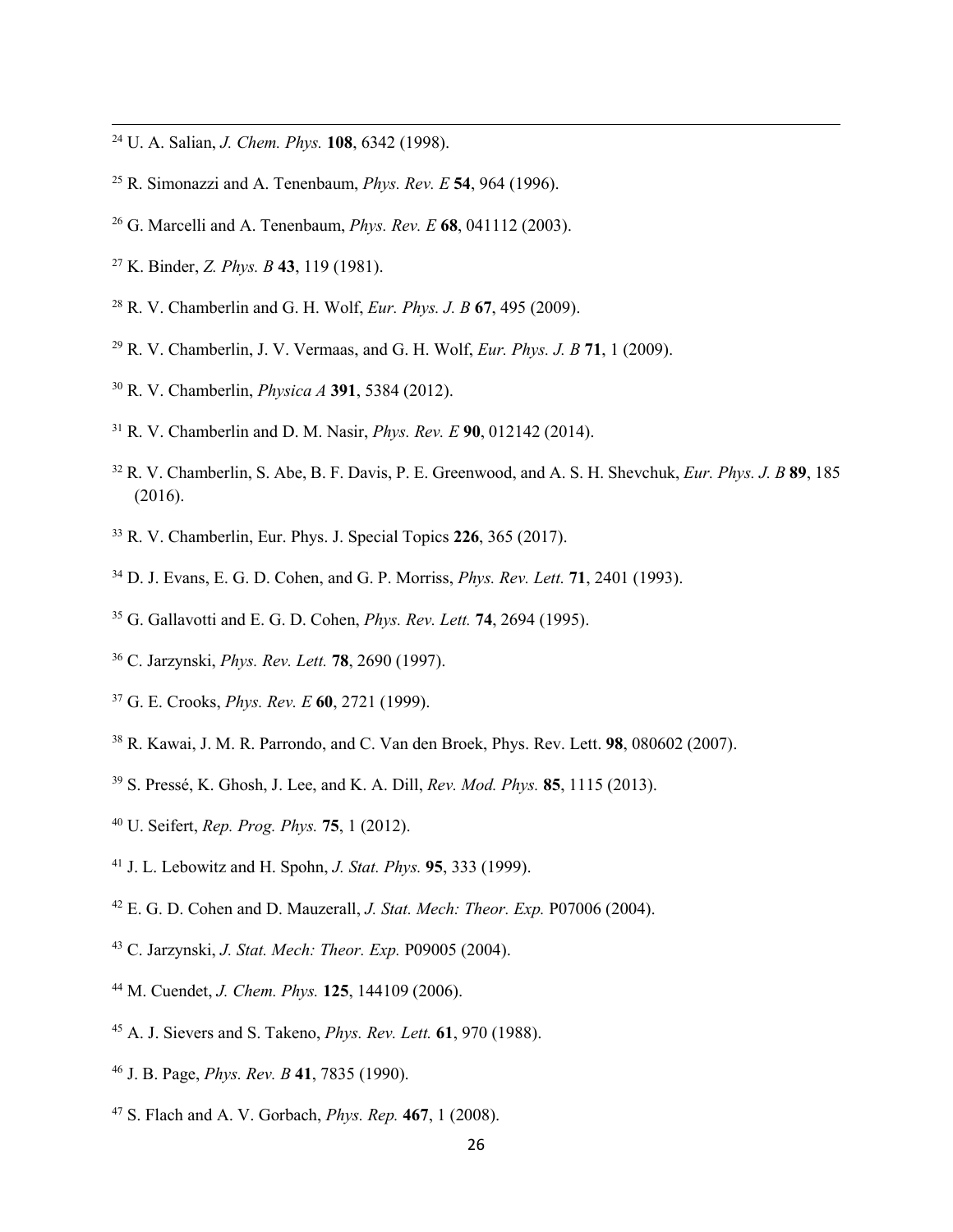<span id="page-26-0"></span>P. W. Anderson, *Phys. Rev.* **109**, 1492 (1958).

- <span id="page-26-1"></span>A. Lagendijk, B. van Tiggelen, and D. S. Wiersma, *Phys. Today* **62**, 24 (2009).
- <span id="page-26-2"></span> D. A. Ackerman, D. Moy, R. C. Potter, A. C. Anderson, and W. N. Lawless, *Phys. Rev. Lett.* **23**, 3886 (1981).
- <span id="page-26-3"></span> W. Knaak and M. Meissner, pgs. 416-418 in *Phonon Scattering in Condensed Matter* (Springer-Verlag, Berlin, 1984).
- <span id="page-26-4"></span>M. Meissner and K. Spitzmann, *Phys. Rev. Lett.* **46**, 265 (1981).
- P. K. Dixon and S. R. Nagel, *Phys. Rev. Lett.* **61**, 341 (1988).
- <span id="page-26-5"></span> N. Sampat and M. Meissner, pgs. 105-112 in: *Die Kunst of Phonons*, ed. by T. Paszkiewicz and K. Rapcewicz (Springer, Boston, 1994).
- <span id="page-26-6"></span>B. Schiener, R. Böhmer, A. Loidl, and R. V. Chamberlin, *Science* **274**, 752 (1996).
- R. V. Chamberlin, *Phase Transitions* **65**, 169 (1998).
- R. V. Chamberlin, *Phys. Rev. Lett.* **83**, 5134 (1999).
- R. Richert and S. Weinstein, *Phys. Rev. Lett.* **97**, 095703 (2006).
- <span id="page-26-7"></span> R. V. Chamberlin, R. Böhmer, and R. Richert, pgs. 127-185 in: *Nonlinear dielectric spectroscopy*, ed. by R. Richert, (Springer, Cham, Switzerland, 2018).
- <span id="page-26-8"></span>E. Donth, *J. Non-Cryst. Solids* **53**, 325 (1982).
- V. I. Yukalov, *Phys. Rep.* **208**, 395 (1991).
- R. Böhmer, R. V. Chamberlin, G. Diezemann, B. Geil, A. Heuer, G. Hinze, S. C. Kuebler, R. Richert, B. Schiener, H. Sillescu, H. W. Spiess, U. Tracht, and M. Wilhelm, *J. Non-Cryst. Solids* **235-237**, 1 (1998).
- M. D. Ediger, *Annu. Rev. Phys. Chem.* **51**, 99 (2000).
- <span id="page-26-9"></span>R. Richert, *J. Phys. Condens. Matter* **14**, R703 (2002).
- <span id="page-26-10"></span>L. J. Kaufman, *Ann. Rev. Phys. Chem.* **64**, 177 (2013).
- <span id="page-26-11"></span> S. A. Reinsberg, A. Heuer, B. Doliwa, H. Zimmermann, H. W. Spiess, *J. Non-Cryst. Sol.* **307-310**, 208 (2002).
- <span id="page-26-12"></span> U. Tracht, M. Wilhelm, A. Heuer, H. Feng, K. Schmidt-Rohr, and H. W. Spiess, *Phys. Rev. Lett.* **81**, 2727 (1998).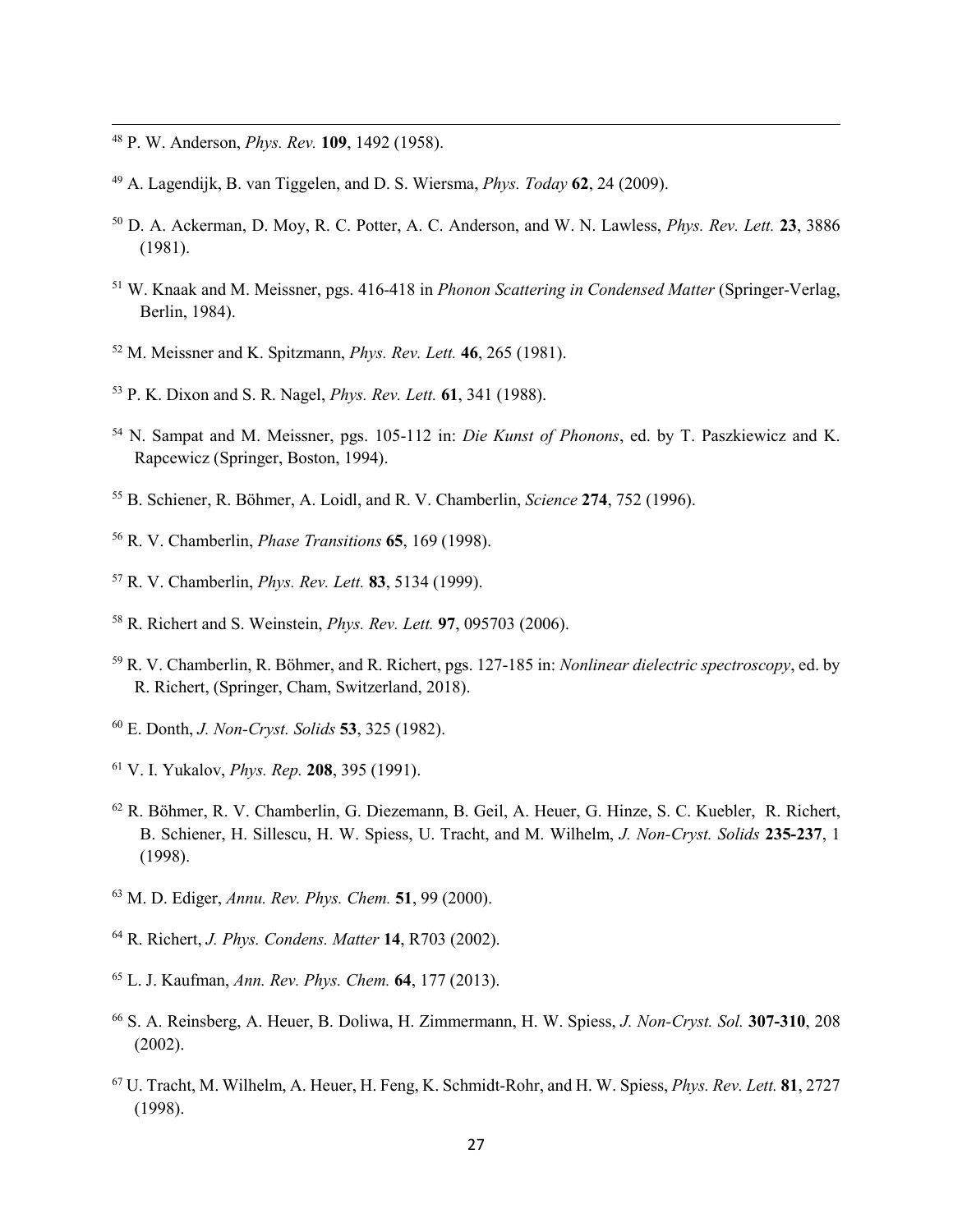- X. Qiu, T. Proffen, J. F. Mitchell, and S. J. L. Billing, *Phys. Rev. Lett.* **94**, 1772033 (2005).
- <span id="page-27-0"></span>W. Huang and R. Richert, *J. Chem. Phys.* **130**, 194509 (2009).
- <span id="page-27-1"></span>R. P. Feynman, *Statistical Mechanics: A set of lectures*, Chapter 1 (Westview Press, Boulder, CO, 1998).
- <span id="page-27-2"></span>R. Kubo, *Rep. Prog. Phys.* **29**, 255 (1966).

- <span id="page-27-3"></span>U. M. B. Marconi, A. Puglisi, L. Rondoni, and A. Vulpiani, *Phys. Rep.* **461**, 111 (2008).
- <span id="page-27-4"></span>R. Newburgh, J. Peidle, and W. Rueckner, *Am. J. Physics* **74**, 478 (2006).
- <span id="page-27-5"></span>J. G. Hoffman, *Phys. Today* **15**, 30 (1962).
- <span id="page-27-6"></span> H. B. Callen, *Thermodynamics and an introduction to thermostatistics*, 2nd ed. Chapter 16 (Wiley, New York, NY, 1985).
- <span id="page-27-7"></span>Y. Mishin, *Ann. Phys.* **363**, 48 (2015).
- <span id="page-27-8"></span>S. Plimpton, *J. Comp. Phys.* **117**, 1 (1995); https://lammps.sandia.gov/doc/Manual.html
- <span id="page-27-9"></span>J. A. White, *J. Chem. Phys.* **111**, 9352 (1999).
- <span id="page-27-10"></span>D. C. Sorescu, B. M. Rice, D. L. Thompson, *J. Phys. Chem. B* **104**, 8406 (2000).
- <span id="page-27-11"></span>E. A. Mastny and J. J. de Pablo, *J. Chem.. Phys.* **127**, 104504 (2007).
- <span id="page-27-12"></span> M. Zhong, Q. J. Liu, H. Qin, Z. Jiao, F. Zhao, H. L. Shang, F. S. Liu and Z. T. Liu, *Eur. Phys. J. B* **90**, 115 (2017).
- <span id="page-27-13"></span>B. O. Reese, L. B. Seely, R. Shaw and D. Tegg, *J. Chem. Eng. Data* **15**, 140 (1970).
- <span id="page-27-14"></span> L. A. Rivera-Rivera, A. Siavosh-Haghighi, T. D. Sewell, and D. L. Thompson, *Chem. Phys. Lett.* **608**, 120 (2014).
- <span id="page-27-15"></span>J. Hickman and Y. Mishin, *Phys. Rev. B* **94**, 184311 (2016).
- <span id="page-27-16"></span> W. P. Bassett, B. P. Johnson, N. K. Neelakantan, K. S. Suslick, and D. D. Dlott, *Appl. Phys. Lett.* **111**, 061902 (2017).
- <span id="page-27-17"></span>A. Einstein, *Ann. der Phys.* **33**, 1275 (1910).
- <span id="page-27-18"></span>P. K. Roy and A. Heuer, *Phys. Rev. Lett.* **122**, 016104 (2019).
- <span id="page-27-19"></span>J. W. Lee and G. D. Stein, *J. Phys. Chem.* **91**, 2450 (1987).
- <span id="page-27-20"></span>V. V. Goldman, G. K. Horton, T. H. Keil and M. L. Klein, *J*. *Phys. C: Solid State Phys.* **3**, L33 (1970).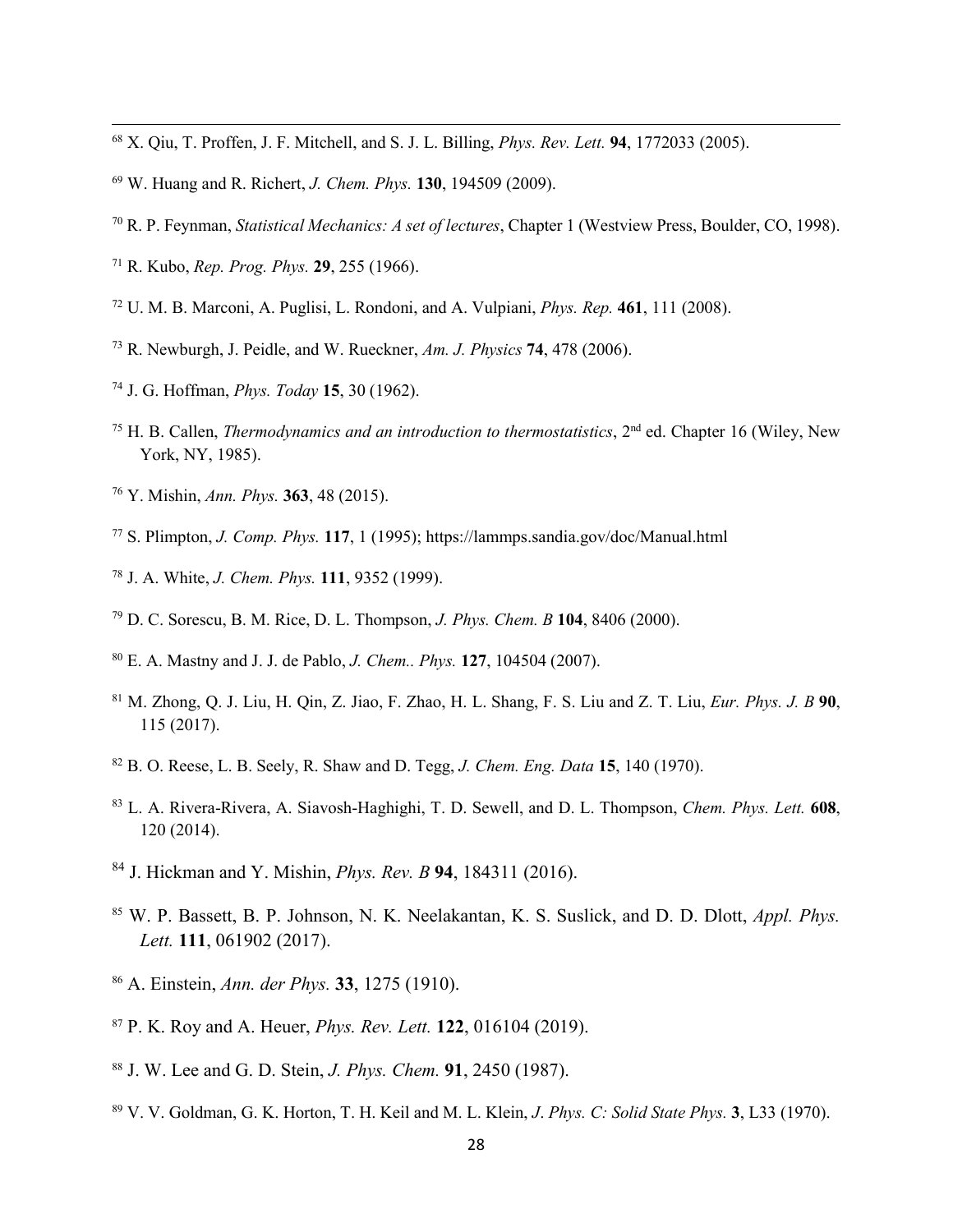- <span id="page-28-0"></span>Y. Fujii, N. A. Luris, R. Pynn and G. Shirane, *Phys*. *Phys. B* **10**, 3647 (1974).
- <span id="page-28-1"></span>P. T. Jochym, M. Sternik and K. Parliński, *Comp. Mat. Sci.* **6**, 339 (1996).
- <span id="page-28-2"></span>B. J. Huang and T. M. Wu, *Phys. Rev. E* **79**, 041105 (2009).
- S. Faez, A. Strybulevych, J. H. Page, A. Lagendijk and B. A. van Tiggelen, *Phys. Rev. Lett.* **103**, 155703 (2009).
- <span id="page-28-3"></span> S. D. Pinski, W. Shirmacher, T. Whall and R. A. Römer, *J. Phys.: Cond. Matt.* **24**, 405401 (2012).
- <span id="page-28-4"></span>T. Morishita, *J. Chem. Phys.* **113**, 2976 (2000).

- <span id="page-28-5"></span>B. A. Berg and T. Neuhaus, *Phys. Rev. Lett.* **68**, 9 (1992).
- <span id="page-28-6"></span>U. H. E. Hansmann, Y. Okamoto, F. Eisenmenger, *Chem. Phys. Lett.* **259**, 321 (1996).
- <span id="page-28-7"></span>A. Cheng and K. M. Merz, *J. Phys. Chem.* **100**, 1927 (1996).
- <span id="page-28-8"></span>M. Lingenheil, r. Denschlag, R. Reichold, and P. Tavan, *J. Chem. Theory Comput.* **4**, 1293 (2008).
- <span id="page-28-9"></span> M. P. Eastwood, K. A. Stafford, R. A. Lippert, M. O. Jensen, P. Maragakis, C. Predescu, R. O. Dror, and D. E. Shaw, *J. Chem. Theory Comput.* **6**, 2045 (2010).
- <span id="page-28-10"></span> N. W. Ashcroft and N. D. Mermin, *Solid State Physics*, ch. 25, Holt, Rinehart and Winston, New York (1976).
- <span id="page-28-11"></span>A. Stukowski, *Modelling Simul. Mat. Sci. Eng.* **10**, 015012 (2010); http://ovito.org/.
- <span id="page-28-12"></span>J. L. Lebowitz, *Physica A* **194**, 1 (1993).
- <span id="page-28-13"></span>D. A. Micha and B. Thorndyke, *Int. J Quant. Chem.* **90**, 759 (2002).
- <span id="page-28-14"></span>L. Brus, *Accts. Chem. Res.* **47**, 2951 (2014).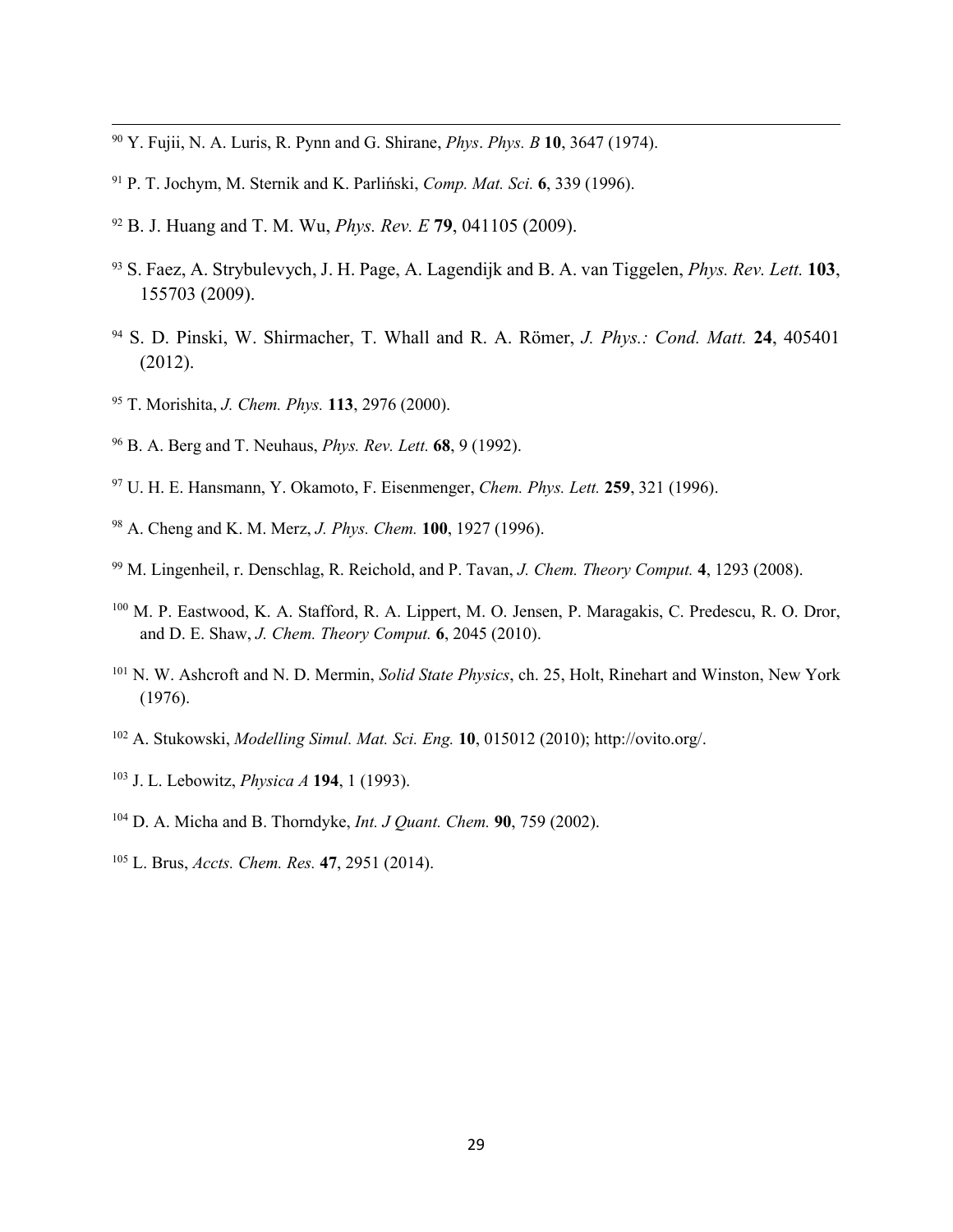

FIG. 1. (Color online) Schematic representation of small blocks that form local systems inside a much larger simulation volume. Each block encompasses an integer number of unit cells, so that they are cube-shaped for the L-J model and orthorhombic for NM. A central block is labeled "0", a 1st-neighbor block is labeled "1", etc. Periodic boundary conditions are used on all outside surfaces, so that optimal statistics is achieved using ensemble-averaging with each block as the center "0," and time-averaging over the entire production run for equilibrium behavior. Similarly, time-dependent properties are deduced from ensemble averaging the behavior of individual blocks at times separated by *t*, averaged over the entire production run. Each block mimics the textbook example of a system that is in the grand-canonical ensemble. Canonicalensemble behavior is extracted by selecting the subset of blocks that have the equilibrium number of atoms in each block.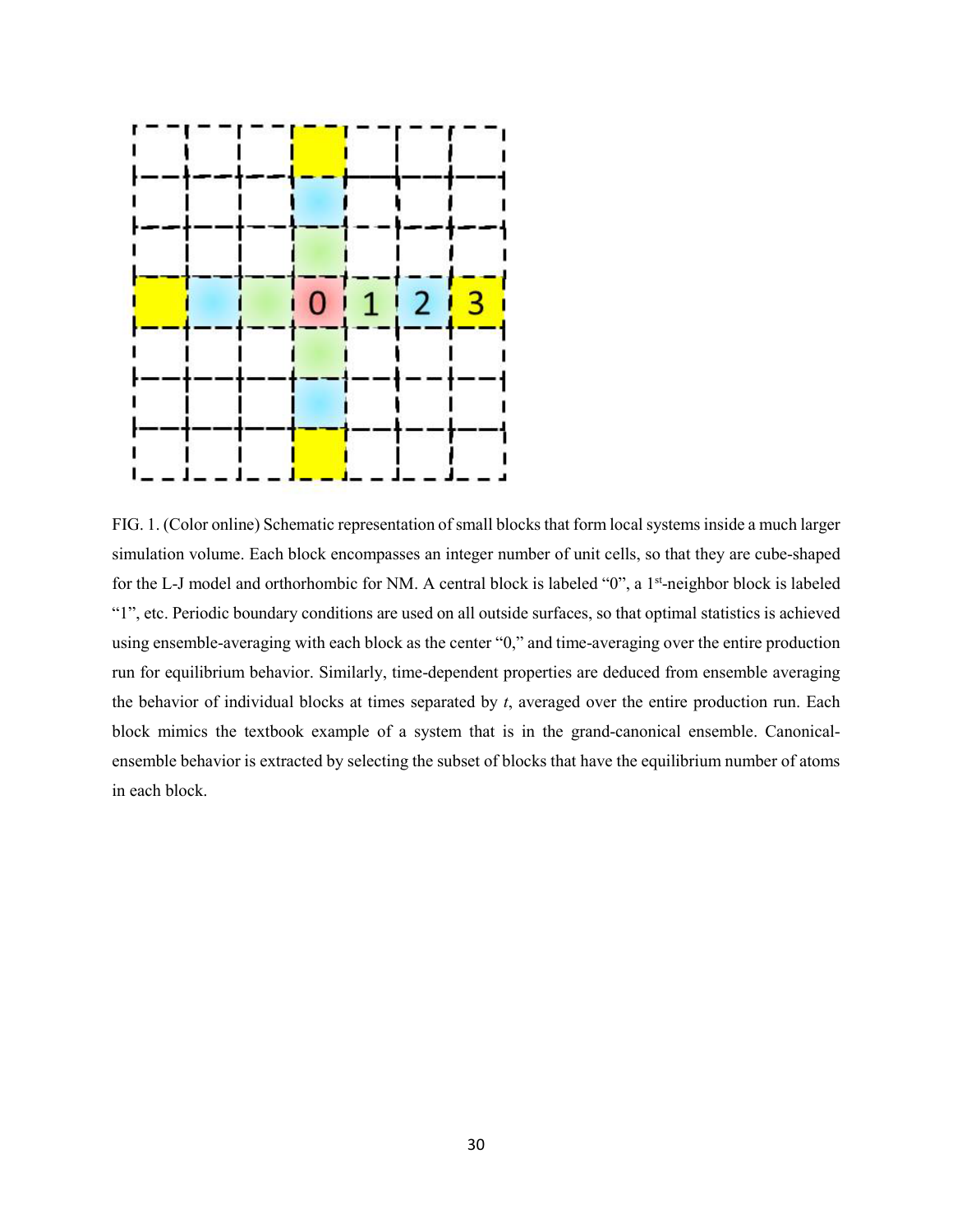

FIG. 2. (Color online) Interaction cutoff radius dependence of normalized energy fluctuations and specific heat (left scale), and correlations (right scale), from blocks having *n*=32 in the L-J model. Note that for 1.3≤ *r*c≤1.6 at low *T* the primary interaction is effectively harmonic between 1<sup>st</sup>-neighbor atoms, with significant  $2<sup>nd</sup>$ -neighor interactions only if  $r_c$ >1.6. Open symbols show fluctuations in *pe* at three *T* (given in the legend), with dashed lines connecting the symbols as a guide for the eye. The dotted red line shows analogous fluctuations in *ke*, with error bars from averaging over six *T* (*kT*/*ε*=0.0005 to 0.02). Solid lines show the *T*-dependent derivatives of <*ke*> (cyan) and <*pe*> (purple), averaged over the same range of *T*, with error bars visible due to the line thickness. Solid symbols (from simulations at  $kT/\epsilon$ =0.001) show normalized correlations of *pe* in each central block with *ke* (circles), with *n* (triangles), as well as with *pe* in neighboring blocks (squares). The EFR predicts identical values for the dotted red and solid cyan lines, as well as for the open symbols and solid purple line, found only for short-range purely repulsive forces,  $r_c$ <1.3. Note that in general, positive  $\langle p e_0 p e_1 \rangle$  yields *pe* fluctuations that are significantly below the EFR, whereas negative  $\leq$ *pe*<sub>0</sub>*pe*<sub>1</sub> $>$ *y*ields excess *pe* fluctuations that diverge with decreasing *T*.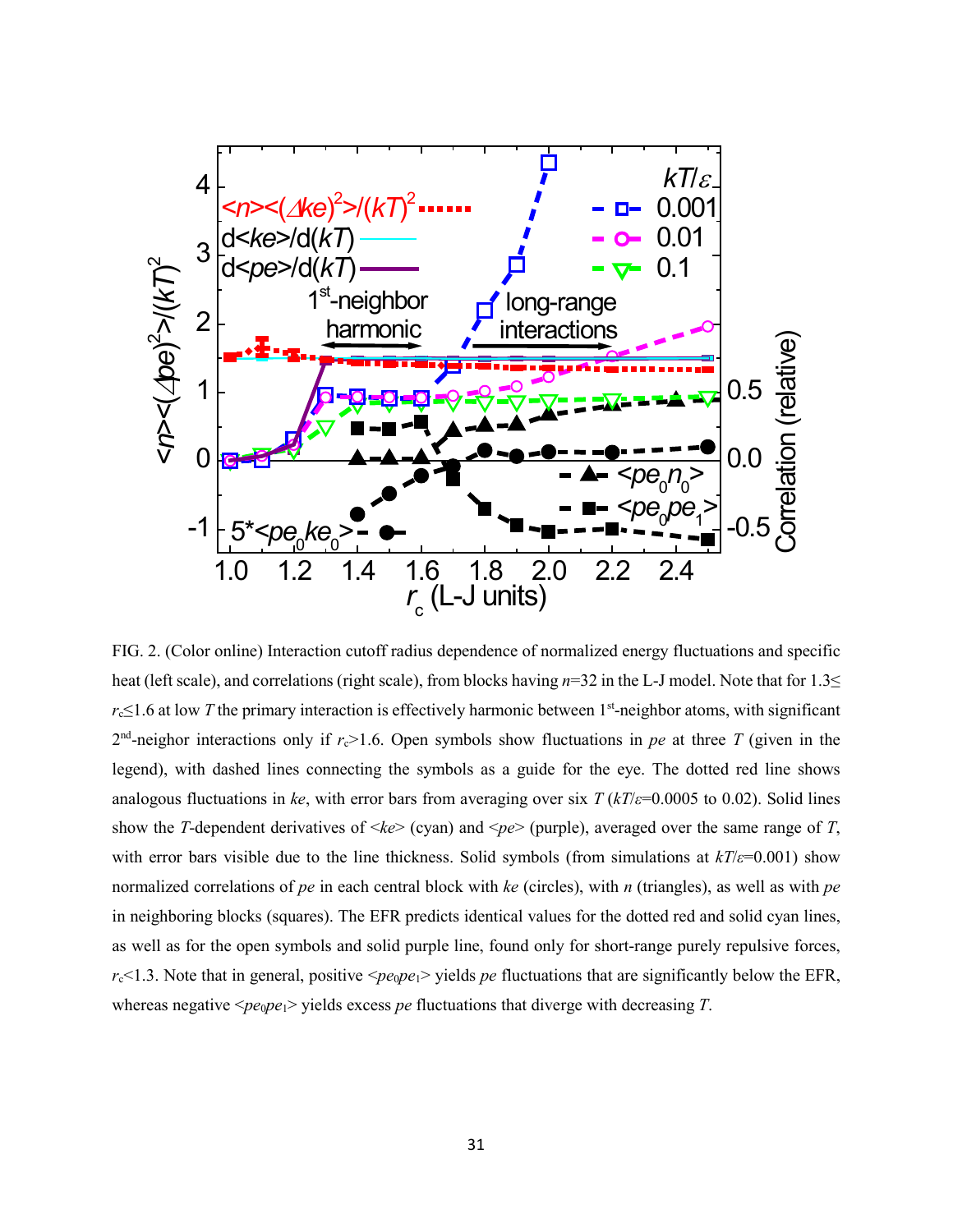

FIG. 3 (Color online) (A) Symbols show the ratio of local energy fluctuations, from simulations of NM (squares) with *T* in K (top scale), and the L-J model (other symbols) with *T* in L-J units (bottom scale). These *T* were calculated from the kinetic energy per atom, averaged over all blocks that have the correct <*n*>. Open circles are from blocks containing <*n*>=32 atoms inside simulations containing *N*=55,296 atoms, solid symbols are from blocks with  $\langle n \rangle$  =32 (circles) and  $\langle n \rangle$  =2048 (diamonds) with *N*=442,368, while stars come from individual atoms. Open diamonds show simulations using a Nosé-Hoover thermostat, while all other simulations use pure Newtonian dynamics. Dotted lines show the 1/*T* divergence of excess *pe* fluctuations as  $T\rightarrow 0$ . Triangles show analogous simulations to the solid circles, except that the interaction range is reduced to include only 1<sup>st</sup>-neighbor atoms  $r_c$ =1.5 (down), or also 2<sup>nd</sup>-neighbor atoms  $r_c$ =2.0 (up). Solid lines that vary from thick to thin show the ratio of average specific heats,  $\frac{d < p_e >}{d < k \cdot S}$  $\frac{a < p\epsilon > a(\kappa r)}{d < k\epsilon > d(\kappa r)}$ , for interaction cutoff radii in the L-J model of  $r_c=1.5, 2.0,$  and 6.0, with peaks that identify the melting temperatures of *kT*/*ε*=0.75, 1.5, and 1.5, respectively. (B) Initial *pe* correlations between 1st-neighbor blocks in the L-J model with  $r_c$ =1.5 (down triangles), 2.0 (up triangles), and 6.0 (circles), and in NM (squares). Solid lines show average values where the behavior is independent of *T*. Down triangles in (A) and (B) show that  $r_c$ =1.5 yields fluctuations below the EFR prediction, with positive initial correlations, opposite to the low-*T* behavior of analogous simulations with long-range interactions (other symbols).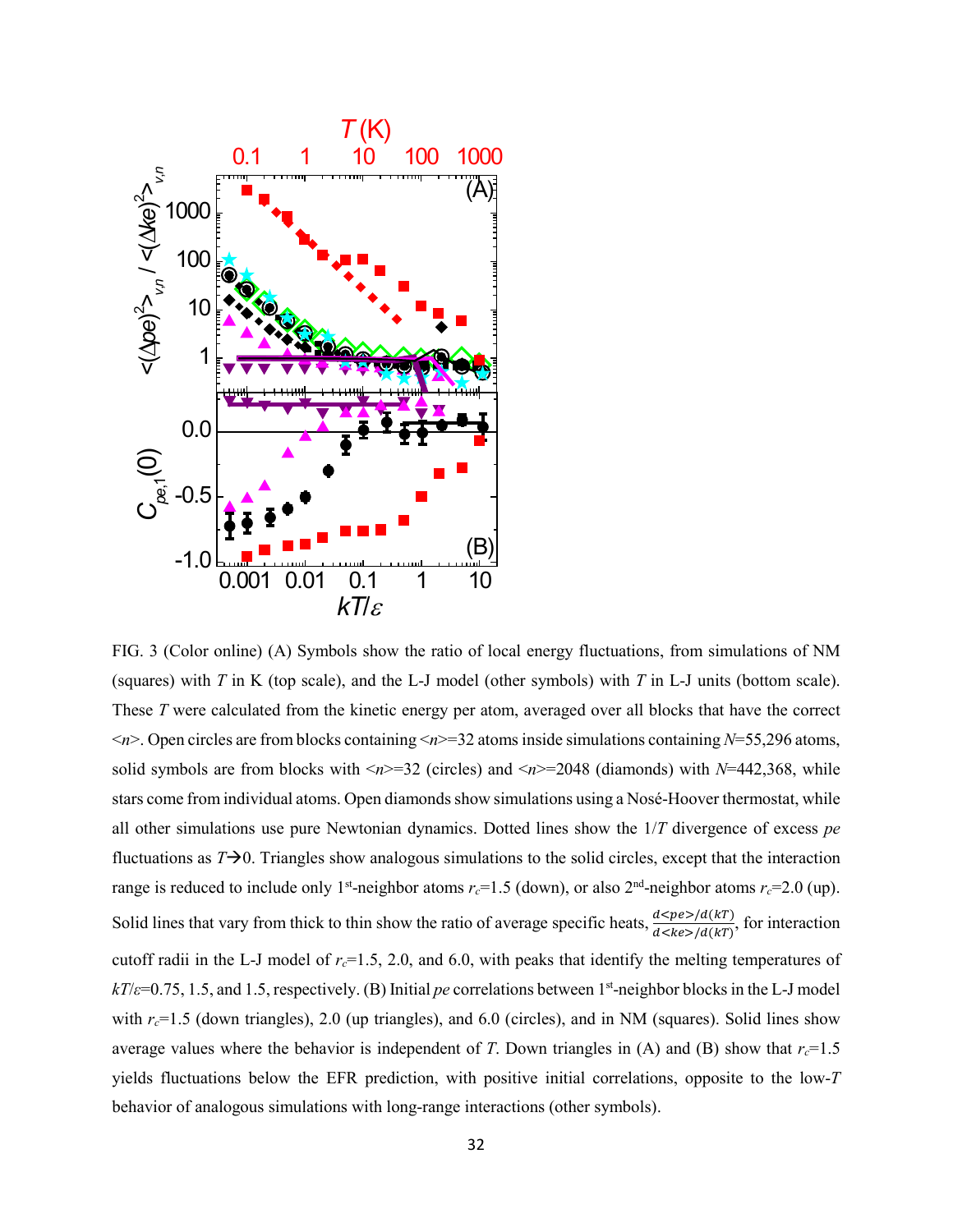

FIG. 4. (Color online) Upper two panels show time-dependent *pe* autocorrelations (black) and correlations between  $1<sup>st</sup>$ -neighbor blocks (red), with time on a linear scale (upper axis) using 2.156 ps/(L-J unit). These upper two panels are from the L-J model at *kT*/*ε*=0.0005 in blocks having *n*=4 with cutoff radii of 2.0 (A) and 1.5 (B). Lower two panels show correlations in  $pe$  (C) and  $ke$  (D), from the *a*-axis of NM at  $T=100$  K, with time on a logarithmic scale (lower axis). (C) also shows *pe* correlations to more-distant blocks: *j*=2 (green) and  $j=3$  (blue). The inset of (C) shows the distance between  $1^{st}$ ,  $2^{nd}$ , and  $3^{rd}$ -neighbor blocks as a function of time at which the *pe* correlations reach their first maximum, which yields the solid line of slope 1.11 nm/ps (1110 m/s). Broken lines in (D) are from fits to the *ke* autocorrelation showing exponential relaxation at short times (dotted) and stretched-exponential at long times (dashed). Triangles in (D) show temperature as a function of time from measurements of PETN [\[85\]](#page-11-0), with the *x*- and *y*-axes offset and/or multiplied by a factor to put them on the same scale as the simulations.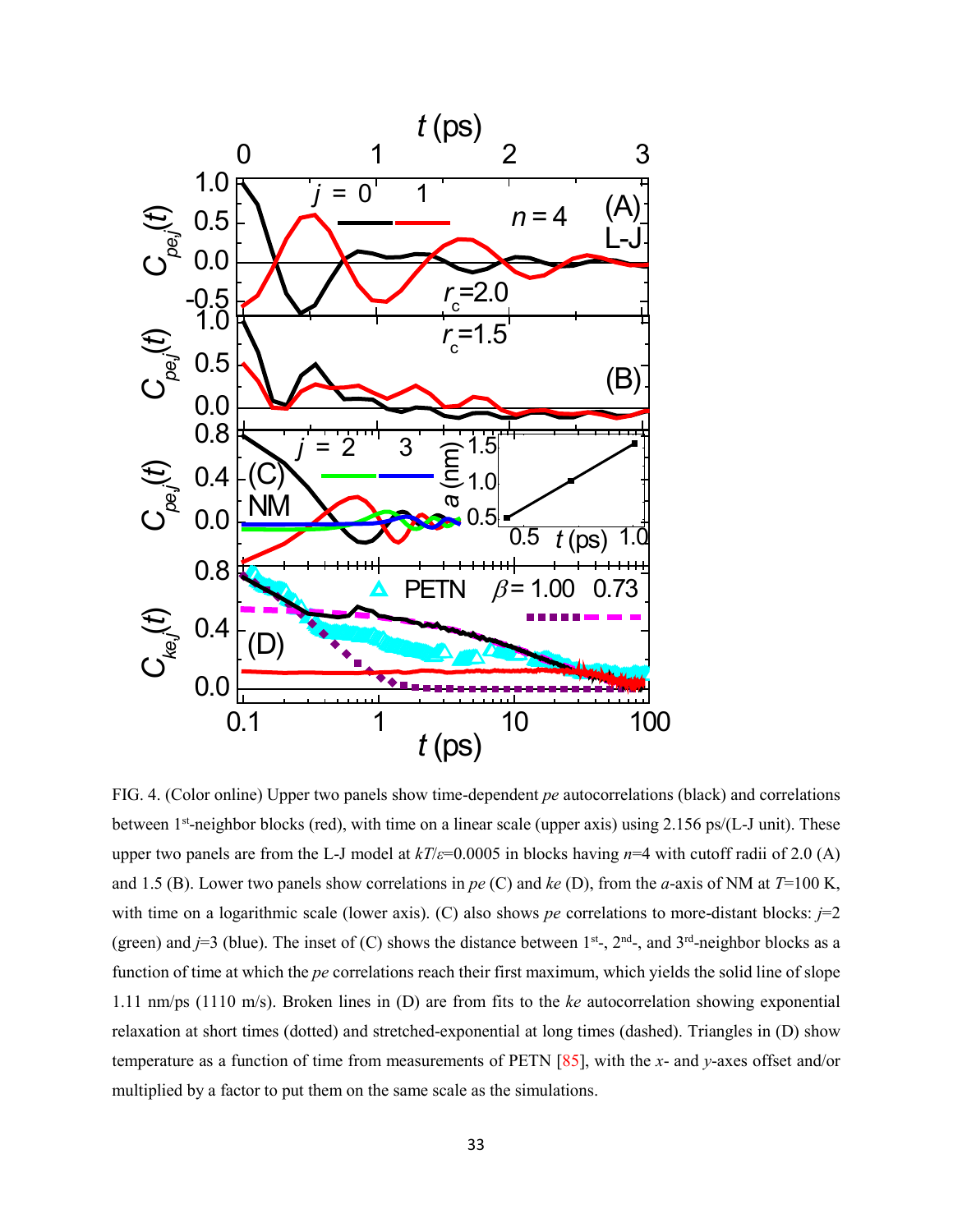

FIG. 5. (Color online) Frequency-dependent correlations in the L-J model from simulations with interaction cutoff radii of  $r_c$ =2.0 (A) and  $r_c$ =1.5 (B). Symbols come from the Fourier transform of the normalized autocorrelations in *n* (green triangles), *ke* (red circles), and *pe* (black squares). Blue squares show correlations in *pe* between 1<sup>st</sup>-neighbor blocks. Each spectrum comes from averaging behavior from all blocks having a constant number of atoms *n*=108 (solid symbols) or *n*=864 (open symbols), except for fluctuations in *n* which were obtained by shifting the block positions to align with the equilibrium atomic planes so that *n* fluctuates as atoms move. Each spectrum also involves averaging from three temperatures  $(kT/\varepsilon = 0.0005, 0.001,$  and 0.002), with error bars for the solid squares (visible when larger than the symbol size). Arrows in (A) indicate how three normal modes (peaks) shift when the block size changes. Only fluctuations in *n* show these distinct peaks in the effectively harmonic lattice, (B). Symbols in the inset of (B) show the 1/*ℓ* dependence of the peaks from (A) for the *pe* correlations (solid) and *n* correlations (open), with lines from fits to the data using a sine function (dashed) or quadratic function (solid), see text.